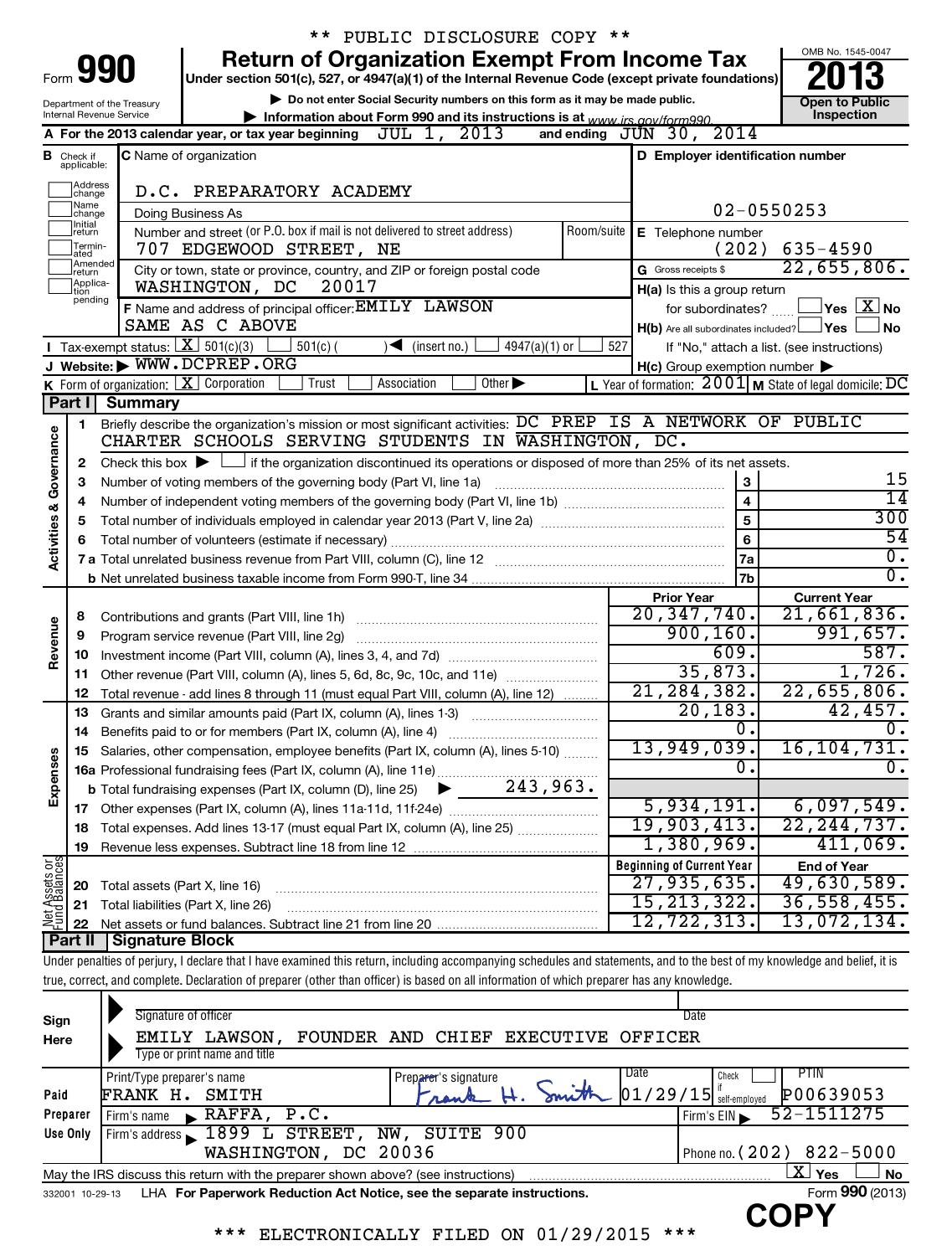| Part III   Statement of Program Service Accomplishments<br>Briefly describe the organization's mission:<br>1<br>D.C. PREPARATORY ACADEMY'S (DC PREP) MISSION TO BRIDGE THE EDUCATIONAL<br>DIVIDE IN THE NATION'S CAPITAL BY INCREASING THE NUMBER OF STUDENTS<br>FROM UNDERSERVED COMMUNITIES WITH THE ACADEMIC PREPARATION AND<br>PERSONAL CHARACTER TO SUCCEED IN COMPETITIVE HIGH SCHOOLS & COLLEGES.<br>Did the organization undertake any significant program services during the year which were not listed on<br>$\mathbf{2}$<br>the prior Form 990 or 990-EZ?<br>If "Yes," describe these new services on Schedule O.<br>Did the organization cease conducting, or make significant changes in how it conducts, any program services?<br>3<br>If "Yes," describe these changes on Schedule O.<br>Describe the organization's program service accomplishments for each of its three largest program services, as measured by expenses.<br>4<br>Section 501(c)(3) and 501(c)(4) organizations are required to report the amount of grants and allocations to others, the total expenses, and<br>revenue, if any, for each program service reported.<br>$42$ , $457$ . ) (Revenue \$<br>$\overline{18}$ , $\overline{228}$ , $\overline{656}$ . including grants of \$<br>4a<br>(Code:<br>) (Expenses \$<br>IN THE FALL OF 2003, DC PREP - A PUBLIC CHARTER SCHOOL - OPENED ITS<br>FIRST CAMPUS: A SMALL MIDDLE SCHOOL WITH 100 STUDENTS IN 4TH AND 5TH<br>GRADE. OVER THE PAST DECADE THE SCHOOL HAS EXPANDED SIGNIFICANTLY,<br>GROWING TO FOUR CAMPUSES SERVING 1,300 STUDENTS IN PRESCHOOL - 8TH<br>GRADE. NINETY-EIGHT PERCENT OF DC PREP STUDENTS ARE AFRICAN-AMERICAN<br>AND 2% ARE HISPANIC; OVER 80% OF STUDENTS LIVE IN POVERTY AS MEASURED<br>BY ELIGIBILITY FOR FREE/REDUCED PRICE MEALS.<br>DC PREP'S STUDENTS ARE DRAMATICALLY OUTPERFORMING THEIR PEERS<br>REGULAR PUBLIC AND CHARTER SCHOOLS, AND BASED ON DATA FROM THE 2014<br>DC-CAS, DC PREP IS THE HIGHEST-PERFORMING NETWORK OF CHARTER SCHOOLS IN<br>WASHINGTON FOR THE THIRD CONSECUTIVE YEAR. THE EDGEWOOD MIDDLE CAMPUS<br>4b<br>) (Revenue \$<br>(Code:<br>(Expenses \$<br>including grants of \$<br>) (Revenue \$<br>4c<br>including grants of \$<br>(Code:<br>) (Expenses \$<br>Other program services (Describe in Schedule O.)<br>4d | $02 - 0550253$<br>Page 2                                           |
|-------------------------------------------------------------------------------------------------------------------------------------------------------------------------------------------------------------------------------------------------------------------------------------------------------------------------------------------------------------------------------------------------------------------------------------------------------------------------------------------------------------------------------------------------------------------------------------------------------------------------------------------------------------------------------------------------------------------------------------------------------------------------------------------------------------------------------------------------------------------------------------------------------------------------------------------------------------------------------------------------------------------------------------------------------------------------------------------------------------------------------------------------------------------------------------------------------------------------------------------------------------------------------------------------------------------------------------------------------------------------------------------------------------------------------------------------------------------------------------------------------------------------------------------------------------------------------------------------------------------------------------------------------------------------------------------------------------------------------------------------------------------------------------------------------------------------------------------------------------------------------------------------------------------------------------------------------------------------------------------------------------------------------------------------------------------------------------------------------------------------------------------------------------------------------------------------------------------------------------------------------------------------------------------------------------------------|--------------------------------------------------------------------|
|                                                                                                                                                                                                                                                                                                                                                                                                                                                                                                                                                                                                                                                                                                                                                                                                                                                                                                                                                                                                                                                                                                                                                                                                                                                                                                                                                                                                                                                                                                                                                                                                                                                                                                                                                                                                                                                                                                                                                                                                                                                                                                                                                                                                                                                                                                                         |                                                                    |
|                                                                                                                                                                                                                                                                                                                                                                                                                                                                                                                                                                                                                                                                                                                                                                                                                                                                                                                                                                                                                                                                                                                                                                                                                                                                                                                                                                                                                                                                                                                                                                                                                                                                                                                                                                                                                                                                                                                                                                                                                                                                                                                                                                                                                                                                                                                         |                                                                    |
|                                                                                                                                                                                                                                                                                                                                                                                                                                                                                                                                                                                                                                                                                                                                                                                                                                                                                                                                                                                                                                                                                                                                                                                                                                                                                                                                                                                                                                                                                                                                                                                                                                                                                                                                                                                                                                                                                                                                                                                                                                                                                                                                                                                                                                                                                                                         |                                                                    |
|                                                                                                                                                                                                                                                                                                                                                                                                                                                                                                                                                                                                                                                                                                                                                                                                                                                                                                                                                                                                                                                                                                                                                                                                                                                                                                                                                                                                                                                                                                                                                                                                                                                                                                                                                                                                                                                                                                                                                                                                                                                                                                                                                                                                                                                                                                                         |                                                                    |
|                                                                                                                                                                                                                                                                                                                                                                                                                                                                                                                                                                                                                                                                                                                                                                                                                                                                                                                                                                                                                                                                                                                                                                                                                                                                                                                                                                                                                                                                                                                                                                                                                                                                                                                                                                                                                                                                                                                                                                                                                                                                                                                                                                                                                                                                                                                         |                                                                    |
|                                                                                                                                                                                                                                                                                                                                                                                                                                                                                                                                                                                                                                                                                                                                                                                                                                                                                                                                                                                                                                                                                                                                                                                                                                                                                                                                                                                                                                                                                                                                                                                                                                                                                                                                                                                                                                                                                                                                                                                                                                                                                                                                                                                                                                                                                                                         |                                                                    |
|                                                                                                                                                                                                                                                                                                                                                                                                                                                                                                                                                                                                                                                                                                                                                                                                                                                                                                                                                                                                                                                                                                                                                                                                                                                                                                                                                                                                                                                                                                                                                                                                                                                                                                                                                                                                                                                                                                                                                                                                                                                                                                                                                                                                                                                                                                                         |                                                                    |
|                                                                                                                                                                                                                                                                                                                                                                                                                                                                                                                                                                                                                                                                                                                                                                                                                                                                                                                                                                                                                                                                                                                                                                                                                                                                                                                                                                                                                                                                                                                                                                                                                                                                                                                                                                                                                                                                                                                                                                                                                                                                                                                                                                                                                                                                                                                         | $\sqrt{\mathsf{Yes}\mathord{\;\mathbb{X}}\mathord{\;\mathsf{No}}}$ |
|                                                                                                                                                                                                                                                                                                                                                                                                                                                                                                                                                                                                                                                                                                                                                                                                                                                                                                                                                                                                                                                                                                                                                                                                                                                                                                                                                                                                                                                                                                                                                                                                                                                                                                                                                                                                                                                                                                                                                                                                                                                                                                                                                                                                                                                                                                                         |                                                                    |
|                                                                                                                                                                                                                                                                                                                                                                                                                                                                                                                                                                                                                                                                                                                                                                                                                                                                                                                                                                                                                                                                                                                                                                                                                                                                                                                                                                                                                                                                                                                                                                                                                                                                                                                                                                                                                                                                                                                                                                                                                                                                                                                                                                                                                                                                                                                         | $\sqrt{\mathsf{Yes}}$ $\boxed{\mathrm{X}}$ No                      |
|                                                                                                                                                                                                                                                                                                                                                                                                                                                                                                                                                                                                                                                                                                                                                                                                                                                                                                                                                                                                                                                                                                                                                                                                                                                                                                                                                                                                                                                                                                                                                                                                                                                                                                                                                                                                                                                                                                                                                                                                                                                                                                                                                                                                                                                                                                                         |                                                                    |
|                                                                                                                                                                                                                                                                                                                                                                                                                                                                                                                                                                                                                                                                                                                                                                                                                                                                                                                                                                                                                                                                                                                                                                                                                                                                                                                                                                                                                                                                                                                                                                                                                                                                                                                                                                                                                                                                                                                                                                                                                                                                                                                                                                                                                                                                                                                         |                                                                    |
|                                                                                                                                                                                                                                                                                                                                                                                                                                                                                                                                                                                                                                                                                                                                                                                                                                                                                                                                                                                                                                                                                                                                                                                                                                                                                                                                                                                                                                                                                                                                                                                                                                                                                                                                                                                                                                                                                                                                                                                                                                                                                                                                                                                                                                                                                                                         |                                                                    |
|                                                                                                                                                                                                                                                                                                                                                                                                                                                                                                                                                                                                                                                                                                                                                                                                                                                                                                                                                                                                                                                                                                                                                                                                                                                                                                                                                                                                                                                                                                                                                                                                                                                                                                                                                                                                                                                                                                                                                                                                                                                                                                                                                                                                                                                                                                                         |                                                                    |
|                                                                                                                                                                                                                                                                                                                                                                                                                                                                                                                                                                                                                                                                                                                                                                                                                                                                                                                                                                                                                                                                                                                                                                                                                                                                                                                                                                                                                                                                                                                                                                                                                                                                                                                                                                                                                                                                                                                                                                                                                                                                                                                                                                                                                                                                                                                         | 991,655.                                                           |
|                                                                                                                                                                                                                                                                                                                                                                                                                                                                                                                                                                                                                                                                                                                                                                                                                                                                                                                                                                                                                                                                                                                                                                                                                                                                                                                                                                                                                                                                                                                                                                                                                                                                                                                                                                                                                                                                                                                                                                                                                                                                                                                                                                                                                                                                                                                         |                                                                    |
|                                                                                                                                                                                                                                                                                                                                                                                                                                                                                                                                                                                                                                                                                                                                                                                                                                                                                                                                                                                                                                                                                                                                                                                                                                                                                                                                                                                                                                                                                                                                                                                                                                                                                                                                                                                                                                                                                                                                                                                                                                                                                                                                                                                                                                                                                                                         |                                                                    |
|                                                                                                                                                                                                                                                                                                                                                                                                                                                                                                                                                                                                                                                                                                                                                                                                                                                                                                                                                                                                                                                                                                                                                                                                                                                                                                                                                                                                                                                                                                                                                                                                                                                                                                                                                                                                                                                                                                                                                                                                                                                                                                                                                                                                                                                                                                                         |                                                                    |
|                                                                                                                                                                                                                                                                                                                                                                                                                                                                                                                                                                                                                                                                                                                                                                                                                                                                                                                                                                                                                                                                                                                                                                                                                                                                                                                                                                                                                                                                                                                                                                                                                                                                                                                                                                                                                                                                                                                                                                                                                                                                                                                                                                                                                                                                                                                         |                                                                    |
|                                                                                                                                                                                                                                                                                                                                                                                                                                                                                                                                                                                                                                                                                                                                                                                                                                                                                                                                                                                                                                                                                                                                                                                                                                                                                                                                                                                                                                                                                                                                                                                                                                                                                                                                                                                                                                                                                                                                                                                                                                                                                                                                                                                                                                                                                                                         |                                                                    |
|                                                                                                                                                                                                                                                                                                                                                                                                                                                                                                                                                                                                                                                                                                                                                                                                                                                                                                                                                                                                                                                                                                                                                                                                                                                                                                                                                                                                                                                                                                                                                                                                                                                                                                                                                                                                                                                                                                                                                                                                                                                                                                                                                                                                                                                                                                                         |                                                                    |
|                                                                                                                                                                                                                                                                                                                                                                                                                                                                                                                                                                                                                                                                                                                                                                                                                                                                                                                                                                                                                                                                                                                                                                                                                                                                                                                                                                                                                                                                                                                                                                                                                                                                                                                                                                                                                                                                                                                                                                                                                                                                                                                                                                                                                                                                                                                         |                                                                    |
|                                                                                                                                                                                                                                                                                                                                                                                                                                                                                                                                                                                                                                                                                                                                                                                                                                                                                                                                                                                                                                                                                                                                                                                                                                                                                                                                                                                                                                                                                                                                                                                                                                                                                                                                                                                                                                                                                                                                                                                                                                                                                                                                                                                                                                                                                                                         |                                                                    |
|                                                                                                                                                                                                                                                                                                                                                                                                                                                                                                                                                                                                                                                                                                                                                                                                                                                                                                                                                                                                                                                                                                                                                                                                                                                                                                                                                                                                                                                                                                                                                                                                                                                                                                                                                                                                                                                                                                                                                                                                                                                                                                                                                                                                                                                                                                                         | IN BOTH                                                            |
|                                                                                                                                                                                                                                                                                                                                                                                                                                                                                                                                                                                                                                                                                                                                                                                                                                                                                                                                                                                                                                                                                                                                                                                                                                                                                                                                                                                                                                                                                                                                                                                                                                                                                                                                                                                                                                                                                                                                                                                                                                                                                                                                                                                                                                                                                                                         |                                                                    |
|                                                                                                                                                                                                                                                                                                                                                                                                                                                                                                                                                                                                                                                                                                                                                                                                                                                                                                                                                                                                                                                                                                                                                                                                                                                                                                                                                                                                                                                                                                                                                                                                                                                                                                                                                                                                                                                                                                                                                                                                                                                                                                                                                                                                                                                                                                                         |                                                                    |
|                                                                                                                                                                                                                                                                                                                                                                                                                                                                                                                                                                                                                                                                                                                                                                                                                                                                                                                                                                                                                                                                                                                                                                                                                                                                                                                                                                                                                                                                                                                                                                                                                                                                                                                                                                                                                                                                                                                                                                                                                                                                                                                                                                                                                                                                                                                         |                                                                    |
|                                                                                                                                                                                                                                                                                                                                                                                                                                                                                                                                                                                                                                                                                                                                                                                                                                                                                                                                                                                                                                                                                                                                                                                                                                                                                                                                                                                                                                                                                                                                                                                                                                                                                                                                                                                                                                                                                                                                                                                                                                                                                                                                                                                                                                                                                                                         |                                                                    |
|                                                                                                                                                                                                                                                                                                                                                                                                                                                                                                                                                                                                                                                                                                                                                                                                                                                                                                                                                                                                                                                                                                                                                                                                                                                                                                                                                                                                                                                                                                                                                                                                                                                                                                                                                                                                                                                                                                                                                                                                                                                                                                                                                                                                                                                                                                                         |                                                                    |
|                                                                                                                                                                                                                                                                                                                                                                                                                                                                                                                                                                                                                                                                                                                                                                                                                                                                                                                                                                                                                                                                                                                                                                                                                                                                                                                                                                                                                                                                                                                                                                                                                                                                                                                                                                                                                                                                                                                                                                                                                                                                                                                                                                                                                                                                                                                         |                                                                    |
|                                                                                                                                                                                                                                                                                                                                                                                                                                                                                                                                                                                                                                                                                                                                                                                                                                                                                                                                                                                                                                                                                                                                                                                                                                                                                                                                                                                                                                                                                                                                                                                                                                                                                                                                                                                                                                                                                                                                                                                                                                                                                                                                                                                                                                                                                                                         |                                                                    |
|                                                                                                                                                                                                                                                                                                                                                                                                                                                                                                                                                                                                                                                                                                                                                                                                                                                                                                                                                                                                                                                                                                                                                                                                                                                                                                                                                                                                                                                                                                                                                                                                                                                                                                                                                                                                                                                                                                                                                                                                                                                                                                                                                                                                                                                                                                                         |                                                                    |
|                                                                                                                                                                                                                                                                                                                                                                                                                                                                                                                                                                                                                                                                                                                                                                                                                                                                                                                                                                                                                                                                                                                                                                                                                                                                                                                                                                                                                                                                                                                                                                                                                                                                                                                                                                                                                                                                                                                                                                                                                                                                                                                                                                                                                                                                                                                         |                                                                    |
|                                                                                                                                                                                                                                                                                                                                                                                                                                                                                                                                                                                                                                                                                                                                                                                                                                                                                                                                                                                                                                                                                                                                                                                                                                                                                                                                                                                                                                                                                                                                                                                                                                                                                                                                                                                                                                                                                                                                                                                                                                                                                                                                                                                                                                                                                                                         |                                                                    |
|                                                                                                                                                                                                                                                                                                                                                                                                                                                                                                                                                                                                                                                                                                                                                                                                                                                                                                                                                                                                                                                                                                                                                                                                                                                                                                                                                                                                                                                                                                                                                                                                                                                                                                                                                                                                                                                                                                                                                                                                                                                                                                                                                                                                                                                                                                                         |                                                                    |
|                                                                                                                                                                                                                                                                                                                                                                                                                                                                                                                                                                                                                                                                                                                                                                                                                                                                                                                                                                                                                                                                                                                                                                                                                                                                                                                                                                                                                                                                                                                                                                                                                                                                                                                                                                                                                                                                                                                                                                                                                                                                                                                                                                                                                                                                                                                         |                                                                    |
|                                                                                                                                                                                                                                                                                                                                                                                                                                                                                                                                                                                                                                                                                                                                                                                                                                                                                                                                                                                                                                                                                                                                                                                                                                                                                                                                                                                                                                                                                                                                                                                                                                                                                                                                                                                                                                                                                                                                                                                                                                                                                                                                                                                                                                                                                                                         |                                                                    |
|                                                                                                                                                                                                                                                                                                                                                                                                                                                                                                                                                                                                                                                                                                                                                                                                                                                                                                                                                                                                                                                                                                                                                                                                                                                                                                                                                                                                                                                                                                                                                                                                                                                                                                                                                                                                                                                                                                                                                                                                                                                                                                                                                                                                                                                                                                                         |                                                                    |
|                                                                                                                                                                                                                                                                                                                                                                                                                                                                                                                                                                                                                                                                                                                                                                                                                                                                                                                                                                                                                                                                                                                                                                                                                                                                                                                                                                                                                                                                                                                                                                                                                                                                                                                                                                                                                                                                                                                                                                                                                                                                                                                                                                                                                                                                                                                         |                                                                    |
|                                                                                                                                                                                                                                                                                                                                                                                                                                                                                                                                                                                                                                                                                                                                                                                                                                                                                                                                                                                                                                                                                                                                                                                                                                                                                                                                                                                                                                                                                                                                                                                                                                                                                                                                                                                                                                                                                                                                                                                                                                                                                                                                                                                                                                                                                                                         |                                                                    |
|                                                                                                                                                                                                                                                                                                                                                                                                                                                                                                                                                                                                                                                                                                                                                                                                                                                                                                                                                                                                                                                                                                                                                                                                                                                                                                                                                                                                                                                                                                                                                                                                                                                                                                                                                                                                                                                                                                                                                                                                                                                                                                                                                                                                                                                                                                                         |                                                                    |
|                                                                                                                                                                                                                                                                                                                                                                                                                                                                                                                                                                                                                                                                                                                                                                                                                                                                                                                                                                                                                                                                                                                                                                                                                                                                                                                                                                                                                                                                                                                                                                                                                                                                                                                                                                                                                                                                                                                                                                                                                                                                                                                                                                                                                                                                                                                         |                                                                    |
|                                                                                                                                                                                                                                                                                                                                                                                                                                                                                                                                                                                                                                                                                                                                                                                                                                                                                                                                                                                                                                                                                                                                                                                                                                                                                                                                                                                                                                                                                                                                                                                                                                                                                                                                                                                                                                                                                                                                                                                                                                                                                                                                                                                                                                                                                                                         |                                                                    |
|                                                                                                                                                                                                                                                                                                                                                                                                                                                                                                                                                                                                                                                                                                                                                                                                                                                                                                                                                                                                                                                                                                                                                                                                                                                                                                                                                                                                                                                                                                                                                                                                                                                                                                                                                                                                                                                                                                                                                                                                                                                                                                                                                                                                                                                                                                                         |                                                                    |
|                                                                                                                                                                                                                                                                                                                                                                                                                                                                                                                                                                                                                                                                                                                                                                                                                                                                                                                                                                                                                                                                                                                                                                                                                                                                                                                                                                                                                                                                                                                                                                                                                                                                                                                                                                                                                                                                                                                                                                                                                                                                                                                                                                                                                                                                                                                         |                                                                    |
|                                                                                                                                                                                                                                                                                                                                                                                                                                                                                                                                                                                                                                                                                                                                                                                                                                                                                                                                                                                                                                                                                                                                                                                                                                                                                                                                                                                                                                                                                                                                                                                                                                                                                                                                                                                                                                                                                                                                                                                                                                                                                                                                                                                                                                                                                                                         |                                                                    |
|                                                                                                                                                                                                                                                                                                                                                                                                                                                                                                                                                                                                                                                                                                                                                                                                                                                                                                                                                                                                                                                                                                                                                                                                                                                                                                                                                                                                                                                                                                                                                                                                                                                                                                                                                                                                                                                                                                                                                                                                                                                                                                                                                                                                                                                                                                                         |                                                                    |
|                                                                                                                                                                                                                                                                                                                                                                                                                                                                                                                                                                                                                                                                                                                                                                                                                                                                                                                                                                                                                                                                                                                                                                                                                                                                                                                                                                                                                                                                                                                                                                                                                                                                                                                                                                                                                                                                                                                                                                                                                                                                                                                                                                                                                                                                                                                         |                                                                    |
|                                                                                                                                                                                                                                                                                                                                                                                                                                                                                                                                                                                                                                                                                                                                                                                                                                                                                                                                                                                                                                                                                                                                                                                                                                                                                                                                                                                                                                                                                                                                                                                                                                                                                                                                                                                                                                                                                                                                                                                                                                                                                                                                                                                                                                                                                                                         |                                                                    |
|                                                                                                                                                                                                                                                                                                                                                                                                                                                                                                                                                                                                                                                                                                                                                                                                                                                                                                                                                                                                                                                                                                                                                                                                                                                                                                                                                                                                                                                                                                                                                                                                                                                                                                                                                                                                                                                                                                                                                                                                                                                                                                                                                                                                                                                                                                                         |                                                                    |
|                                                                                                                                                                                                                                                                                                                                                                                                                                                                                                                                                                                                                                                                                                                                                                                                                                                                                                                                                                                                                                                                                                                                                                                                                                                                                                                                                                                                                                                                                                                                                                                                                                                                                                                                                                                                                                                                                                                                                                                                                                                                                                                                                                                                                                                                                                                         |                                                                    |
|                                                                                                                                                                                                                                                                                                                                                                                                                                                                                                                                                                                                                                                                                                                                                                                                                                                                                                                                                                                                                                                                                                                                                                                                                                                                                                                                                                                                                                                                                                                                                                                                                                                                                                                                                                                                                                                                                                                                                                                                                                                                                                                                                                                                                                                                                                                         |                                                                    |
|                                                                                                                                                                                                                                                                                                                                                                                                                                                                                                                                                                                                                                                                                                                                                                                                                                                                                                                                                                                                                                                                                                                                                                                                                                                                                                                                                                                                                                                                                                                                                                                                                                                                                                                                                                                                                                                                                                                                                                                                                                                                                                                                                                                                                                                                                                                         |                                                                    |
|                                                                                                                                                                                                                                                                                                                                                                                                                                                                                                                                                                                                                                                                                                                                                                                                                                                                                                                                                                                                                                                                                                                                                                                                                                                                                                                                                                                                                                                                                                                                                                                                                                                                                                                                                                                                                                                                                                                                                                                                                                                                                                                                                                                                                                                                                                                         |                                                                    |
|                                                                                                                                                                                                                                                                                                                                                                                                                                                                                                                                                                                                                                                                                                                                                                                                                                                                                                                                                                                                                                                                                                                                                                                                                                                                                                                                                                                                                                                                                                                                                                                                                                                                                                                                                                                                                                                                                                                                                                                                                                                                                                                                                                                                                                                                                                                         |                                                                    |
| (Expenses \$<br>including grants of \$<br>(Revenue \$                                                                                                                                                                                                                                                                                                                                                                                                                                                                                                                                                                                                                                                                                                                                                                                                                                                                                                                                                                                                                                                                                                                                                                                                                                                                                                                                                                                                                                                                                                                                                                                                                                                                                                                                                                                                                                                                                                                                                                                                                                                                                                                                                                                                                                                                   |                                                                    |
| 18,228,656.<br>Total program service expenses<br>4е                                                                                                                                                                                                                                                                                                                                                                                                                                                                                                                                                                                                                                                                                                                                                                                                                                                                                                                                                                                                                                                                                                                                                                                                                                                                                                                                                                                                                                                                                                                                                                                                                                                                                                                                                                                                                                                                                                                                                                                                                                                                                                                                                                                                                                                                     |                                                                    |
|                                                                                                                                                                                                                                                                                                                                                                                                                                                                                                                                                                                                                                                                                                                                                                                                                                                                                                                                                                                                                                                                                                                                                                                                                                                                                                                                                                                                                                                                                                                                                                                                                                                                                                                                                                                                                                                                                                                                                                                                                                                                                                                                                                                                                                                                                                                         | Form 990 (2013)                                                    |
| 332002<br>SEE SCHEDULE O FOR CONTINUATION(S)<br>$10 - 29 - 13$                                                                                                                                                                                                                                                                                                                                                                                                                                                                                                                                                                                                                                                                                                                                                                                                                                                                                                                                                                                                                                                                                                                                                                                                                                                                                                                                                                                                                                                                                                                                                                                                                                                                                                                                                                                                                                                                                                                                                                                                                                                                                                                                                                                                                                                          |                                                                    |
| 2<br>2013.05040 D.C. PREPARATORY ACADE<br>13170129 786783 DCPREP                                                                                                                                                                                                                                                                                                                                                                                                                                                                                                                                                                                                                                                                                                                                                                                                                                                                                                                                                                                                                                                                                                                                                                                                                                                                                                                                                                                                                                                                                                                                                                                                                                                                                                                                                                                                                                                                                                                                                                                                                                                                                                                                                                                                                                                        |                                                                    |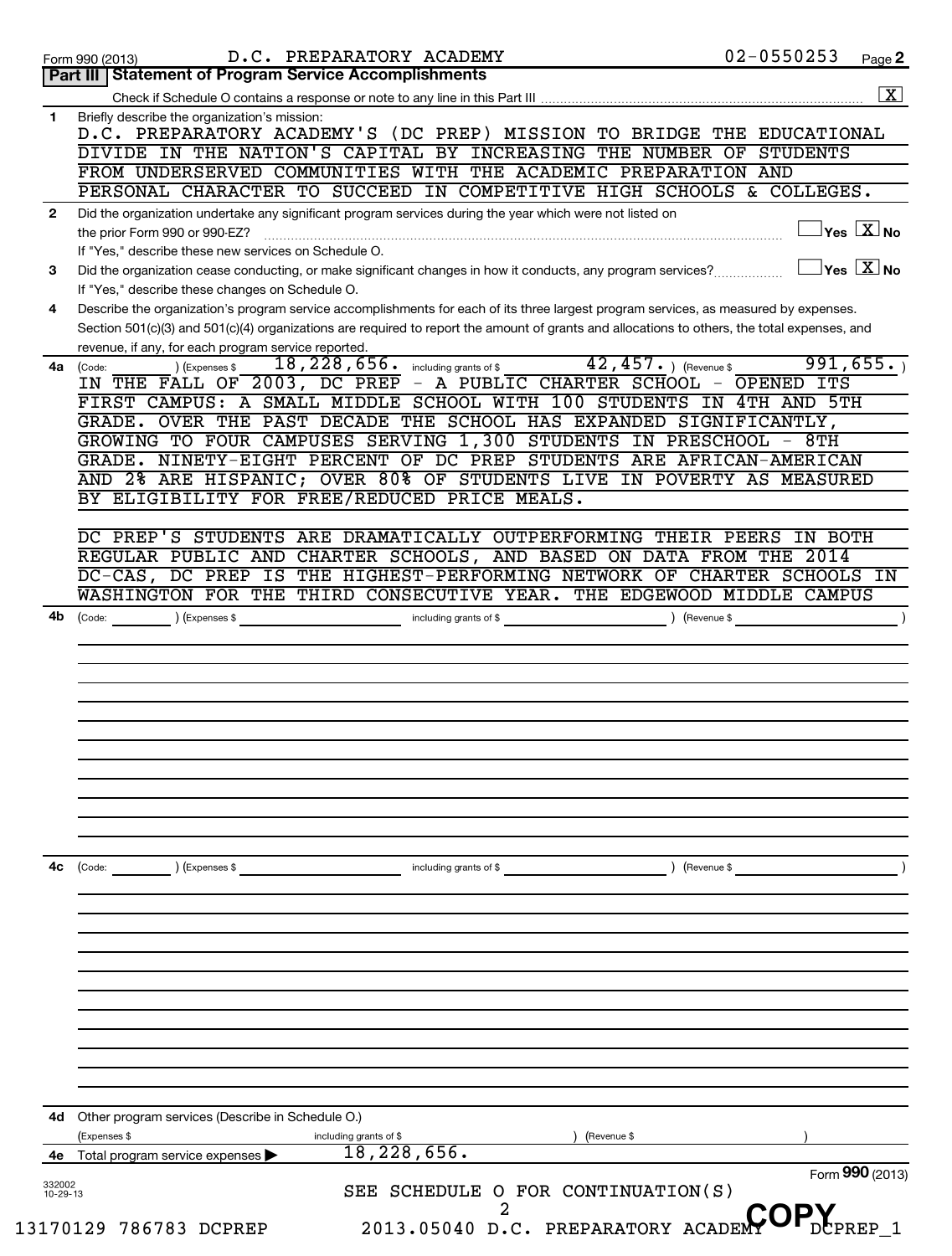| 1. | Is the organization described in section 501(c)(3) or 4947(a)(1) (other than a private foundation)?                                                                                                                                                       |                 |                         |                         |
|----|-----------------------------------------------------------------------------------------------------------------------------------------------------------------------------------------------------------------------------------------------------------|-----------------|-------------------------|-------------------------|
|    |                                                                                                                                                                                                                                                           | 1               | х                       |                         |
| 2  |                                                                                                                                                                                                                                                           | $\overline{2}$  | $\overline{\textbf{x}}$ |                         |
| 3  | Did the organization engage in direct or indirect political campaign activities on behalf of or in opposition to candidates for                                                                                                                           | З               |                         | x                       |
| 4  | Section 501(c)(3) organizations. Did the organization engage in lobbying activities, or have a section 501(h) election in effect                                                                                                                          |                 |                         |                         |
|    |                                                                                                                                                                                                                                                           | 4               |                         | x                       |
| 5  | Is the organization a section 501(c)(4), 501(c)(5), or 501(c)(6) organization that receives membership dues, assessments, or                                                                                                                              |                 |                         |                         |
|    |                                                                                                                                                                                                                                                           | 5               |                         | x                       |
| 6  | Did the organization maintain any donor advised funds or any similar funds or accounts for which donors have the right to                                                                                                                                 |                 |                         |                         |
|    | provide advice on the distribution or investment of amounts in such funds or accounts? If "Yes," complete Schedule D, Part I                                                                                                                              | 6               |                         | x                       |
| 7  | Did the organization receive or hold a conservation easement, including easements to preserve open space,                                                                                                                                                 |                 |                         |                         |
|    | the environment, historic land areas, or historic structures? If "Yes," complete Schedule D, Part II                                                                                                                                                      | 7               |                         | x                       |
| 8  | Did the organization maintain collections of works of art, historical treasures, or other similar assets? If "Yes," complete<br>Schedule D, Part III <b>Marting Community</b> Contract and Technical Community Contract of Technical Community Contract O | 8               |                         | x                       |
| 9  | Did the organization report an amount in Part X, line 21, for escrow or custodial account liability; serve as a custodian for                                                                                                                             |                 |                         |                         |
|    | amounts not listed in Part X; or provide credit counseling, debt management, credit repair, or debt negotiation services?                                                                                                                                 |                 |                         |                         |
|    | If "Yes," complete Schedule D, Part IV                                                                                                                                                                                                                    | 9               |                         | x                       |
| 10 | Did the organization, directly or through a related organization, hold assets in temporarily restricted endowments, permanent                                                                                                                             | 10              |                         | x                       |
| 11 | If the organization's answer to any of the following questions is "Yes," then complete Schedule D, Parts VI, VII, VIII, IX, or X<br>as applicable.                                                                                                        |                 |                         |                         |
|    | a Did the organization report an amount for land, buildings, and equipment in Part X, line 10? If "Yes," complete Schedule D,                                                                                                                             |                 |                         |                         |
|    | Part VI                                                                                                                                                                                                                                                   | 11a             | X                       |                         |
|    | <b>b</b> Did the organization report an amount for investments - other securities in Part X, line 12 that is 5% or more of its total                                                                                                                      |                 |                         |                         |
|    |                                                                                                                                                                                                                                                           | 11b             |                         | x                       |
|    | c Did the organization report an amount for investments - program related in Part X, line 13 that is 5% or more of its total                                                                                                                              |                 |                         |                         |
|    |                                                                                                                                                                                                                                                           | 11c             |                         | x                       |
|    | d Did the organization report an amount for other assets in Part X, line 15 that is 5% or more of its total assets reported in                                                                                                                            |                 |                         |                         |
|    |                                                                                                                                                                                                                                                           | 11d             | х                       |                         |
|    |                                                                                                                                                                                                                                                           | 11e             | $\overline{\textbf{X}}$ |                         |
| f  | Did the organization's separate or consolidated financial statements for the tax year include a footnote that addresses<br>the organization's liability for uncertain tax positions under FIN 48 (ASC 740)? If "Yes," complete Schedule D, Part X         |                 | х                       |                         |
|    | 12a Did the organization obtain separate, independent audited financial statements for the tax year? If "Yes," complete                                                                                                                                   | 11f             |                         |                         |
|    | Schedule D, Parts XI and XII                                                                                                                                                                                                                              | 12a             | X                       |                         |
|    | <b>b</b> Was the organization included in consolidated, independent audited financial statements for the tax year?                                                                                                                                        |                 |                         |                         |
|    | If "Yes," and if the organization answered "No" to line 12a, then completing Schedule D, Parts XI and XII is optional <i>maniming</i>                                                                                                                     | 12b             |                         | X.                      |
| 13 |                                                                                                                                                                                                                                                           | 13              | х                       |                         |
|    |                                                                                                                                                                                                                                                           | 14a             |                         | x                       |
|    | <b>b</b> Did the organization have aggregate revenues or expenses of more than \$10,000 from grantmaking, fundraising, business,                                                                                                                          |                 |                         |                         |
|    | investment, and program service activities outside the United States, or aggregate foreign investments valued at \$100,000                                                                                                                                |                 |                         |                         |
|    |                                                                                                                                                                                                                                                           | 14b             |                         | х                       |
| 15 | Did the organization report on Part IX, column (A), line 3, more than \$5,000 of grants or other assistance to or for any                                                                                                                                 |                 |                         |                         |
|    |                                                                                                                                                                                                                                                           | 15              |                         | х                       |
| 16 | Did the organization report on Part IX, column (A), line 3, more than \$5,000 of aggregate grants or other assistance to                                                                                                                                  |                 |                         | х                       |
|    |                                                                                                                                                                                                                                                           | 16              |                         |                         |
| 17 | Did the organization report a total of more than \$15,000 of expenses for professional fundraising services on Part IX,                                                                                                                                   | 17              |                         | х                       |
| 18 | Did the organization report more than \$15,000 total of fundraising event gross income and contributions on Part VIII, lines                                                                                                                              |                 |                         |                         |
|    |                                                                                                                                                                                                                                                           | 18              |                         | х                       |
| 19 | Did the organization report more than \$15,000 of gross income from gaming activities on Part VIII, line 9a? If "Yes,"                                                                                                                                    |                 |                         |                         |
|    |                                                                                                                                                                                                                                                           | 19              |                         | x                       |
|    |                                                                                                                                                                                                                                                           | <b>20a</b>      |                         | $\overline{\textbf{X}}$ |
|    |                                                                                                                                                                                                                                                           | 20 <sub>b</sub> |                         |                         |

332003 10-29-13

Form (2013) **990**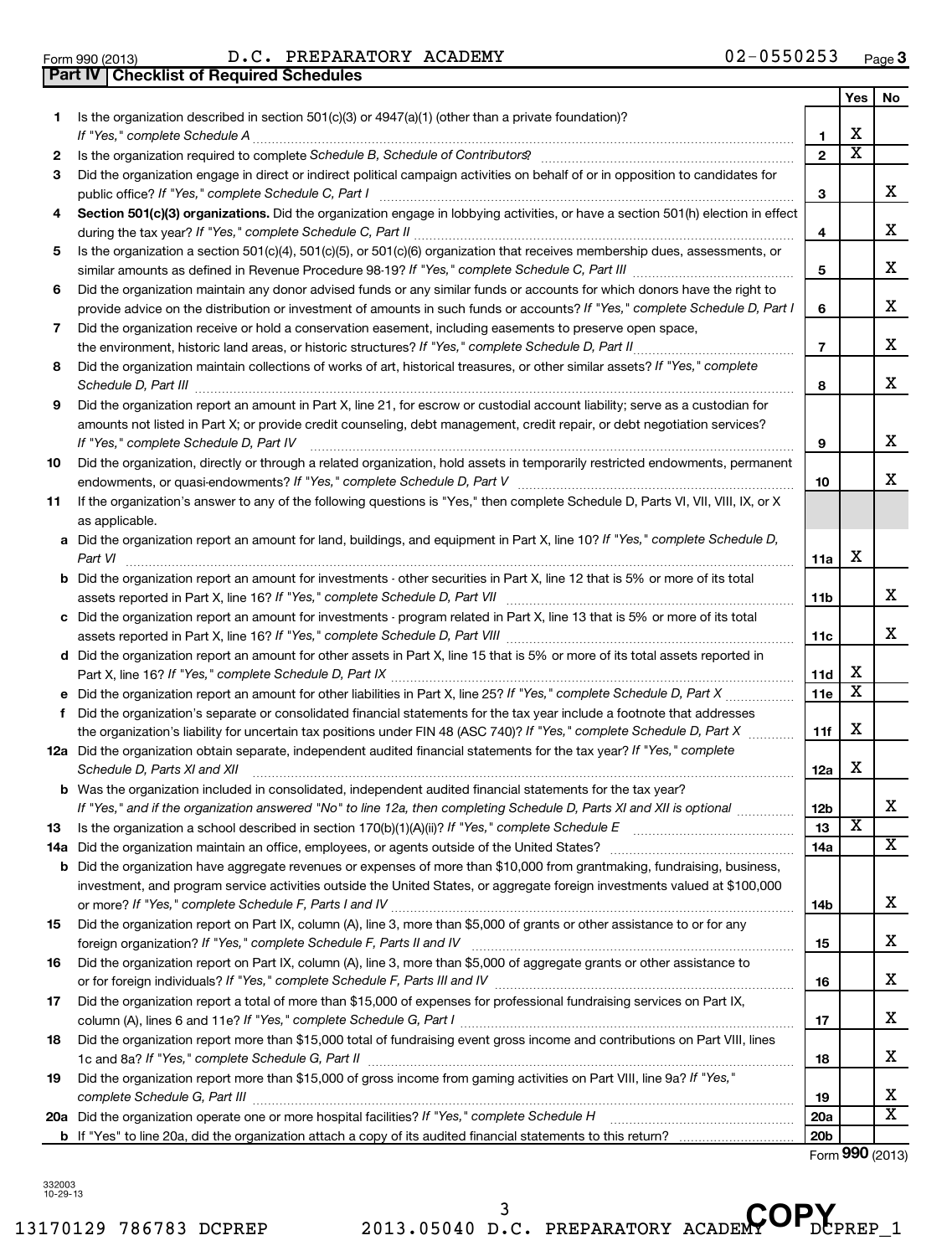#### Form 990 (2013)  $D.C. PREPARATORY ACADEMY$   $02-0550253$   $Page$

*(continued)* **Part IV Checklist of Required Schedules**

|    |                                                                                                                                                                                                                                                                                                                          |     | Yes | No                      |
|----|--------------------------------------------------------------------------------------------------------------------------------------------------------------------------------------------------------------------------------------------------------------------------------------------------------------------------|-----|-----|-------------------------|
| 21 | Did the organization report more than \$5,000 of grants or other assistance to any domestic organization or<br>government on Part IX, column (A), line 1? If "Yes," complete Schedule I, Parts I and II<br>a se de la componenta de la componenta de la componenta de la componenta de la componenta de la componenta de | 21  |     | х                       |
| 22 | Did the organization report more than \$5,000 of grants or other assistance to individuals in the United States on Part IX,<br>column (A), line 2? If "Yes," complete Schedule I, Parts I and III                                                                                                                        | 22  | х   |                         |
| 23 | Did the organization answer "Yes" to Part VII, Section A, line 3, 4, or 5 about compensation of the organization's current                                                                                                                                                                                               |     |     |                         |
|    | and former officers, directors, trustees, key employees, and highest compensated employees? If "Yes," complete                                                                                                                                                                                                           |     |     |                         |
|    | Schedule J                                                                                                                                                                                                                                                                                                               | 23  | х   |                         |
|    | 24a Did the organization have a tax-exempt bond issue with an outstanding principal amount of more than \$100,000 as of the                                                                                                                                                                                              |     |     |                         |
|    | last day of the year, that was issued after December 31, 2002? If "Yes," answer lines 24b through 24d and complete                                                                                                                                                                                                       |     |     |                         |
|    | Schedule K. If "No", go to line 25a                                                                                                                                                                                                                                                                                      | 24a | х   |                         |
|    |                                                                                                                                                                                                                                                                                                                          | 24b |     | X                       |
|    | c Did the organization maintain an escrow account other than a refunding escrow at any time during the year to defease                                                                                                                                                                                                   |     |     |                         |
|    |                                                                                                                                                                                                                                                                                                                          | 24c |     | х                       |
|    |                                                                                                                                                                                                                                                                                                                          | 24d |     | $\overline{\textbf{x}}$ |
|    | 25a Section 501(c)(3) and 501(c)(4) organizations. Did the organization engage in an excess benefit transaction with a                                                                                                                                                                                                   |     |     |                         |
|    | disqualified person during the year? If "Yes," complete Schedule L, Part I                                                                                                                                                                                                                                               | 25a |     | X                       |
|    | <b>b</b> Is the organization aware that it engaged in an excess benefit transaction with a disqualified person in a prior year, and                                                                                                                                                                                      |     |     |                         |
|    | that the transaction has not been reported on any of the organization's prior Forms 990 or 990-EZ? If "Yes," complete<br>Schedule L, Part I                                                                                                                                                                              | 25b |     | x                       |
| 26 | Did the organization report any amount on Part X, line 5, 6, or 22 for receivables from or payables to any current or                                                                                                                                                                                                    |     |     |                         |
|    | former officers, directors, trustees, key employees, highest compensated employees, or disqualified persons? If so,                                                                                                                                                                                                      |     |     |                         |
|    | complete Schedule L, Part II                                                                                                                                                                                                                                                                                             | 26  |     | X                       |
| 27 | Did the organization provide a grant or other assistance to an officer, director, trustee, key employee, substantial                                                                                                                                                                                                     |     |     |                         |
|    | contributor or employee thereof, a grant selection committee member, or to a 35% controlled entity or family member                                                                                                                                                                                                      |     |     |                         |
|    |                                                                                                                                                                                                                                                                                                                          | 27  |     | x                       |
| 28 | Was the organization a party to a business transaction with one of the following parties (see Schedule L, Part IV                                                                                                                                                                                                        |     |     |                         |
|    | instructions for applicable filing thresholds, conditions, and exceptions):                                                                                                                                                                                                                                              |     |     |                         |
| а  | A current or former officer, director, trustee, or key employee? If "Yes," complete Schedule L, Part IV                                                                                                                                                                                                                  | 28a |     | х                       |
| b  | A family member of a current or former officer, director, trustee, or key employee? If "Yes," complete Schedule L, Part IV                                                                                                                                                                                               | 28b |     | $\overline{\texttt{x}}$ |
|    | c An entity of which a current or former officer, director, trustee, or key employee (or a family member thereof) was an officer,                                                                                                                                                                                        |     |     |                         |
|    | director, trustee, or direct or indirect owner? If "Yes," complete Schedule L, Part IV                                                                                                                                                                                                                                   | 28c |     | х                       |
| 29 |                                                                                                                                                                                                                                                                                                                          | 29  | х   |                         |
| 30 | Did the organization receive contributions of art, historical treasures, or other similar assets, or qualified conservation                                                                                                                                                                                              |     |     |                         |
|    |                                                                                                                                                                                                                                                                                                                          | 30  |     | х                       |
| 31 | Did the organization liquidate, terminate, or dissolve and cease operations?                                                                                                                                                                                                                                             |     |     |                         |
|    |                                                                                                                                                                                                                                                                                                                          | 31  |     | х                       |
| 32 | Did the organization sell, exchange, dispose of, or transfer more than 25% of its net assets? If "Yes," complete                                                                                                                                                                                                         |     |     |                         |
|    | Schedule N, Part II <b>Entertainment and Construction Construction</b> Construction Construction Construction Construction Construction Construction Construction Construction Construction Construction Construction Construction                                                                                       | 32  |     | х                       |
| 33 | Did the organization own 100% of an entity disregarded as separate from the organization under Regulations                                                                                                                                                                                                               |     |     |                         |
|    |                                                                                                                                                                                                                                                                                                                          | 33  |     | x                       |
| 34 | Was the organization related to any tax-exempt or taxable entity? If "Yes," complete Schedule R, Part II, III, or IV, and                                                                                                                                                                                                |     |     |                         |
|    | Part V, line 1                                                                                                                                                                                                                                                                                                           | 34  |     | х                       |
|    |                                                                                                                                                                                                                                                                                                                          | 35a |     | $\overline{\texttt{x}}$ |
|    | b If "Yes" to line 35a, did the organization receive any payment from or engage in any transaction with a controlled entity                                                                                                                                                                                              |     |     |                         |
|    |                                                                                                                                                                                                                                                                                                                          | 35b |     |                         |
| 36 | Section 501(c)(3) organizations. Did the organization make any transfers to an exempt non-charitable related organization?                                                                                                                                                                                               |     |     |                         |
|    |                                                                                                                                                                                                                                                                                                                          | 36  |     | x                       |
| 37 | Did the organization conduct more than 5% of its activities through an entity that is not a related organization                                                                                                                                                                                                         |     |     |                         |
|    |                                                                                                                                                                                                                                                                                                                          | 37  |     | x                       |
| 38 | Did the organization complete Schedule O and provide explanations in Schedule O for Part VI, lines 11b and 19?                                                                                                                                                                                                           |     |     |                         |
|    |                                                                                                                                                                                                                                                                                                                          | 38  | х   |                         |

Form (2013) **990**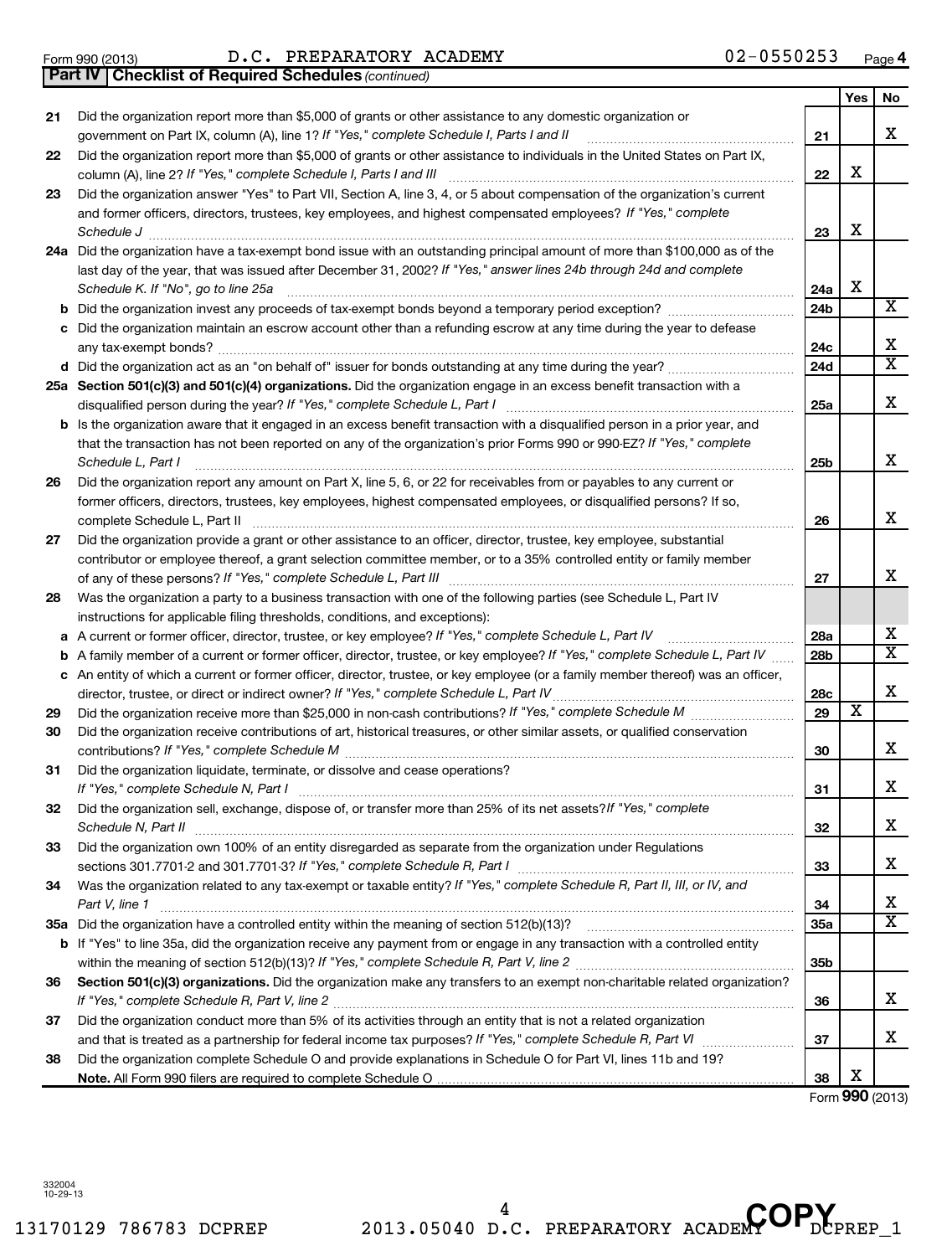| Part V | <b>Statements Regarding Other IRS Filings and Tax Compliance</b><br>Check if Schedule O contains a response or note to any line in this Part V  |                     |                |     |                         |  |  |
|--------|-------------------------------------------------------------------------------------------------------------------------------------------------|---------------------|----------------|-----|-------------------------|--|--|
|        |                                                                                                                                                 |                     |                | Yes | No                      |  |  |
|        |                                                                                                                                                 | 35<br>1a            |                |     |                         |  |  |
| b      | Enter the number of Forms W-2G included in line 1a. Enter -0- if not applicable                                                                 | U<br>1 <sub>b</sub> |                |     |                         |  |  |
|        | Did the organization comply with backup withholding rules for reportable payments to vendors and reportable gaming                              |                     |                |     |                         |  |  |
|        |                                                                                                                                                 |                     | 1c             | Х   |                         |  |  |
|        | 2a Enter the number of employees reported on Form W-3, Transmittal of Wage and Tax Statements,                                                  |                     |                |     |                         |  |  |
|        | filed for the calendar year ending with or within the year covered by this return                                                               | 300<br>2a           |                |     |                         |  |  |
|        | b If at least one is reported on line 2a, did the organization file all required federal employment tax returns?                                |                     | 2 <sub>b</sub> | X   |                         |  |  |
|        |                                                                                                                                                 |                     |                |     |                         |  |  |
|        | 3a Did the organization have unrelated business gross income of \$1,000 or more during the year?                                                |                     | За             |     | х                       |  |  |
|        | <b>b</b> If "Yes," has it filed a Form 990-T for this year? If "No," to line 3b, provide an explanation in Schedule O                           |                     |                |     |                         |  |  |
|        | 4a At any time during the calendar year, did the organization have an interest in, or a signature or other authority over, a                    |                     |                |     |                         |  |  |
|        | financial account in a foreign country (such as a bank account, securities account, or other financial account)?                                |                     | 4a             |     | x                       |  |  |
|        | <b>b</b> If "Yes," enter the name of the foreign country:                                                                                       |                     |                |     |                         |  |  |
|        | See instructions for filing requirements for Form TD F 90-22.1, Report of Foreign Bank and Financial Accounts.                                  |                     |                |     |                         |  |  |
| 5a     |                                                                                                                                                 |                     | 5a             |     | х                       |  |  |
| b      |                                                                                                                                                 |                     | 5 <sub>b</sub> |     | $\overline{\textbf{X}}$ |  |  |
|        |                                                                                                                                                 |                     | 5c             |     |                         |  |  |
|        | 6a Does the organization have annual gross receipts that are normally greater than \$100,000, and did the organization solicit                  |                     |                |     |                         |  |  |
|        |                                                                                                                                                 |                     | 6a             |     | x                       |  |  |
|        | <b>b</b> If "Yes," did the organization include with every solicitation an express statement that such contributions or gifts                   |                     |                |     |                         |  |  |
|        |                                                                                                                                                 |                     | 6b             |     |                         |  |  |
| 7      | Organizations that may receive deductible contributions under section 170(c).                                                                   |                     |                |     |                         |  |  |
| a      | Did the organization receive a payment in excess of \$75 made partly as a contribution and partly for goods and services provided to the payor? |                     | 7a             |     | x                       |  |  |
| b      |                                                                                                                                                 |                     |                |     |                         |  |  |
|        | c Did the organization sell, exchange, or otherwise dispose of tangible personal property for which it was required                             |                     |                |     |                         |  |  |
|        |                                                                                                                                                 |                     | 7c             |     | х                       |  |  |
|        |                                                                                                                                                 | 7d                  |                |     |                         |  |  |
|        | Did the organization receive any funds, directly or indirectly, to pay premiums on a personal benefit contract?                                 |                     | 7е             |     | х                       |  |  |
| f      |                                                                                                                                                 |                     | 7f             |     | $\overline{\text{X}}$   |  |  |
|        | If the organization received a contribution of qualified intellectual property, did the organization file Form 8899 as required?                |                     | 7g             |     |                         |  |  |
| h      | If the organization received a contribution of cars, boats, airplanes, or other vehicles, did the organization file a Form 1098-C?              |                     | 7h             |     |                         |  |  |
| 8      | Sponsoring organizations maintaining donor advised funds and section $509(a)(3)$ supporting organizations. Did the supporting                   |                     |                |     |                         |  |  |
|        | organization, or a donor advised fund maintained by a sponsoring organization, have excess business holdings at any time during the year?       |                     | 8              |     |                         |  |  |
| 9      | Sponsoring organizations maintaining donor advised funds.                                                                                       |                     |                |     |                         |  |  |
|        |                                                                                                                                                 |                     | эа             |     |                         |  |  |
|        |                                                                                                                                                 |                     | 9b             |     |                         |  |  |
| 10     | Section 501(c)(7) organizations. Enter:                                                                                                         |                     |                |     |                         |  |  |
| а      |                                                                                                                                                 | 10a                 |                |     |                         |  |  |
| b      | Gross receipts, included on Form 990, Part VIII, line 12, for public use of club facilities                                                     | 10 <sub>b</sub>     |                |     |                         |  |  |
| 11     | Section 501(c)(12) organizations. Enter:                                                                                                        |                     |                |     |                         |  |  |
| а      |                                                                                                                                                 | 11a                 |                |     |                         |  |  |
|        | <b>b</b> Gross income from other sources (Do not net amounts due or paid to other sources against                                               |                     |                |     |                         |  |  |
|        |                                                                                                                                                 | 11b                 |                |     |                         |  |  |
|        | 12a Section 4947(a)(1) non-exempt charitable trusts. Is the organization filing Form 990 in lieu of Form 1041?                                  |                     | 12a            |     |                         |  |  |
|        | <b>b</b> If "Yes," enter the amount of tax-exempt interest received or accrued during the year                                                  | 12b                 |                |     |                         |  |  |
| 13     | Section 501(c)(29) qualified nonprofit health insurance issuers.                                                                                |                     |                |     |                         |  |  |
|        | a Is the organization licensed to issue qualified health plans in more than one state?                                                          |                     | 13а            |     |                         |  |  |
|        | Note. See the instructions for additional information the organization must report on Schedule O.                                               |                     |                |     |                         |  |  |
|        | <b>b</b> Enter the amount of reserves the organization is required to maintain by the states in which the                                       |                     |                |     |                         |  |  |
|        |                                                                                                                                                 | 13b                 |                |     |                         |  |  |
|        |                                                                                                                                                 | 13 <sub>c</sub>     |                |     |                         |  |  |
|        | 14a Did the organization receive any payments for indoor tanning services during the tax year?                                                  |                     | 14a            |     | x                       |  |  |
|        | <b>b</b> If "Yes," has it filed a Form 720 to report these payments? If "No," provide an explanation in Schedule O                              |                     | 14b            |     |                         |  |  |

Form (2013) **990**

332005 10-29-13

<sup>5</sup> D.C. PREPARATORY ACADEMY OP.

**5**

#### Form 990 (2013)  $D.C. PREPARATORY ACADEMY$   $02-0550253$   $Page$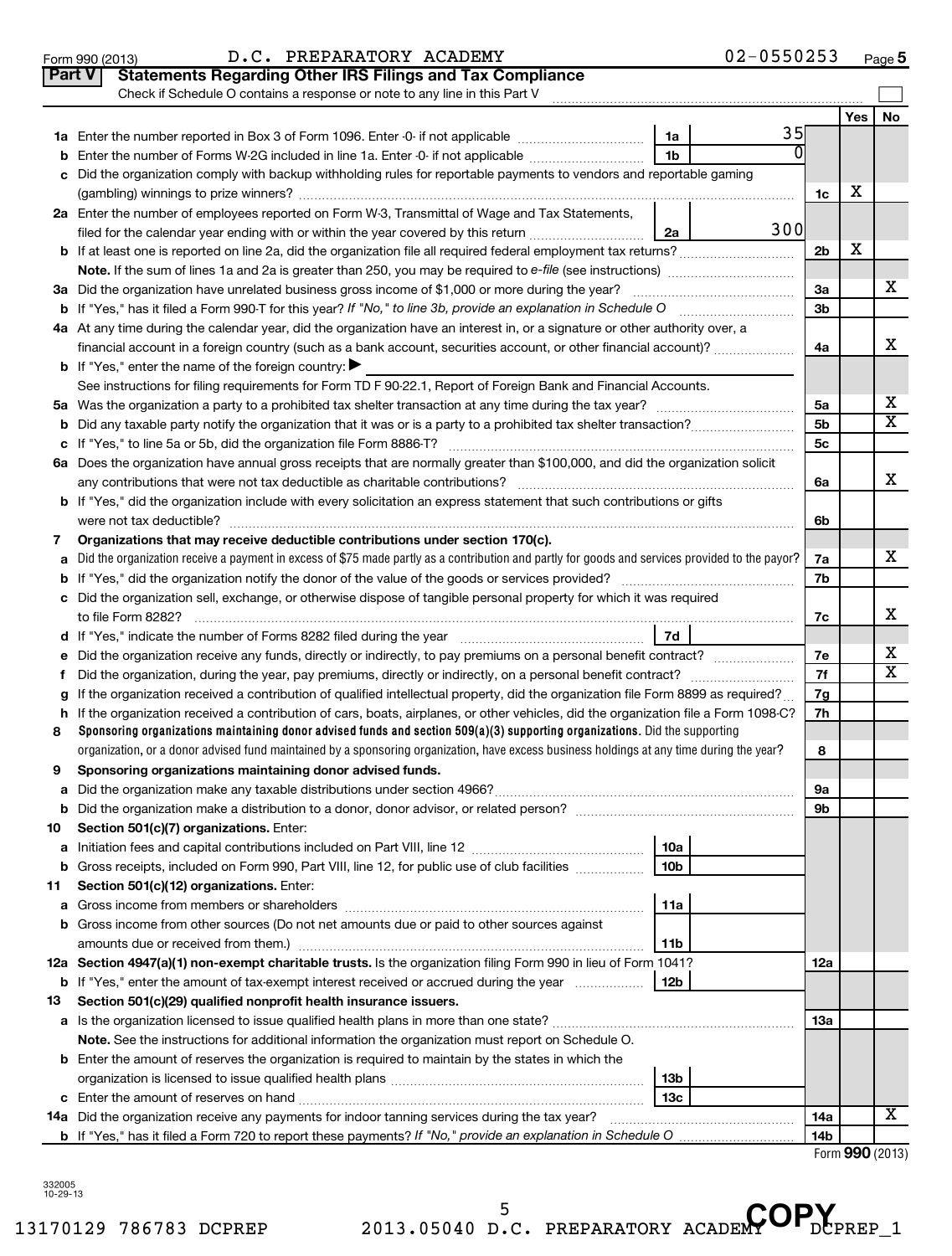#### Form 990 (2013)  $D.C. PREPARATORY ACADEMY$   $02-0550253$   $Page$

**6**

| <b>rt VI   Governance, Management, and Disclosure</b> For each "Yes" response to lines 2 through 7b below, and for a "No" response |
|------------------------------------------------------------------------------------------------------------------------------------|
| to line 8a, 8b, or 10b below, describe the circumstances, processes, or changes in Schedule O. See instructions.                   |

#### Check if Schedule O contains a response or note to any line in this Part VI  $\lfloor x \rfloor$

|    |                                                                                                                                                                                                                  |    |    |                 | Yes         | No |
|----|------------------------------------------------------------------------------------------------------------------------------------------------------------------------------------------------------------------|----|----|-----------------|-------------|----|
|    | <b>1a</b> Enter the number of voting members of the governing body at the end of the tax year                                                                                                                    | 1a | 15 |                 |             |    |
|    | If there are material differences in voting rights among members of the governing body, or if the governing                                                                                                      |    |    |                 |             |    |
|    | body delegated broad authority to an executive committee or similar committee, explain in Schedule O.                                                                                                            |    |    |                 |             |    |
|    | <b>b</b> Enter the number of voting members included in line 1a, above, who are independent <i>manumum</i>                                                                                                       | 1b | 14 |                 |             |    |
| 2  | Did any officer, director, trustee, or key employee have a family relationship or a business relationship with any other                                                                                         |    |    |                 |             |    |
|    | officer, director, trustee, or key employee?                                                                                                                                                                     |    |    | 2               |             | х  |
| з  | Did the organization delegate control over management duties customarily performed by or under the direct supervision                                                                                            |    |    |                 |             |    |
|    |                                                                                                                                                                                                                  |    |    | 3               |             | х  |
| 4  | Did the organization make any significant changes to its governing documents since the prior Form 990 was filed?                                                                                                 |    |    | 4               |             | х  |
| 5  | Did the organization become aware during the year of a significant diversion of the organization's assets?                                                                                                       |    |    | 5               |             | х  |
| 6  |                                                                                                                                                                                                                  |    |    | 6               |             | х  |
|    | 7a Did the organization have members, stockholders, or other persons who had the power to elect or appoint one or                                                                                                |    |    |                 |             |    |
|    |                                                                                                                                                                                                                  |    |    | 7a              |             | х  |
|    | <b>b</b> Are any governance decisions of the organization reserved to (or subject to approval by) members, stockholders, or                                                                                      |    |    |                 |             |    |
|    | persons other than the governing body?                                                                                                                                                                           |    |    | 7b              |             | х  |
| 8  | Did the organization contemporaneously document the meetings held or written actions undertaken during the year by the following:                                                                                |    |    |                 |             |    |
|    |                                                                                                                                                                                                                  |    |    | 8a              | х           |    |
| b  |                                                                                                                                                                                                                  |    |    | 8b              | х           |    |
| 9  | Is there any officer, director, trustee, or key employee listed in Part VII, Section A, who cannot be reached at the                                                                                             |    |    |                 |             |    |
|    |                                                                                                                                                                                                                  |    |    | 9               |             | х  |
|    | Section B. Policies (This Section B requests information about policies not required by the Internal Revenue Code.)                                                                                              |    |    |                 |             |    |
|    |                                                                                                                                                                                                                  |    |    |                 | Yes         | No |
|    |                                                                                                                                                                                                                  |    |    | 10a             |             | X  |
|    | <b>b</b> If "Yes," did the organization have written policies and procedures governing the activities of such chapters, affiliates,                                                                              |    |    |                 |             |    |
|    |                                                                                                                                                                                                                  |    |    | 10 <sub>b</sub> |             |    |
|    | 11a Has the organization provided a complete copy of this Form 990 to all members of its governing body before filing the form?                                                                                  |    |    | 11a             | х           |    |
|    | <b>b</b> Describe in Schedule O the process, if any, used by the organization to review this Form 990.                                                                                                           |    |    |                 |             |    |
|    | 12a Did the organization have a written conflict of interest policy? If "No," go to line 13                                                                                                                      |    |    | 12a             | х           |    |
| b  | Were officers, directors, or trustees, and key employees required to disclose annually interests that could give rise to conflicts?                                                                              |    |    | 12 <sub>b</sub> | х           |    |
|    | c Did the organization regularly and consistently monitor and enforce compliance with the policy? If "Yes," describe                                                                                             |    |    |                 |             |    |
|    | in Schedule O how this was done                                                                                                                                                                                  |    |    | 12c             | х           |    |
| 13 |                                                                                                                                                                                                                  |    |    | 13              | х           |    |
| 14 |                                                                                                                                                                                                                  |    |    | 14              | х           |    |
| 15 | Did the process for determining compensation of the following persons include a review and approval by independent                                                                                               |    |    |                 |             |    |
|    | persons, comparability data, and contemporaneous substantiation of the deliberation and decision?                                                                                                                |    |    |                 |             |    |
|    | The organization's CEO, Executive Director, or top management official manufactured content of the organization's CEO, Executive Director, or top management official manufactured content of the organization's |    |    | 15a             | $\mathbf X$ |    |
|    |                                                                                                                                                                                                                  |    |    | 15b             | X           |    |
|    | If "Yes" to line 15a or 15b, describe the process in Schedule O (see instructions).                                                                                                                              |    |    |                 |             |    |
|    | 16a Did the organization invest in, contribute assets to, or participate in a joint venture or similar arrangement with a                                                                                        |    |    |                 |             |    |
|    | taxable entity during the year?                                                                                                                                                                                  |    |    | 16a             |             | х  |
|    | b If "Yes," did the organization follow a written policy or procedure requiring the organization to evaluate its participation                                                                                   |    |    |                 |             |    |
|    | in joint venture arrangements under applicable federal tax law, and take steps to safeguard the organization's                                                                                                   |    |    |                 |             |    |
|    | exempt status with respect to such arrangements?                                                                                                                                                                 |    |    | 16b             |             |    |
|    | <b>Section C. Disclosure</b>                                                                                                                                                                                     |    |    |                 |             |    |
| 17 | <b>NONE</b><br>List the states with which a copy of this Form 990 is required to be filed $\blacktriangleright$                                                                                                  |    |    |                 |             |    |
| 18 | Section 6104 requires an organization to make its Forms 1023 (or 1024 if applicable), 990, and 990-T (Section 501(c)(3)s only) available                                                                         |    |    |                 |             |    |
|    | for public inspection. Indicate how you made these available. Check all that apply.                                                                                                                              |    |    |                 |             |    |
|    | $\lfloor \underline{X} \rfloor$ Upon request<br>Other (explain in Schedule O)<br>Own website<br>Another's website                                                                                                |    |    |                 |             |    |

| 19 | Describe in Schedule O whether (and if so, how), the organization made its governing documents, conflict of interest policy, and financial |  |  |
|----|--------------------------------------------------------------------------------------------------------------------------------------------|--|--|
|    | statements available to the public during the tax year.                                                                                    |  |  |

| 20 State the name, physical address, and telephone number of the person who possesses the books and records of the organization: |
|----------------------------------------------------------------------------------------------------------------------------------|
| WENDY SCOTT - $(202)$ 635-4590                                                                                                   |

|  |  |  |  | 707 EDGEWOOD STREET, NE, WASHINGTON, DC 20017 |  |  |
|--|--|--|--|-----------------------------------------------|--|--|
|--|--|--|--|-----------------------------------------------|--|--|

<sup>6</sup> D.C. PREPARATORY ACADEMY OP<sub>DCI</sub>

Form **990** (2013)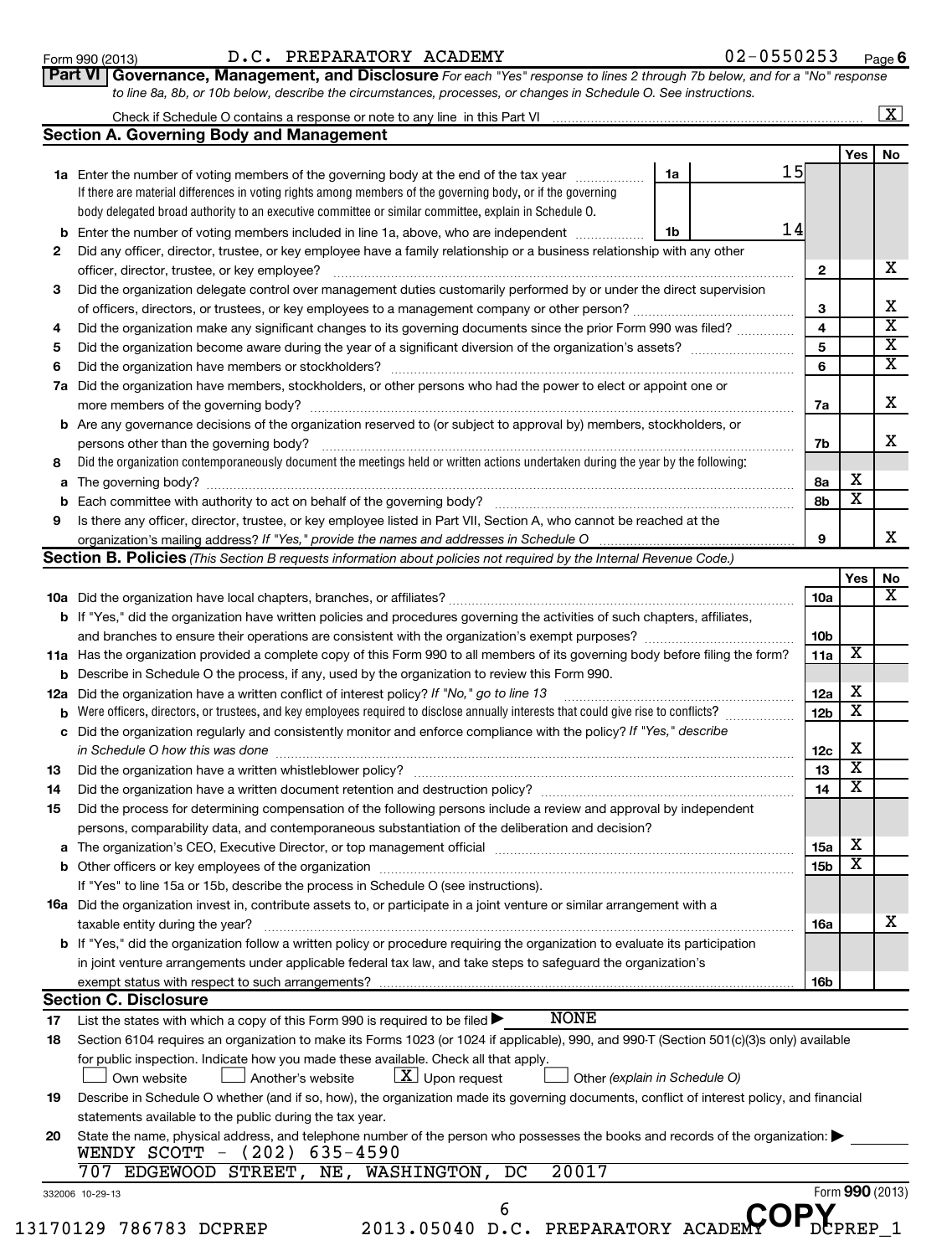#### Form 990 (2013)  $D.C. PREPARATORY ACADEMY$   $02-0550253$   $Page$

| Part VII Compensation of Officers, Directors, Trustees, Key Employees, Highest Compensated |  |
|--------------------------------------------------------------------------------------------|--|
| <b>Employees, and Independent Contractors</b>                                              |  |
| Check if Schedule O contains a response or note to any line in this Part VII               |  |
| Section A. Officers, Directors, Trustees, Key Employees, and Highest Compensated Employees |  |

**1a**  Complete this table for all persons required to be listed. Report compensation for the calendar year ending with or within the organization's tax year.

• List all of the organization's current officers, directors, trustees (whether individuals or organizations), regardless of amount of compensation. Enter -0- in columns  $(D)$ ,  $(E)$ , and  $(F)$  if no compensation was paid.

**•** List all of the organization's **current** key employees, if any. See instructions for definition of "key employee."

**•** List the organization's five *current* highest compensated employees (other than an officer, director, trustee, or key employee) who received reportable compensation (Box 5 of Form W-2 and/or Box 7 of Form 1099-MISC) of more than \$100,000 from the organization and any related organizations.

 $\bullet$  List all of the organization's former officers, key employees, and highest compensated employees who received more than \$100,000 of reportable compensation from the organization and any related organizations.

**•** List all of the organization's former directors or trustees that received, in the capacity as a former director or trustee of the organization, more than \$10,000 of reportable compensation from the organization and any related organizations.

List persons in the following order: individual trustees or directors; institutional trustees; officers; key employees; highest compensated employees; and former such persons.

Check this box if neither the organization nor any related organization compensated any current officer, director, or trustee.  $\Box$ 

| (A)                                | (B)               |                                                       |                                                                  | (C)                   |              |                                 |        | (D)             | (E)                           | (F)                   |
|------------------------------------|-------------------|-------------------------------------------------------|------------------------------------------------------------------|-----------------------|--------------|---------------------------------|--------|-----------------|-------------------------------|-----------------------|
| Name and Title                     | Average           | Position<br>Reportable<br>(do not check more than one |                                                                  | Reportable            | Estimated    |                                 |        |                 |                               |                       |
|                                    | hours per         |                                                       | box, unless person is both an<br>officer and a director/trustee) |                       |              |                                 |        | compensation    | compensation                  | amount of             |
|                                    | week<br>(list any |                                                       |                                                                  |                       |              |                                 |        | from<br>the     | from related<br>organizations | other<br>compensation |
|                                    | hours for         | Individual trustee or director                        |                                                                  |                       |              |                                 |        | organization    | (W-2/1099-MISC)               | from the              |
|                                    | related           |                                                       |                                                                  |                       |              |                                 |        | (W-2/1099-MISC) |                               | organization          |
|                                    | organizations     |                                                       |                                                                  |                       |              |                                 |        |                 |                               | and related           |
|                                    | below             |                                                       | nstitutional trustee                                             |                       | key employee | Highest compensated<br>employee |        |                 |                               | organizations         |
|                                    | line)             |                                                       |                                                                  | Officer               |              |                                 | Former |                 |                               |                       |
| (1)<br>LEROY (TERRY) EAKIN, III    | 5.00              |                                                       |                                                                  |                       |              |                                 |        |                 |                               |                       |
| CHAIR                              |                   | $\mathbf X$                                           |                                                                  | $\mathbf X$           |              |                                 |        | $\mathbf 0$ .   | $\mathbf 0$ .                 | $\mathbf 0$ .         |
| ERIC PRICE<br>(2)                  | 1.00              |                                                       |                                                                  |                       |              |                                 |        |                 |                               |                       |
| <b>TREASURER</b>                   |                   | $\mathbf X$                                           |                                                                  | $\mathbf X$           |              |                                 |        | $\mathbf 0$     | $\mathbf 0$                   | $\mathbf 0$ .         |
| ARTHUR MCKEE, PH.D<br>(3)          | 1.00              |                                                       |                                                                  |                       |              |                                 |        |                 |                               |                       |
| <b>SECRETARY</b>                   |                   | X                                                     |                                                                  | X                     |              |                                 |        | $\mathbf 0$ .   | $\mathbf 0$ .                 | $\mathbf 0$ .         |
| <b>JENNY ABRAMSON</b><br>(4)       | 1.00              |                                                       |                                                                  |                       |              |                                 |        |                 |                               |                       |
| <b>DIRECTOR</b>                    |                   | X                                                     |                                                                  |                       |              |                                 |        | 0.              | 0.                            | $\mathbf 0$ .         |
| (5) BOBBY BALDWIN                  | 1.00              |                                                       |                                                                  |                       |              |                                 |        |                 |                               |                       |
| <b>DIRECTOR</b>                    |                   | X                                                     |                                                                  |                       |              |                                 |        | $\mathbf 0$     | $\mathbf 0$                   | $\mathbf 0$ .         |
| (6) KATHERINE BOONE                | 1.00              |                                                       |                                                                  |                       |              |                                 |        |                 |                               |                       |
| <b>DIRECTOR</b>                    |                   | $\mathbf X$                                           |                                                                  |                       |              |                                 |        | $\mathbf 0$ .   | $\mathbf 0$                   | $\mathbf 0$ .         |
| (7) LISA DIXON                     | 1.00              |                                                       |                                                                  |                       |              |                                 |        |                 |                               |                       |
| <b>DIRECTOR</b>                    |                   | X                                                     |                                                                  |                       |              |                                 |        | $\mathbf 0$ .   | 0                             | 0.                    |
| (8) MICHELA ENGLISH                | 1.00              |                                                       |                                                                  |                       |              |                                 |        |                 |                               |                       |
| <b>DIRECTOR</b>                    |                   | X                                                     |                                                                  |                       |              |                                 |        | 0.              | $\mathbf 0$                   | $\mathbf 0$ .         |
| (9) PATRICK GROSS                  | 1.00              |                                                       |                                                                  |                       |              |                                 |        |                 |                               |                       |
| <b>DIRECTOR</b>                    |                   | $\mathbf X$                                           |                                                                  |                       |              |                                 |        | $\mathbf 0$     | $\mathbf 0$                   | $\mathbf 0$ .         |
| (10) BRIAN JONES                   | 1.00              |                                                       |                                                                  |                       |              |                                 |        |                 |                               |                       |
| <b>DIRECTOR</b>                    |                   | $\mathbf X$                                           |                                                                  |                       |              |                                 |        | $\mathbf 0$     | $\mathbf 0$                   | $\mathbf 0$ .         |
| (11) JUDY KOVLER                   | 1.00              |                                                       |                                                                  |                       |              |                                 |        |                 |                               |                       |
| <b>DIRECTOR</b>                    |                   | $\mathbf X$                                           |                                                                  |                       |              |                                 |        | $\mathbf 0$ .   | $\mathbf 0$ .                 | $\mathbf 0$ .         |
| (12) MAURA MARINO                  | 1.00              |                                                       |                                                                  |                       |              |                                 |        |                 |                               |                       |
| <b>DIRECTOR</b>                    |                   | X                                                     |                                                                  |                       |              |                                 |        | $\mathbf 0$ .   | $\mathbf 0$ .                 | $\mathbf 0$ .         |
| (13) CAROL PENSKY                  | 1.00              |                                                       |                                                                  |                       |              |                                 |        |                 |                               |                       |
| <b>DIRECTOR</b>                    |                   | X                                                     |                                                                  |                       |              |                                 |        | $\mathbf 0$ .   | $\mathbf 0$                   | $\mathbf 0$ .         |
| (14) VALERIE R. WAYNE              | 1.00              |                                                       |                                                                  |                       |              |                                 |        |                 |                               |                       |
| <b>DIRECTOR</b>                    |                   | X                                                     |                                                                  |                       |              |                                 |        | $\mathbf 0$ .   | $\mathbf 0$                   | $\mathbf 0$ .         |
| (15) EMILY K. LAWSON - FOUNDER/CEO | 40.00             |                                                       |                                                                  |                       |              |                                 |        |                 |                               |                       |
| CEO (10/2013 TO PRESENT)           |                   | $\mathbf X$                                           |                                                                  | $\mathbf X$           |              |                                 |        | 145,486.        | 0.                            | 7,372.                |
| (16) ENRIQUE CRUZ                  | 40.00             |                                                       |                                                                  |                       |              |                                 |        |                 |                               |                       |
| CEO (09/2012-10/2013)              |                   |                                                       |                                                                  | Χ                     |              |                                 |        | 225,839.        | $\mathbf 0$                   | 662.                  |
| (17) WENDY SCOTT                   | 40.00             |                                                       |                                                                  |                       |              |                                 |        |                 |                               |                       |
| CHIEF OPERATING OFFICER            |                   |                                                       |                                                                  | $\overline{\text{X}}$ |              |                                 |        | 153,737.        | $\mathbf 0$ .                 | 12,688.               |
| 332007 10-29-13                    |                   |                                                       |                                                                  |                       |              |                                 |        |                 |                               | Form 990 (2013)       |

13170129 786783 DCPREP 2013.05040 D.C. PREPARATORY ACADEMY DCPREP\_1

<sup>7</sup> D.C. PREPARATORY ACADEMY OP.

Form (2013) **990**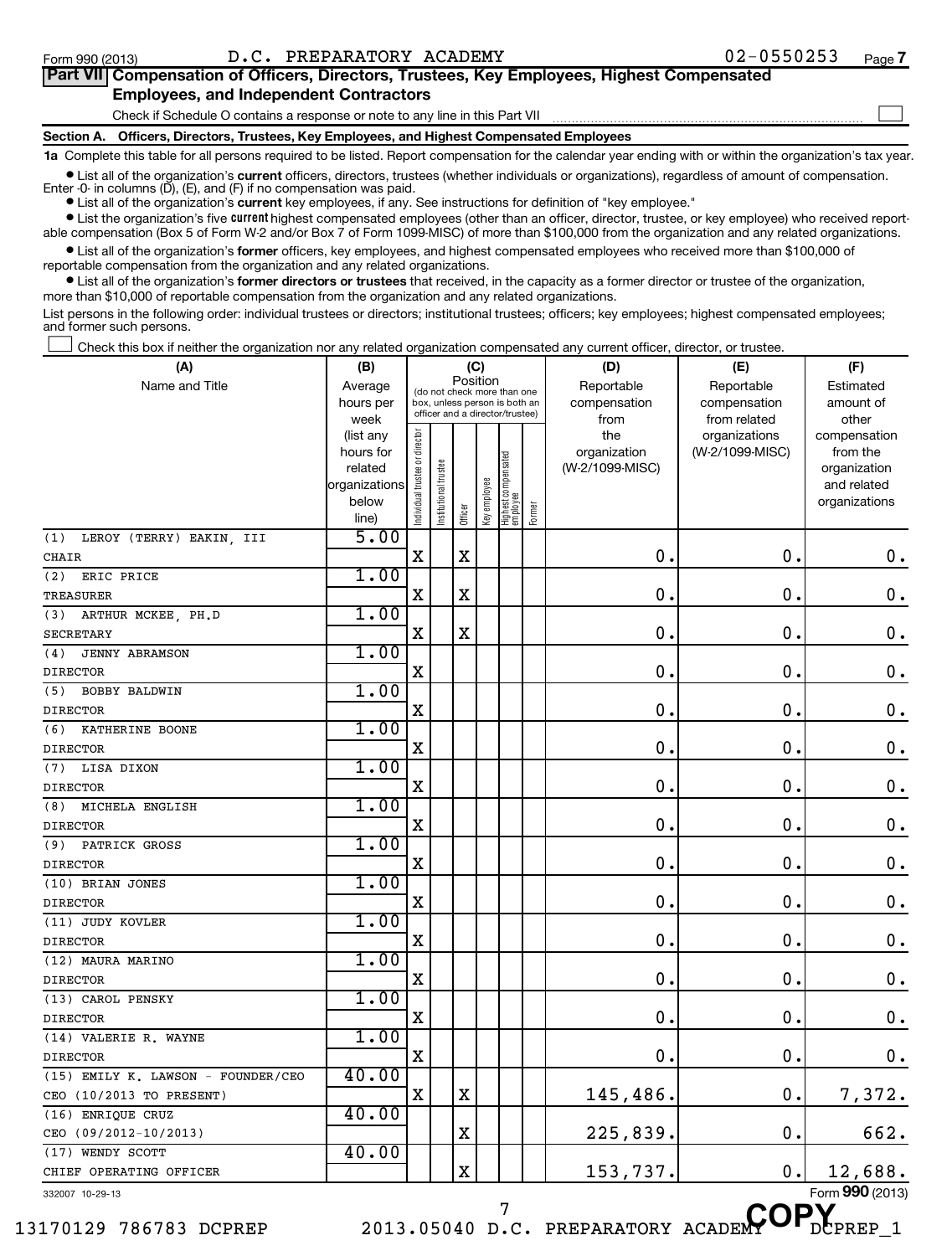| Part VII Section A. Officers, Directors, Trustees, Key Employees, and Highest Compensated Employees (continued)                              |                        |                                |                                                                  |          |              |                                 |        |                                 |                 |                  |              |                             |
|----------------------------------------------------------------------------------------------------------------------------------------------|------------------------|--------------------------------|------------------------------------------------------------------|----------|--------------|---------------------------------|--------|---------------------------------|-----------------|------------------|--------------|-----------------------------|
| (A)                                                                                                                                          | (B)                    |                                |                                                                  | (C)      |              |                                 |        | (D)                             | (E)             |                  |              | (F)                         |
| Name and title                                                                                                                               | Average                |                                | (do not check more than one                                      | Position |              |                                 |        | Reportable                      | Reportable      |                  |              | Estimated                   |
|                                                                                                                                              | hours per              |                                | box, unless person is both an<br>officer and a director/trustee) |          |              |                                 |        | compensation                    | compensation    |                  |              | amount of                   |
|                                                                                                                                              | week                   |                                |                                                                  |          |              |                                 |        | from                            | from related    |                  |              | other                       |
|                                                                                                                                              | (list any<br>hours for |                                |                                                                  |          |              |                                 |        | the                             | organizations   |                  |              | compensation<br>from the    |
|                                                                                                                                              | related                |                                |                                                                  |          |              |                                 |        | organization<br>(W-2/1099-MISC) | (W-2/1099-MISC) |                  |              | organization                |
|                                                                                                                                              | organizations          |                                |                                                                  |          |              |                                 |        |                                 |                 |                  |              | and related                 |
|                                                                                                                                              | below                  | Individual trustee or director | Institutional trustee                                            |          |              |                                 |        |                                 |                 |                  |              | organizations               |
|                                                                                                                                              | line)                  |                                |                                                                  | Officer  | Key employee | Highest compensated<br>employee | Former |                                 |                 |                  |              |                             |
| (18) KATIE SEVERN                                                                                                                            | 40.00                  |                                |                                                                  |          |              |                                 |        |                                 |                 |                  |              |                             |
| CHIEF ACADEMIC OFFICER                                                                                                                       |                        |                                |                                                                  |          | $\mathbf X$  |                                 |        | 174,003.                        |                 | 0.               |              | 14,346.                     |
| (19) NICOLE BRYAN                                                                                                                            | 40.00                  |                                |                                                                  |          |              |                                 |        |                                 |                 |                  |              |                             |
| PRINCIPAL/MANAGING DIRECTOR OF EARLY                                                                                                         |                        |                                |                                                                  |          |              | X                               |        | 137,037.                        |                 | $0$ .            |              | 11,018.                     |
| (20) ELIZABETH (IBBY) JEPPSON                                                                                                                | 40.00                  |                                |                                                                  |          |              |                                 |        |                                 |                 |                  |              |                             |
| DIRECTOR OF RESOURCE DEVEL                                                                                                                   |                        |                                |                                                                  |          |              | $\mathbf X$                     |        | 120,842.                        |                 | 0.               |              | 4,715.                      |
| (21) RAYMOND WEEDEN                                                                                                                          | 40.00                  |                                |                                                                  |          |              |                                 |        |                                 |                 |                  |              |                             |
| PRINCIPAL                                                                                                                                    |                        |                                |                                                                  |          |              | X                               |        | 120,211.                        |                 | $0$ .            |              | 10,473.                     |
| (22) TARA O'FLAHERTY                                                                                                                         | 40.00                  |                                |                                                                  |          |              |                                 |        |                                 |                 |                  |              |                             |
| LEADERSHIP SUPPORT SPECIALIST                                                                                                                |                        |                                |                                                                  |          |              | X                               |        | 113,563.                        |                 | 0.               |              | 6,438.                      |
| (23) CASSIE PERGAMENT                                                                                                                        | 40.00                  |                                |                                                                  |          |              |                                 |        |                                 |                 |                  |              |                             |
| PRINCIPAL                                                                                                                                    |                        |                                |                                                                  |          |              | X                               |        | 101,376.                        |                 | $\mathbf 0$ .    |              | 12,107.                     |
|                                                                                                                                              |                        |                                |                                                                  |          |              |                                 |        |                                 |                 |                  |              |                             |
|                                                                                                                                              |                        |                                |                                                                  |          |              |                                 |        |                                 |                 |                  |              |                             |
|                                                                                                                                              |                        |                                |                                                                  |          |              |                                 |        |                                 |                 |                  |              |                             |
|                                                                                                                                              |                        |                                |                                                                  |          |              |                                 |        |                                 |                 |                  |              |                             |
|                                                                                                                                              |                        |                                |                                                                  |          |              |                                 |        |                                 |                 |                  |              |                             |
|                                                                                                                                              |                        |                                |                                                                  |          |              |                                 |        |                                 |                 | $\overline{0}$ . |              |                             |
|                                                                                                                                              |                        |                                |                                                                  |          |              |                                 |        | 1,292,094.<br>$\overline{0}$ .  |                 | $\overline{0}$ . |              | 79,819.<br>$\overline{0}$ . |
|                                                                                                                                              |                        |                                |                                                                  |          |              |                                 |        | 1,292,094.                      |                 | $\overline{0}$ . |              | 79,819.                     |
|                                                                                                                                              |                        |                                |                                                                  |          |              |                                 |        |                                 |                 |                  |              |                             |
| Total number of individuals (including but not limited to those listed above) who received more than \$100,000 of reportable<br>$\mathbf{2}$ |                        |                                |                                                                  |          |              |                                 |        |                                 |                 |                  |              | 9                           |
| compensation from the organization $\blacktriangleright$                                                                                     |                        |                                |                                                                  |          |              |                                 |        |                                 |                 |                  |              | No<br>Yes                   |
| 3<br>Did the organization list any former officer, director, or trustee, key employee, or highest compensated employee on                    |                        |                                |                                                                  |          |              |                                 |        |                                 |                 |                  |              |                             |
| line 1a? If "Yes," complete Schedule J for such individual                                                                                   |                        |                                |                                                                  |          |              |                                 |        |                                 |                 |                  | 3            | X                           |
| For any individual listed on line 1a, is the sum of reportable compensation and other compensation from the organization<br>4                |                        |                                |                                                                  |          |              |                                 |        |                                 |                 |                  |              |                             |
|                                                                                                                                              |                        |                                |                                                                  |          |              |                                 |        |                                 |                 |                  | 4            | $\overline{\textbf{X}}$     |
| Did any person listed on line 1a receive or accrue compensation from any unrelated organization or individual for services<br>5              |                        |                                |                                                                  |          |              |                                 |        |                                 |                 |                  |              |                             |
| rendered to the organization? If "Yes," complete Schedule J for such person                                                                  |                        |                                |                                                                  |          |              |                                 |        |                                 |                 |                  | 5            | X                           |
| <b>Section B. Independent Contractors</b>                                                                                                    |                        |                                |                                                                  |          |              |                                 |        |                                 |                 |                  |              |                             |
| Complete this table for your five highest compensated independent contractors that received more than \$100,000 of compensation from<br>1    |                        |                                |                                                                  |          |              |                                 |        |                                 |                 |                  |              |                             |
| the organization. Report compensation for the calendar year ending with or within the organization's tax year.                               |                        |                                |                                                                  |          |              |                                 |        |                                 |                 |                  |              |                             |
| (A)                                                                                                                                          |                        |                                |                                                                  |          |              |                                 |        | (B)                             |                 |                  | (C)          |                             |
| Name and business address                                                                                                                    |                        |                                |                                                                  |          |              |                                 |        | Description of services         |                 |                  | Compensation |                             |
| SHINBERG LEVINAS, 4733 BETHESDA AVENUE,                                                                                                      |                        |                                |                                                                  |          |              |                                 |        | <b>ARCHITECTURAL AND</b>        |                 |                  |              |                             |
| SUITE 550, BETHESDA, MD 20814                                                                                                                |                        |                                |                                                                  |          |              |                                 |        | ENGINEERING SERVICES            |                 |                  |              | 710,156.                    |
| <b>REVOLUTION FOODS</b>                                                                                                                      |                        |                                |                                                                  |          |              |                                 |        |                                 |                 |                  |              |                             |
| P.O. BOX 742759, LOS ANGELES, CA 90074                                                                                                       |                        |                                |                                                                  |          |              |                                 |        | FOOD SERVICES                   |                 |                  |              | 602,840.                    |
| END-TO-END SOLUTIONS FOR SPECIAL EDUCATION                                                                                                   |                        |                                |                                                                  |          |              |                                 |        | SPECIAL EDUCATION               |                 |                  |              |                             |
| 714 G ST., SE, #201, WASHINGTON, DC 20003                                                                                                    |                        |                                |                                                                  |          |              |                                 |        | SERVICES                        |                 |                  |              | 325, 206.                   |
| SERVICEMASTER JGW                                                                                                                            |                        |                                |                                                                  |          |              |                                 |        |                                 |                 |                  |              |                             |
| 7491-L2 ANGUS COURT, SPRINGFIELD, VA 22153                                                                                                   |                        |                                |                                                                  |          |              |                                 |        | <b>JANITORIAL SERVICES</b>      |                 |                  |              | 292,322.                    |
| GOLDSTAR, LLC, 2000 P STREET, NW, SUITE                                                                                                      |                        |                                |                                                                  |          |              |                                 |        |                                 |                 |                  |              |                             |

**2** Total number of independent contractors (including but not limited to those listed above) who received more than \$100,000 of compensation from the organization 7

620, WASHINGTON, DC 20036 ACCOUNTING SERVICES | 188,260.

Form (2013) **990**

332008 10-29-13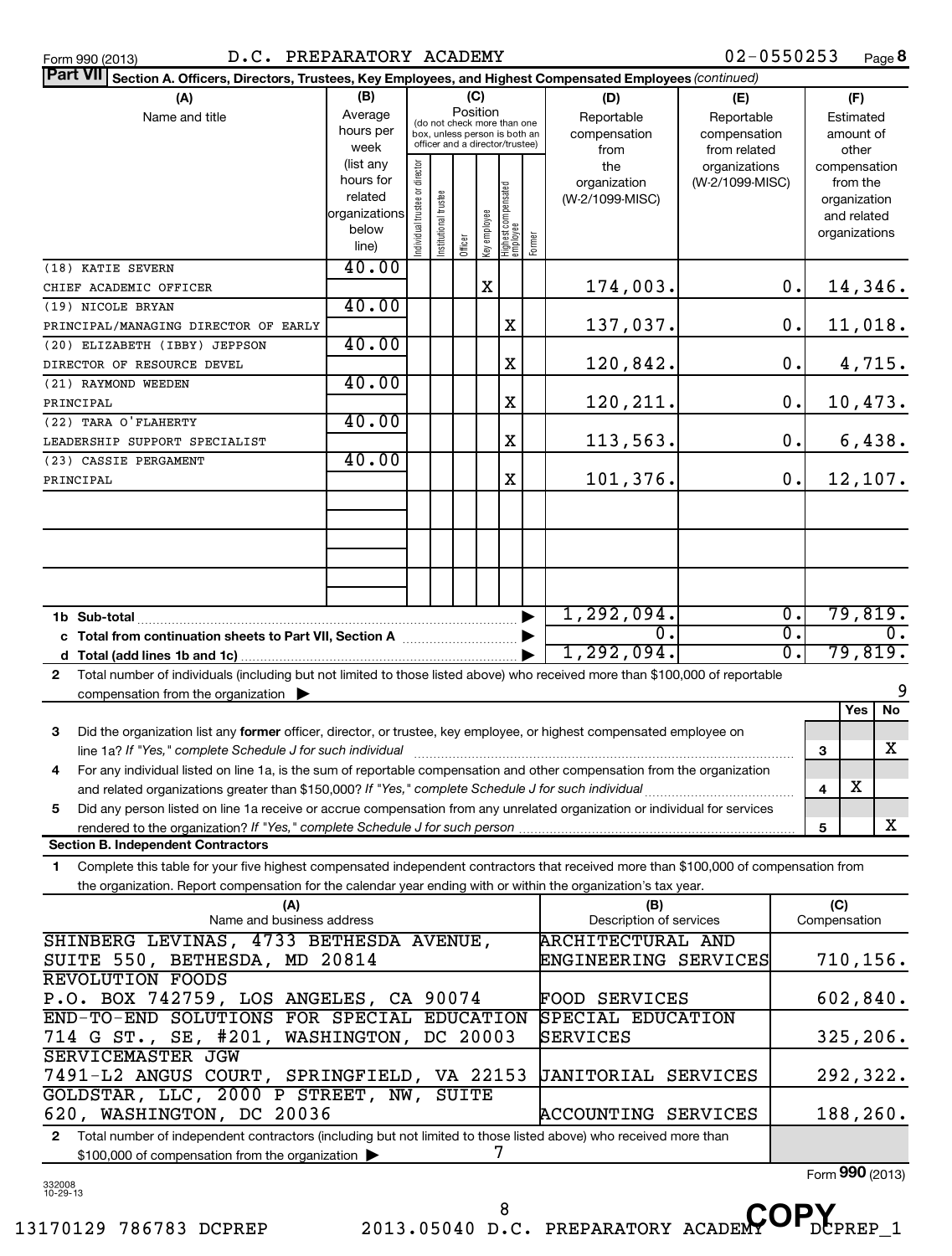| Form 990 (2013) |                                         | D.C. PR |  |
|-----------------|-----------------------------------------|---------|--|
|                 | <b>Part VIII   Statement of Revenue</b> |         |  |

#### Form 990 (2013) Page D.C. PREPARATORY ACADEMY 02-0550253

02-0550253 Page 9

|                                                           |         | Check if Schedule O contains a response or note to any line in this Part VIII                |                                |               |                                                 |                                         |                                                                                    |
|-----------------------------------------------------------|---------|----------------------------------------------------------------------------------------------|--------------------------------|---------------|-------------------------------------------------|-----------------------------------------|------------------------------------------------------------------------------------|
|                                                           |         |                                                                                              |                                | Total revenue | (B)<br>Related or<br>exempt function<br>revenue | (C)<br>Unrelated<br>business<br>revenue | (D)<br>Revenue excluded<br>from tax under<br>$\frac{200}{3}$ sections<br>512 - 514 |
| Contributions, Gifts, Grants<br>and Other Similar Amounts |         | 1 a Federated campaigns<br>1a<br>1 <sub>b</sub>                                              |                                |               |                                                 |                                         |                                                                                    |
|                                                           |         | 1 <sub>c</sub><br>c Fundraising events<br>1 <sub>d</sub><br>d Related organizations          |                                |               |                                                 |                                         |                                                                                    |
|                                                           |         | 1e<br>e Government grants (contributions)                                                    | 20231752.                      |               |                                                 |                                         |                                                                                    |
|                                                           |         | f All other contributions, gifts, grants, and                                                |                                |               |                                                 |                                         |                                                                                    |
|                                                           |         | similar amounts not included above                                                           | $1$ f $\vert$ 1, 430, 084.     |               |                                                 |                                         |                                                                                    |
|                                                           |         | Noncash contributions included in lines 1a-1f: \$                                            | 214,161                        |               |                                                 |                                         |                                                                                    |
|                                                           |         |                                                                                              | $\blacktriangleright$          | 21661836.     |                                                 |                                         |                                                                                    |
|                                                           |         | CAFETERIA REVENUE                                                                            | <b>Business Code</b><br>900099 | 526, 447.     | 526,447.                                        |                                         |                                                                                    |
|                                                           | 2а<br>h | PARENT PAYMENTS                                                                              | 900099                         | 186, 427.     | 186,427.                                        |                                         |                                                                                    |
|                                                           |         | CHILD DEVELOPMENT CNTR                                                                       | 900099                         | 143,903.      | 143,903.                                        |                                         |                                                                                    |
| Program Service<br>Revenue                                | d       | TANF PROGRAM                                                                                 | 900099                         | 98,685.       | 98,685.                                         |                                         |                                                                                    |
|                                                           |         | E-RATE PROGRAM                                                                               | 900099                         | 22,444.       | 22,444.                                         |                                         |                                                                                    |
|                                                           |         | f All other program service revenue                                                          | 900099                         | 13,751.       | 13,751.                                         |                                         |                                                                                    |
|                                                           | g       |                                                                                              | ▶                              | 991,657.      |                                                 |                                         |                                                                                    |
|                                                           | 3       | Investment income (including dividends, interest, and                                        |                                | 587.          |                                                 |                                         |                                                                                    |
|                                                           |         |                                                                                              | ▶                              |               |                                                 |                                         | 587.                                                                               |
|                                                           | 4<br>5  | Income from investment of tax-exempt bond proceeds                                           |                                |               |                                                 |                                         |                                                                                    |
|                                                           |         | (i) Real                                                                                     | (ii) Personal                  |               |                                                 |                                         |                                                                                    |
|                                                           | 6а      | Gross rents                                                                                  |                                |               |                                                 |                                         |                                                                                    |
|                                                           | b       | Less: rental expenses                                                                        |                                |               |                                                 |                                         |                                                                                    |
|                                                           | с       | Rental income or (loss)                                                                      |                                |               |                                                 |                                         |                                                                                    |
|                                                           |         |                                                                                              | ▶                              |               |                                                 |                                         |                                                                                    |
|                                                           |         | 7 a Gross amount from sales of<br>(i) Securities                                             | (ii) Other                     |               |                                                 |                                         |                                                                                    |
|                                                           |         | assets other than inventory                                                                  |                                |               |                                                 |                                         |                                                                                    |
|                                                           |         | <b>b</b> Less: cost or other basis                                                           |                                |               |                                                 |                                         |                                                                                    |
|                                                           |         | and sales expenses                                                                           |                                |               |                                                 |                                         |                                                                                    |
|                                                           |         |                                                                                              | ▶                              |               |                                                 |                                         |                                                                                    |
|                                                           |         | 8 a Gross income from fundraising events (not                                                |                                |               |                                                 |                                         |                                                                                    |
| 9U<br>Other Rever                                         |         | including \$<br>contributions reported on line 1c). See                                      |                                |               |                                                 |                                         |                                                                                    |
|                                                           |         |                                                                                              |                                |               |                                                 |                                         |                                                                                    |
|                                                           |         |                                                                                              |                                |               |                                                 |                                         |                                                                                    |
|                                                           |         | c Net income or (loss) from fundraising events                                               | .                              |               |                                                 |                                         |                                                                                    |
|                                                           |         | 9 a Gross income from gaming activities. See                                                 |                                |               |                                                 |                                         |                                                                                    |
|                                                           |         | b                                                                                            |                                |               |                                                 |                                         |                                                                                    |
|                                                           |         | c Net income or (loss) from gaming activities<br>10 a Gross sales of inventory, less returns |                                |               |                                                 |                                         |                                                                                    |
|                                                           |         |                                                                                              |                                |               |                                                 |                                         |                                                                                    |
|                                                           |         | c Net income or (loss) from sales of inventory                                               | ▶                              |               |                                                 |                                         |                                                                                    |
|                                                           |         | Miscellaneous Revenue                                                                        | <b>Business Code</b>           |               |                                                 |                                         |                                                                                    |
|                                                           |         | 11 a OTHER INCOME                                                                            | 900099                         | 1,726.        |                                                 |                                         | 1,726.                                                                             |
|                                                           | b       |                                                                                              |                                |               |                                                 |                                         |                                                                                    |
|                                                           | с       |                                                                                              |                                |               |                                                 |                                         |                                                                                    |
|                                                           |         |                                                                                              |                                |               |                                                 |                                         |                                                                                    |
|                                                           |         |                                                                                              | $\blacktriangleright$          | 1,726.        |                                                 |                                         |                                                                                    |
|                                                           | 12      |                                                                                              |                                | 22655806.     | 991,657.                                        | $\overline{0}$ .                        | 2,313.                                                                             |
| 332009<br>10-29-13                                        |         |                                                                                              |                                | 9             |                                                 |                                         | Form $990(2013)$                                                                   |
|                                                           |         | 170129 786783 DCPREP 2013.05040 D.C. PREPARATORY ACADE                                       |                                |               |                                                 |                                         |                                                                                    |

13170129 786783 DCPREP 2013.05040 D.C. PREPARATORY ACADEMY DCPREP\_1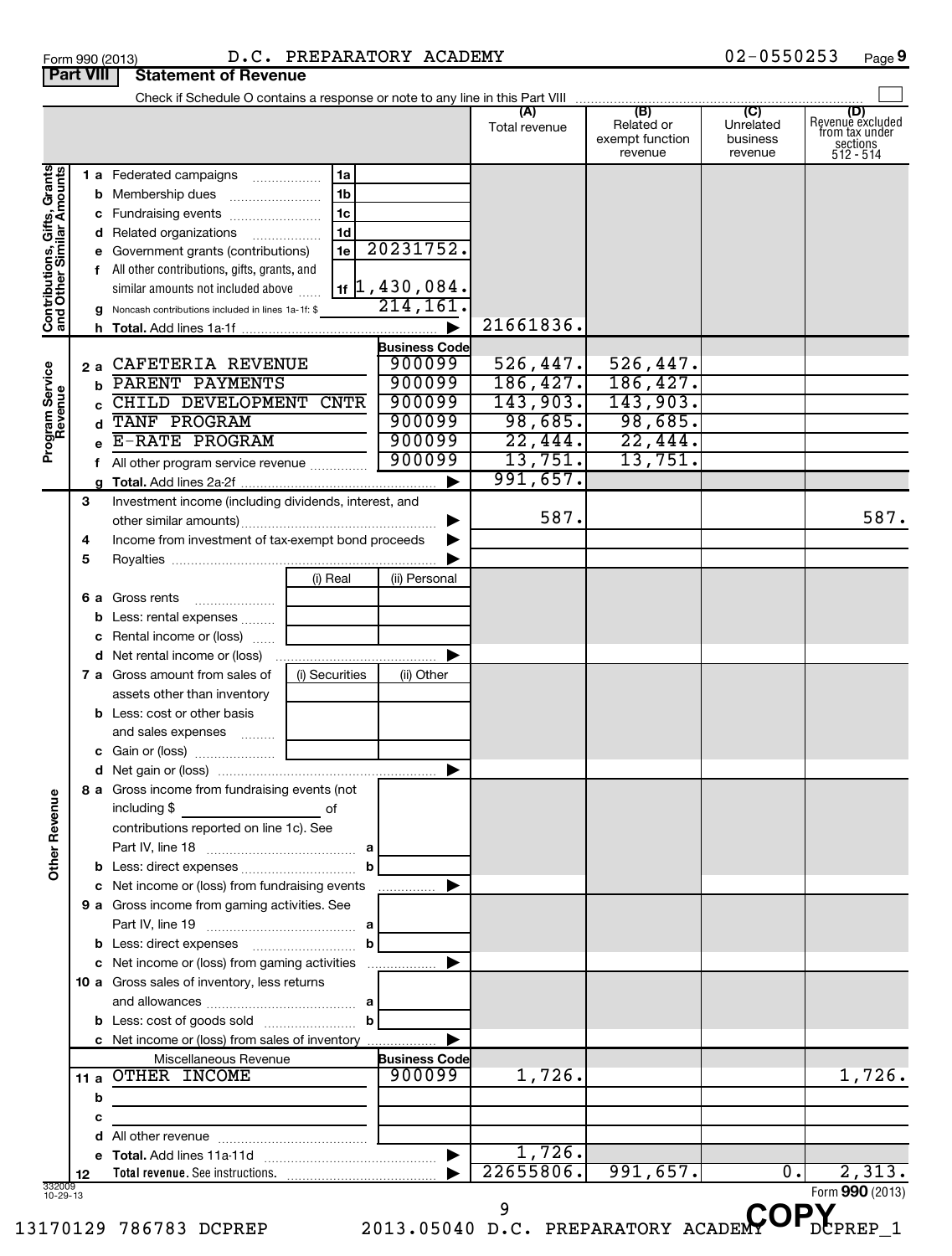#### Form 990 (2013)  $D.C.$  PREPARATORY ACADEMY  $02-0550253$   $Page$

# *Section 501(c)(3) and 501(c)(4) organizations must complete all columns. All other organizations must complete column (A).* **Part IX Statement of Functional Expenses**

|              | Do not include amounts reported on lines 6b.<br>7b, 8b, 9b, and 10b of Part VIII.                        | (A)<br>Total expenses | (B)<br>Program service<br>expenses | (C)<br>Management and<br>general expenses | (D)<br>Fundraising<br>expenses |
|--------------|----------------------------------------------------------------------------------------------------------|-----------------------|------------------------------------|-------------------------------------------|--------------------------------|
| 1            | Grants and other assistance to governments and                                                           |                       |                                    |                                           |                                |
|              | organizations in the United States. See Part IV, line 21                                                 |                       |                                    |                                           |                                |
| $\mathbf{2}$ | Grants and other assistance to individuals in                                                            |                       |                                    |                                           |                                |
|              | the United States. See Part IV, line 22                                                                  | 42,457.               | 42,457.                            |                                           |                                |
| 3            | Grants and other assistance to governments,                                                              |                       |                                    |                                           |                                |
|              | organizations, and individuals outside the                                                               |                       |                                    |                                           |                                |
|              | United States. See Part IV, lines 15 and 16                                                              |                       |                                    |                                           |                                |
| 4            | Benefits paid to or for members                                                                          |                       |                                    |                                           |                                |
| 5            | Compensation of current officers, directors,                                                             |                       |                                    |                                           |                                |
|              | trustees, and key employees                                                                              | 718,923.              | 95,236.                            | 589,700.                                  | 33,987.                        |
| 6            | Compensation not included above, to disqualified                                                         |                       |                                    |                                           |                                |
|              | persons (as defined under section 4958(f)(1)) and<br>persons described in section 4958(c)(3)(B)          |                       |                                    |                                           |                                |
| 7            | Other salaries and wages                                                                                 | 13, 132, 554.         | 11, 125, 993.                      | 1,905,495.                                | 101,066.                       |
| 8            | Pension plan accruals and contributions (include                                                         |                       |                                    |                                           |                                |
|              | section 401(k) and 403(b) employer contributions)                                                        | 265,451.              | 219,255.                           | 42,988.                                   | 3,208.                         |
| 9            |                                                                                                          | 884, 181.             | 762, 212.                          | 116,320.                                  | 5,649.                         |
| 10           |                                                                                                          | 1,103,622.            | 908,426.                           | 185, 382.                                 | 9,814.                         |
| 11           | Fees for services (non-employees):                                                                       |                       |                                    |                                           |                                |
| а            |                                                                                                          |                       |                                    |                                           |                                |
| b            |                                                                                                          | 77,000.               | 26,000.                            | 51,000.                                   |                                |
| c            |                                                                                                          | 229, 119.             |                                    | 229, 119.                                 |                                |
| d            |                                                                                                          |                       |                                    |                                           |                                |
| e            | Professional fundraising services. See Part IV, line 17                                                  |                       |                                    |                                           |                                |
| f            | Investment management fees                                                                               |                       |                                    |                                           |                                |
| $\mathbf{q}$ | Other. (If line 11g amount exceeds 10% of line 25,                                                       |                       |                                    |                                           |                                |
|              | column (A) amount, list line 11g expenses on Sch O.)                                                     | 19,079.               |                                    | 16,500.                                   | 2,579.                         |
| 12           |                                                                                                          | 371,741.              | 260, 217.                          | 55,759.                                   | 55,765.                        |
| 13           |                                                                                                          | 301, 123.             | 244,790.                           | 53,400.                                   | 2,933.                         |
| 14<br>15     |                                                                                                          |                       |                                    |                                           |                                |
| 16           |                                                                                                          | 1,880,516.            | 1,843,325.                         | 27,894.                                   | 9,297.                         |
| 17           | Travel                                                                                                   |                       |                                    |                                           |                                |
| 18           | Payments of travel or entertainment expenses                                                             |                       |                                    |                                           |                                |
|              | for any federal, state, or local public officials                                                        |                       |                                    |                                           |                                |
| 19           | Conferences, conventions, and meetings                                                                   |                       |                                    |                                           |                                |
| 20           | Interest                                                                                                 |                       |                                    |                                           |                                |
| 21           |                                                                                                          |                       |                                    |                                           |                                |
| 22           | Depreciation, depletion, and amortization                                                                | 770, 517.             | 669,719.                           | 97,026.                                   | 3,772.                         |
| 23           | Insurance                                                                                                | 130, 271.             | 105,900.                           | 23,102.                                   | 1,269.                         |
| 24           | Other expenses. Itemize expenses not covered<br>above. (List miscellaneous expenses in line 24e. If line |                       |                                    |                                           |                                |
|              | 24e amount exceeds 10% of line 25, column (A)                                                            |                       |                                    |                                           |                                |
| a            | amount, list line 24e expenses on Schedule O.)<br>DIRECT STUDENT COSTS                                   | 1,425,994.            | 1,425,994.                         |                                           |                                |
| b            | DUES/FEES/FINES                                                                                          | 286,669.              | 227, 358.                          | 57,517.                                   | 1,794.                         |
| C            | STAFF RELATED EXPENSES                                                                                   | 225, 387.             | 129,860.                           | 88,833.                                   | 6,694.                         |
| d            | <b>DEVELOPMENT</b><br>PROF.                                                                              | 224,121.              | 135,642.                           | 82,415.                                   | 6,064.                         |
|              | e All other expenses                                                                                     | 156,012.              | 6,272.                             | 149,668.                                  | $\overline{72}$ .              |
| 25           | Total functional expenses. Add lines 1 through 24e                                                       | 22, 244, 737.         | 18, 228, 656.                      | 3,772,118.                                | 243,963.                       |
| 26           | Joint costs. Complete this line only if the organization                                                 |                       |                                    |                                           |                                |
|              | reported in column (B) joint costs from a combined                                                       |                       |                                    |                                           |                                |
|              | educational campaign and fundraising solicitation.                                                       |                       |                                    |                                           |                                |
|              | Check here $\blacktriangleright$<br>if following SOP 98-2 (ASC 958-720)                                  |                       |                                    |                                           | $000 \text{ years}$            |
|              |                                                                                                          |                       |                                    |                                           |                                |

332010 10-29-13

13170129 786783 DCPREP 2013.05040 D.C. PREPARATORY ACADEMY DCPREP\_1

<sup>10</sup> D.C. PREPARATORY ACADEMY OP<sub>DCI</sub>

Form **990** (2013)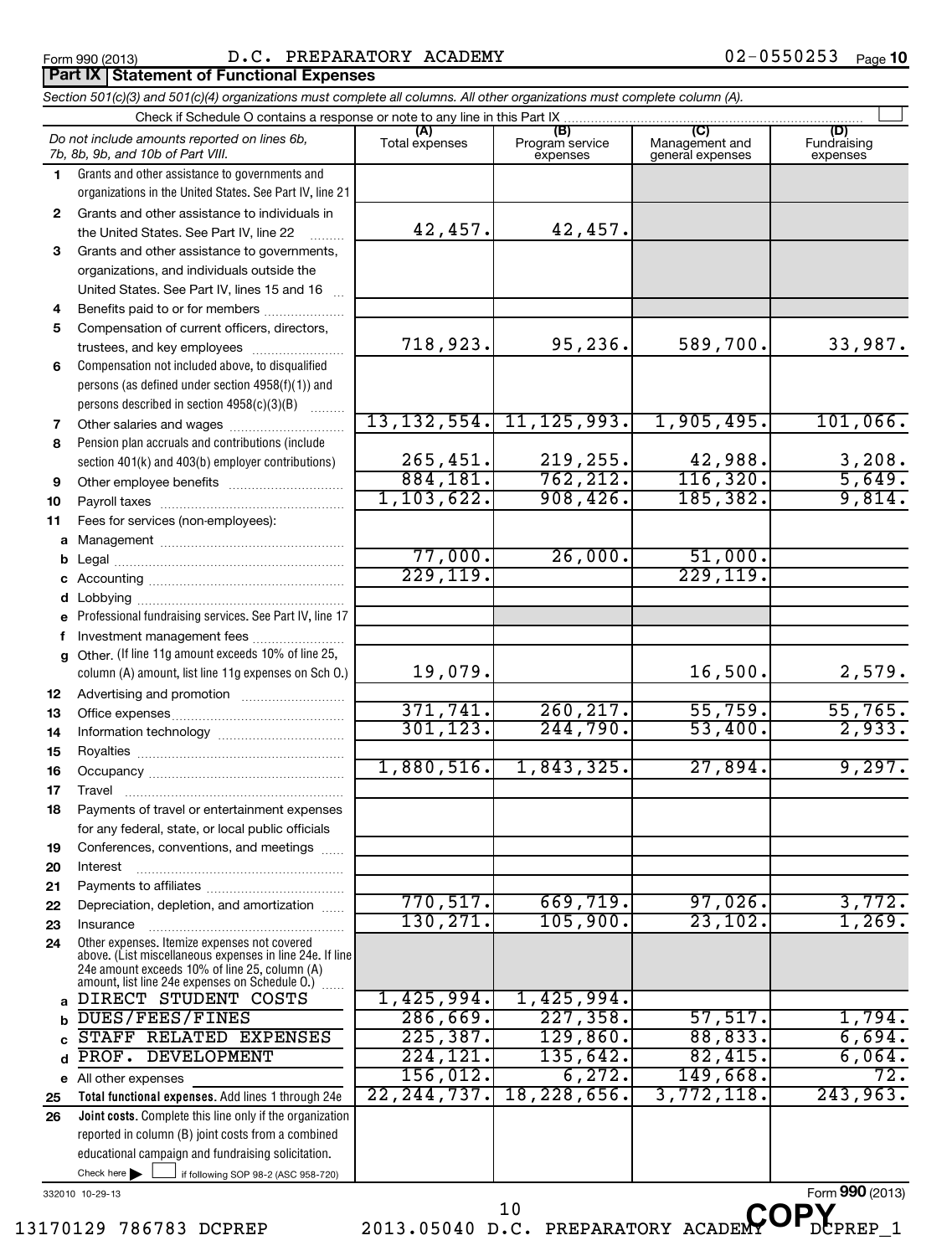|       | Form 990 (2013) | D.C. PREPARATORY ACADEMY                                                                                                                                                                                                                         |                 |             |                          |                 | $02 - 0550253$<br>Page 11 |
|-------|-----------------|--------------------------------------------------------------------------------------------------------------------------------------------------------------------------------------------------------------------------------------------------|-----------------|-------------|--------------------------|-----------------|---------------------------|
|       | Part X          | <b>Balance Sheet</b>                                                                                                                                                                                                                             |                 |             |                          |                 |                           |
|       |                 |                                                                                                                                                                                                                                                  |                 |             |                          |                 |                           |
|       |                 |                                                                                                                                                                                                                                                  |                 |             | (A)<br>Beginning of year |                 | (B)<br>End of year        |
|       |                 |                                                                                                                                                                                                                                                  |                 |             | 7,648,771.               | $\blacksquare$  | 7,929,999.                |
|       | 2               |                                                                                                                                                                                                                                                  |                 |             | 400, 122.                | $\overline{2}$  | 410,617.                  |
|       | 3               |                                                                                                                                                                                                                                                  |                 |             | 1,228,788.               | 3               | 832, 433.                 |
|       | 4               |                                                                                                                                                                                                                                                  |                 |             | 787, 239.                | 4               | 1,556,424.                |
|       | 5               | Loans and other receivables from current and former officers, directors,<br>trustees, key employees, and highest compensated employees. Complete                                                                                                 |                 |             |                          |                 |                           |
|       |                 | Part II of Schedule L                                                                                                                                                                                                                            |                 |             |                          | 5               |                           |
|       | 6               | Loans and other receivables from other disqualified persons (as defined under<br>section $4958(f)(1)$ , persons described in section $4958(c)(3)(B)$ , and contributing<br>employers and sponsoring organizations of section 501(c)(9) voluntary |                 |             |                          |                 |                           |
|       |                 | employees' beneficiary organizations (see instr). Complete Part II of Sch L                                                                                                                                                                      |                 |             |                          | 6               |                           |
| ssets | 7               |                                                                                                                                                                                                                                                  |                 |             |                          | 7               |                           |
|       | 8               |                                                                                                                                                                                                                                                  |                 |             |                          | 8               |                           |
|       | 9               | Prepaid expenses and deferred charges                                                                                                                                                                                                            |                 |             | 452,605.                 | 9               | 345,976.                  |
|       | 10a             | Land, buildings, and equipment: cost or other<br>basis. Complete Part VI of Schedule D                                                                                                                                                           | 10a l           | 40,698,619. |                          |                 |                           |
|       |                 | <b>b</b> Less: accumulated depreciation                                                                                                                                                                                                          | 10 <sub>b</sub> | 4,686,843.  | 16,827,248.              | 10 <sub>c</sub> | 36,011,776.               |
|       | 11              |                                                                                                                                                                                                                                                  |                 |             |                          | 11              |                           |
|       |                 |                                                                                                                                                                                                                                                  |                 |             |                          |                 |                           |

|                             | 11 |                                                                                                                                                                                                                                |                  | 11 |               |
|-----------------------------|----|--------------------------------------------------------------------------------------------------------------------------------------------------------------------------------------------------------------------------------|------------------|----|---------------|
|                             | 12 |                                                                                                                                                                                                                                |                  | 12 |               |
|                             | 13 |                                                                                                                                                                                                                                |                  | 13 |               |
|                             | 14 |                                                                                                                                                                                                                                |                  | 14 |               |
|                             | 15 |                                                                                                                                                                                                                                | 590,862.         | 15 | 2,543,364.    |
|                             | 16 |                                                                                                                                                                                                                                | 27,935,635.      | 16 | 49,630,589.   |
|                             | 17 |                                                                                                                                                                                                                                | 1,625,671.       | 17 | 11,690,012.   |
|                             | 18 |                                                                                                                                                                                                                                |                  | 18 |               |
|                             | 19 | Deferred revenue manual contracts and contracts are all the manual contracts and contracts are all the contracts and contracts are contracted and contracts are contracted and contract are contracted and contract are contra | 225,497.         | 19 | 352, 395.     |
|                             | 20 |                                                                                                                                                                                                                                | 13,360,000.      | 20 | 12,950,000.   |
|                             | 21 | Escrow or custodial account liability. Complete Part IV of Schedule D                                                                                                                                                          |                  | 21 |               |
|                             | 22 | Loans and other payables to current and former officers, directors, trustees,                                                                                                                                                  |                  |    |               |
| Liabilities                 |    | key employees, highest compensated employees, and disqualified persons.                                                                                                                                                        |                  |    |               |
|                             |    |                                                                                                                                                                                                                                |                  | 22 |               |
|                             | 23 | Secured mortgages and notes payable to unrelated third parties                                                                                                                                                                 | $\overline{0}$ . | 23 | 11,502,646.   |
|                             | 24 | Unsecured notes and loans payable to unrelated third parties                                                                                                                                                                   |                  | 24 |               |
|                             | 25 | Other liabilities (including federal income tax, payables to related third                                                                                                                                                     |                  |    |               |
|                             |    | parties, and other liabilities not included on lines 17-24). Complete Part X of                                                                                                                                                |                  |    |               |
|                             |    | Schedule D                                                                                                                                                                                                                     | 2,154.           | 25 | 63,402.       |
|                             | 26 |                                                                                                                                                                                                                                | 15, 213, 322.    | 26 | 36, 558, 455. |
|                             |    | Organizations that follow SFAS 117 (ASC 958), check here $\blacktriangleright \begin{array}{c} \perp X \end{array}$ and                                                                                                        |                  |    |               |
|                             |    | complete lines 27 through 29, and lines 33 and 34.                                                                                                                                                                             |                  |    |               |
|                             | 27 |                                                                                                                                                                                                                                | 11,015,235.      | 27 | 11,903,610.   |
|                             | 28 |                                                                                                                                                                                                                                | 1,707,078.       | 28 | 1,168,524.    |
|                             | 29 | Permanently restricted net assets                                                                                                                                                                                              |                  | 29 |               |
|                             |    | Organizations that do not follow SFAS 117 (ASC 958), check here $\blacktriangleright$                                                                                                                                          |                  |    |               |
|                             |    | and complete lines 30 through 34.                                                                                                                                                                                              |                  |    |               |
|                             | 30 |                                                                                                                                                                                                                                |                  | 30 |               |
| Net Assets or Fund Balances | 31 | Paid-in or capital surplus, or land, building, or equipment fund                                                                                                                                                               |                  | 31 |               |
|                             | 32 | Retained earnings, endowment, accumulated income, or other funds                                                                                                                                                               |                  | 32 |               |
|                             | 33 |                                                                                                                                                                                                                                | 12, 722, 313.    | 33 | 13,072,134.   |
|                             | 34 |                                                                                                                                                                                                                                | 27,935,635.      | 34 | 49,630,589.   |

Form (2013) **990**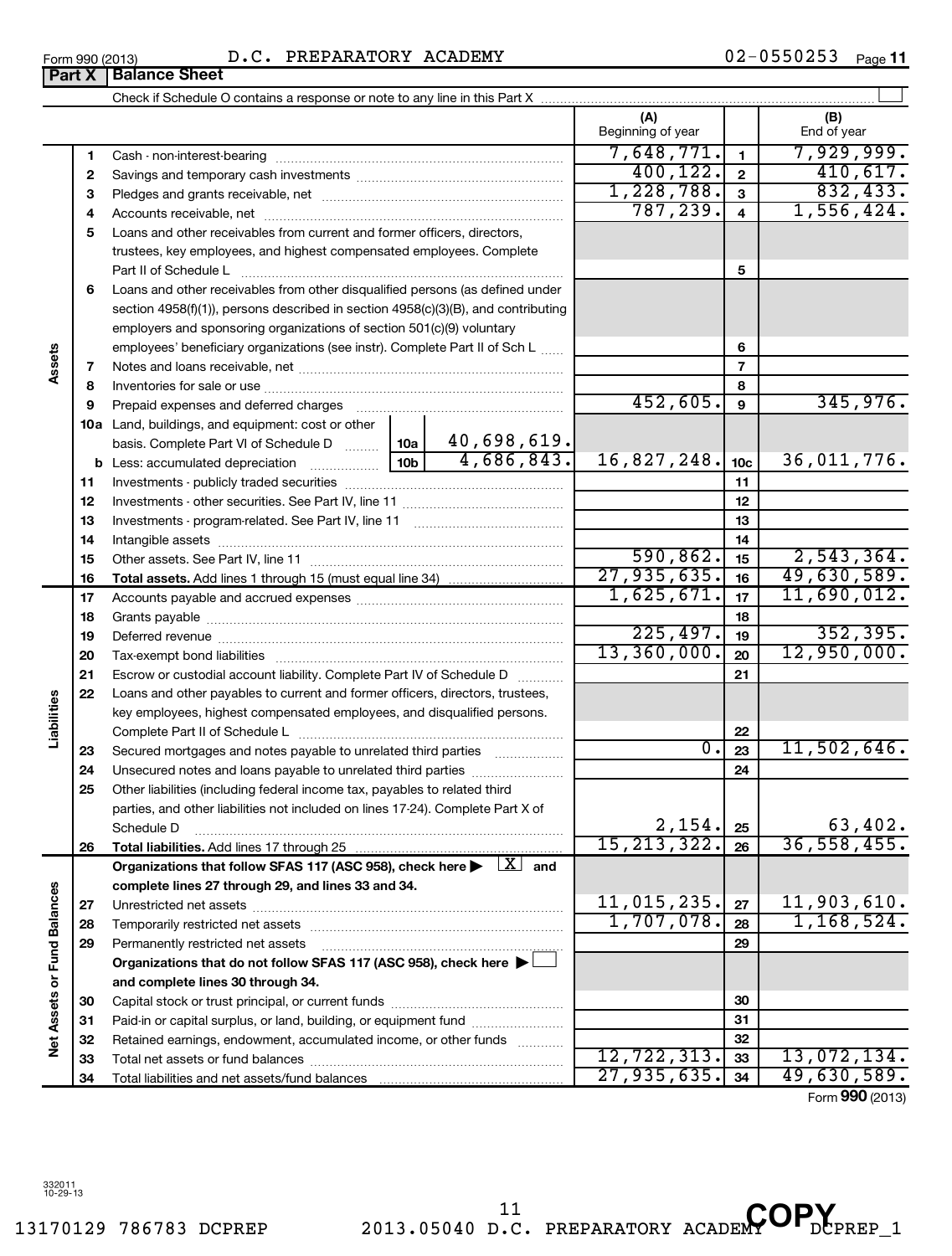| <b>THOI DUTOU aujustinuitis</b>                                                                                                                                           |                                                                                                                                            |                                                                                                                                                                                                                                                                                                                                                                                                                                                                                                                                                                                                                                                                                                                                                                     |                |                  |
|---------------------------------------------------------------------------------------------------------------------------------------------------------------------------|--------------------------------------------------------------------------------------------------------------------------------------------|---------------------------------------------------------------------------------------------------------------------------------------------------------------------------------------------------------------------------------------------------------------------------------------------------------------------------------------------------------------------------------------------------------------------------------------------------------------------------------------------------------------------------------------------------------------------------------------------------------------------------------------------------------------------------------------------------------------------------------------------------------------------|----------------|------------------|
| Other changes in net assets or fund balances (explain in Schedule O) manual content content content of the changes in net assets or fund balances (explain in Schedule O) | 9                                                                                                                                          |                                                                                                                                                                                                                                                                                                                                                                                                                                                                                                                                                                                                                                                                                                                                                                     |                | υ.               |
| Net assets or fund balances at end of year. Combine lines 3 through 9 (must equal Part X, line 33,                                                                        |                                                                                                                                            |                                                                                                                                                                                                                                                                                                                                                                                                                                                                                                                                                                                                                                                                                                                                                                     |                |                  |
| column (B))                                                                                                                                                               | 10                                                                                                                                         |                                                                                                                                                                                                                                                                                                                                                                                                                                                                                                                                                                                                                                                                                                                                                                     |                |                  |
|                                                                                                                                                                           |                                                                                                                                            |                                                                                                                                                                                                                                                                                                                                                                                                                                                                                                                                                                                                                                                                                                                                                                     |                |                  |
|                                                                                                                                                                           |                                                                                                                                            |                                                                                                                                                                                                                                                                                                                                                                                                                                                                                                                                                                                                                                                                                                                                                                     |                |                  |
| $\lfloor \mathbf{X} \rfloor$ Accrual<br>Accounting method used to prepare the Form 990: $\Box$ Cash<br>Other                                                              |                                                                                                                                            |                                                                                                                                                                                                                                                                                                                                                                                                                                                                                                                                                                                                                                                                                                                                                                     | Yes            | No.              |
|                                                                                                                                                                           |                                                                                                                                            |                                                                                                                                                                                                                                                                                                                                                                                                                                                                                                                                                                                                                                                                                                                                                                     |                |                  |
| Were the organization's financial statements compiled or reviewed by an independent accountant?                                                                           |                                                                                                                                            | 2a                                                                                                                                                                                                                                                                                                                                                                                                                                                                                                                                                                                                                                                                                                                                                                  |                | x                |
|                                                                                                                                                                           |                                                                                                                                            |                                                                                                                                                                                                                                                                                                                                                                                                                                                                                                                                                                                                                                                                                                                                                                     |                |                  |
| separate basis, consolidated basis, or both:<br><b>Consolidated basis</b><br>Separate basis<br>Both consolidated and separate basis                                       |                                                                                                                                            |                                                                                                                                                                                                                                                                                                                                                                                                                                                                                                                                                                                                                                                                                                                                                                     |                |                  |
|                                                                                                                                                                           |                                                                                                                                            |                                                                                                                                                                                                                                                                                                                                                                                                                                                                                                                                                                                                                                                                                                                                                                     |                |                  |
|                                                                                                                                                                           |                                                                                                                                            |                                                                                                                                                                                                                                                                                                                                                                                                                                                                                                                                                                                                                                                                                                                                                                     |                |                  |
| consolidated basis, or both:<br>$\lfloor \underline{X} \rfloor$ Separate basis<br>Consolidated basis<br>Both consolidated and separate basis                              |                                                                                                                                            |                                                                                                                                                                                                                                                                                                                                                                                                                                                                                                                                                                                                                                                                                                                                                                     |                |                  |
|                                                                                                                                                                           |                                                                                                                                            |                                                                                                                                                                                                                                                                                                                                                                                                                                                                                                                                                                                                                                                                                                                                                                     |                |                  |
| review, or compilation of its financial statements and selection of an independent accountant?                                                                            |                                                                                                                                            | 2c                                                                                                                                                                                                                                                                                                                                                                                                                                                                                                                                                                                                                                                                                                                                                                  | x              |                  |
|                                                                                                                                                                           |                                                                                                                                            |                                                                                                                                                                                                                                                                                                                                                                                                                                                                                                                                                                                                                                                                                                                                                                     |                |                  |
|                                                                                                                                                                           |                                                                                                                                            |                                                                                                                                                                                                                                                                                                                                                                                                                                                                                                                                                                                                                                                                                                                                                                     |                |                  |
| Act and OMB Circular A-133?                                                                                                                                               |                                                                                                                                            | За                                                                                                                                                                                                                                                                                                                                                                                                                                                                                                                                                                                                                                                                                                                                                                  | х              |                  |
|                                                                                                                                                                           | Part XII Financial Statements and Reporting<br><b>b</b> Were the organization's financial statements audited by an independent accountant? | If the organization changed its method of accounting from a prior year or checked "Other," explain in Schedule O.<br>If "Yes," check a box below to indicate whether the financial statements for the year were compiled or reviewed on a<br>If "Yes," check a box below to indicate whether the financial statements for the year were audited on a separate basis,<br>c If "Yes" to line 2a or 2b, does the organization have a committee that assumes responsibility for oversight of the audit,<br>If the organization changed either its oversight process or selection process during the tax year, explain in Schedule O.<br>3a As a result of a federal award, was the organization required to undergo an audit or audits as set forth in the Single Audit | 2 <sub>b</sub> | 13,072,134.<br>х |

#### **b** If "Yes," did the organization undergo the required audit or audits? If the organization did not undergo the required audit **3b** or audits, explain why in Schedule O and describe any steps taken to undergo such audits X

Form **990** (2013)

Check if Schedule O contains a response or note to any line in this Part XI

02-0550253 <sub>Page</sub> 12

 $\sim$ 

<sup>12</sup> D.C. PREPARATORY ACADEMY OP.

| Form 990 (2013) |                                             |  | D.C. PREP |
|-----------------|---------------------------------------------|--|-----------|
|                 | <b>Part XI Reconciliation of Net Assets</b> |  |           |

Form 990 (2013)  $D.C.$  PREPARATORY ACADEMY  $02-0550253$   $Page$ 

| 22,655,806.                                                                                                             |    |  |                |             |           |
|-------------------------------------------------------------------------------------------------------------------------|----|--|----------------|-------------|-----------|
| 22, 244, 737.<br>$\overline{2}$                                                                                         |    |  |                |             |           |
| Revenue less expenses. Subtract line 2 from line 1                                                                      | 3  |  |                | 411,069.    |           |
|                                                                                                                         | 4  |  | 12, 722, 313.  |             |           |
|                                                                                                                         | 5  |  |                | $-61, 248.$ |           |
| Donated services and use of facilities                                                                                  | 6  |  |                |             |           |
| Investment expenses                                                                                                     | 7  |  |                |             |           |
| Prior period adjustments                                                                                                | 8  |  |                |             |           |
|                                                                                                                         | 9  |  | 0.             |             |           |
| Net assets or fund balances at end of year. Combine lines 3 through 9 (must equal Part X, line 33,                      |    |  |                |             |           |
| column (B))                                                                                                             | 10 |  | 13,072,134.    |             |           |
| t XII Financial Statements and Reporting                                                                                |    |  |                |             |           |
|                                                                                                                         |    |  |                |             |           |
|                                                                                                                         |    |  |                | Yes         | <b>No</b> |
| Accounting method used to prepare the Form 990: $\Box$ Cash $\Box X$ Accrual $\Box$ Other                               |    |  |                |             |           |
| If the organization changed its method of accounting from a prior year or checked "Other," explain in Schedule O.       |    |  |                |             |           |
| Were the organization's financial statements compiled or reviewed by an independent accountant?                         |    |  | 2a             |             | х         |
| If "Yes," check a box below to indicate whether the financial statements for the year were compiled or reviewed on a    |    |  |                |             |           |
| separate basis, consolidated basis, or both:                                                                            |    |  |                |             |           |
| Consolidated basis<br>Separate basis<br>Both consolidated and separate basis                                            |    |  |                |             |           |
| Were the organization's financial statements audited by an independent accountant?                                      |    |  | 2 <sub>b</sub> | х           |           |
| If "Yes," check a box below to indicate whether the financial statements for the year were audited on a separate basis, |    |  |                |             |           |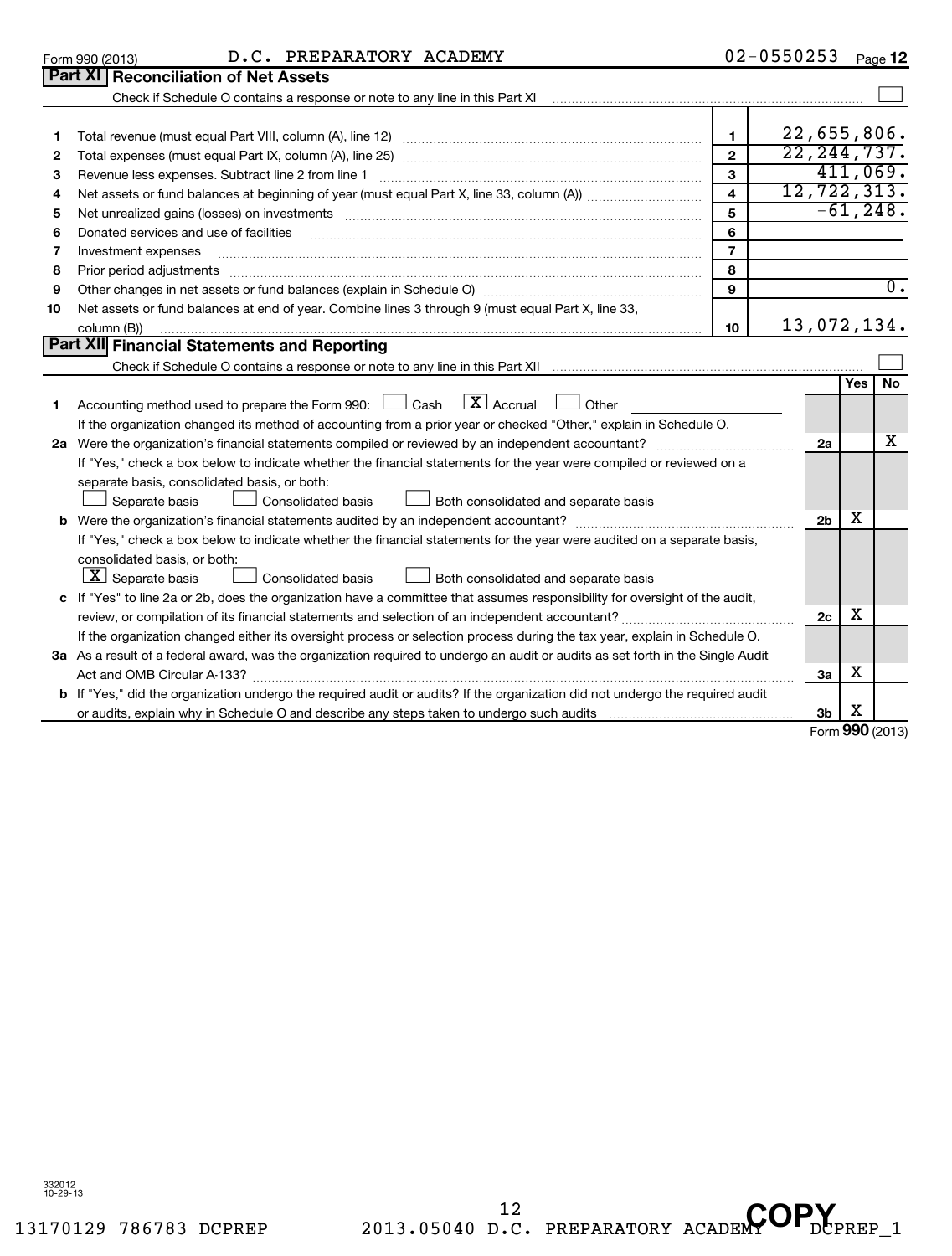| <b>SCHEDULE A</b>  |  |
|--------------------|--|
| (Form 990 or 990-E |  |

# Form 990 or 990-EZ)<br>
Complete if the organization is a section 501(c)(3) organization or a section<br> **Public Charity Status and Public Support**

**4947(a)(1) nonexempt charitable trust.**

**Open to Public Inspection**

OMB No. 1545-0047

| Department of the Treasury<br>Internal Revenue Service |
|--------------------------------------------------------|
| Name of the organizat                                  |

**| Attach to Form 990 or Form 990-EZ.** 

|       |                          | $\epsilon$ Information about Schedule A (Form 990 or 990-EZ) and its instructions is at $_{WWW}$ irs. gov/form 990. | <b>Inspection</b>              |
|-------|--------------------------|---------------------------------------------------------------------------------------------------------------------|--------------------------------|
| ation |                          |                                                                                                                     | Emplover identification number |
|       | D.C. PREPARATORY ACADEMY |                                                                                                                     | 02-0550253                     |

|               | FREFARAIORI ACADEMI<br>◡▵                                                                                                                              | ,,,,,,,, |            |           |
|---------------|--------------------------------------------------------------------------------------------------------------------------------------------------------|----------|------------|-----------|
| Part I        | Reason for Public Charity Status (All organizations must complete this part.) See instructions.                                                        |          |            |           |
|               | The organization is not a private foundation because it is: (For lines 1 through 11, check only one box.)                                              |          |            |           |
| 1.            | A church, convention of churches, or association of churches described in section 170(b)(1)(A)(i).                                                     |          |            |           |
| <u>x</u><br>2 | A school described in section 170(b)(1)(A)(ii). (Attach Schedule E.)                                                                                   |          |            |           |
| 3             | A hospital or a cooperative hospital service organization described in section 170(b)(1)(A)(iii).                                                      |          |            |           |
|               | A medical research organization operated in conjunction with a hospital described in section 170(b)(1)(A)(iii). Enter the hospital's name,             |          |            |           |
|               | city, and state:                                                                                                                                       |          |            |           |
| 5             | An organization operated for the benefit of a college or university owned or operated by a governmental unit described in                              |          |            |           |
|               | section 170(b)(1)(A)(iv). (Complete Part II.)                                                                                                          |          |            |           |
| 6             | A federal, state, or local government or governmental unit described in section 170(b)(1)(A)(v).                                                       |          |            |           |
|               | An organization that normally receives a substantial part of its support from a governmental unit or from the general public described in              |          |            |           |
|               | section 170(b)(1)(A)(vi). (Complete Part II.)                                                                                                          |          |            |           |
| 8             | A community trust described in section 170(b)(1)(A)(vi). (Complete Part II.)                                                                           |          |            |           |
| 9             | An organization that normally receives: (1) more than 33 1/3% of its support from contributions, membership fees, and gross receipts from              |          |            |           |
|               | activities related to its exempt functions - subject to certain exceptions, and (2) no more than 33 1/3% of its support from gross investment          |          |            |           |
|               | income and unrelated business taxable income (less section 511 tax) from businesses acquired by the organization after June 30, 1975.                  |          |            |           |
|               | See section 509(a)(2). (Complete Part III.)                                                                                                            |          |            |           |
| 10            | An organization organized and operated exclusively to test for public safety. See section 509(a)(4).                                                   |          |            |           |
| 11            | An organization organized and operated exclusively for the benefit of, to perform the functions of, or to carry out the purposes of one or             |          |            |           |
|               | more publicly supported organizations described in section 509(a)(1) or section 509(a)(2). See section 509(a)(3). Check the box that                   |          |            |           |
|               | describes the type of supporting organization and complete lines 11e through 11h.                                                                      |          |            |           |
|               | Type III - Non-functionally integrated<br>$\perp$ Type III - Functionally integrated<br>$\Box$ Type I<br>J Type II<br>$\mathbf{b}$<br>aι<br>c L<br>d l |          |            |           |
| е             | By checking this box, I certify that the organization is not controlled directly or indirectly by one or more disqualified persons other than          |          |            |           |
|               | foundation managers and other than one or more publicly supported organizations described in section 509(a)(1) or section 509(a)(2).                   |          |            |           |
| f             | If the organization received a written determination from the IRS that it is a Type I, Type II, or Type III                                            |          |            |           |
|               | supporting organization, check this box                                                                                                                |          |            |           |
| g             | Since August 17, 2006, has the organization accepted any gift or contribution from any of the following persons?                                       |          |            |           |
|               | A person who directly or indirectly controls, either alone or together with persons described in (ii) and (iii) below,<br>(i)                          |          | <b>Yes</b> | <b>No</b> |
|               |                                                                                                                                                        | 11g(i)   |            |           |
|               | (ii)                                                                                                                                                   | 11g(ii)  |            |           |
|               |                                                                                                                                                        | 11g(iii) |            |           |
| h             | Provide the following information about the supported organization(s).                                                                                 |          |            |           |
|               |                                                                                                                                                        |          |            |           |
|               | $\frac{1}{2}$<br>بتمديل بباد                                                                                                                           |          |            |           |

| (i) Name of supported<br>organization | (ii) EIN | (iii) Type of organization<br>(described on lines 1-9<br>above or IRC section |            | $(iv)$ is the organization $(v)$ Did you notify the<br>in col. (i) listed in your organization in col.<br>governing document? (i) of your support? |     |    | (vi) Is the<br> organization in col.<br>(i) organized in the<br>$\left  \begin{array}{c} 0.1, 0.0000, 0.0000, 0.0000, 0.0000, 0.0000, 0.0000, 0.0000, 0.0000, 0.0000, 0.0000, 0.0000, 0.0000, 0.0000, 0.0000, 0.0000, 0.0000, 0.0000, 0.0000, 0.000$ |    | (vii) Amount of monetary<br>support |
|---------------------------------------|----------|-------------------------------------------------------------------------------|------------|----------------------------------------------------------------------------------------------------------------------------------------------------|-----|----|------------------------------------------------------------------------------------------------------------------------------------------------------------------------------------------------------------------------------------------------------|----|-------------------------------------|
|                                       |          | (see instructions))                                                           | <b>Yes</b> | No                                                                                                                                                 | Yes | No | Yes                                                                                                                                                                                                                                                  | No |                                     |
|                                       |          |                                                                               |            |                                                                                                                                                    |     |    |                                                                                                                                                                                                                                                      |    |                                     |
|                                       |          |                                                                               |            |                                                                                                                                                    |     |    |                                                                                                                                                                                                                                                      |    |                                     |
|                                       |          |                                                                               |            |                                                                                                                                                    |     |    |                                                                                                                                                                                                                                                      |    |                                     |
|                                       |          |                                                                               |            |                                                                                                                                                    |     |    |                                                                                                                                                                                                                                                      |    |                                     |
|                                       |          |                                                                               |            |                                                                                                                                                    |     |    |                                                                                                                                                                                                                                                      |    |                                     |
| <b>Total</b>                          |          |                                                                               |            |                                                                                                                                                    |     |    |                                                                                                                                                                                                                                                      |    |                                     |

LHA **For Paperwork Reduction Act Notice, see the Instructions for Form 990 or 990-EZ.**

**Schedule A (Form 990 or 990-EZ) 2013**

332021 09-25-13

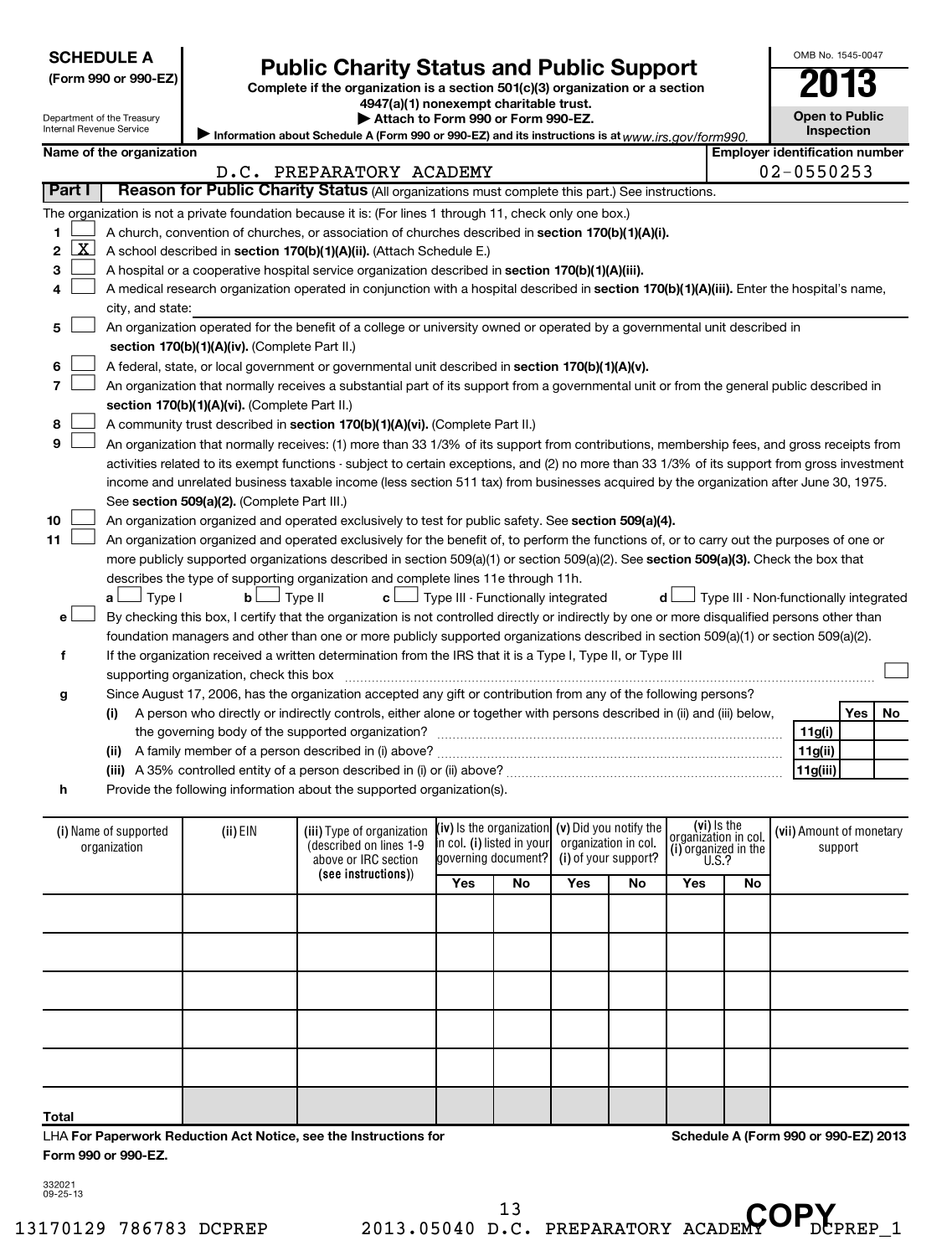#### Schedule A (Form 990 or 990-EZ) 2013 Page D.C. PREPARATORY ACADEMY 02-0550253

|  |  |  |  |  |  |  |  |  | $02 - 0550253$ Page 2 |
|--|--|--|--|--|--|--|--|--|-----------------------|
|--|--|--|--|--|--|--|--|--|-----------------------|

| Part II   Support Schedule for Organizations Described in Sections 170(b)(1)(A)(iv) and 170(b)(1)(A)(vi)                                        |
|-------------------------------------------------------------------------------------------------------------------------------------------------|
| (Complete only if you checked the box on line 5, 7, or 8 of Part I or if the organization failed to qualify under Part III. If the organization |
| fails to qualify under the tests listed below, please complete Part III.)                                                                       |

|    | <b>Section A. Public Support</b>                                                                                                                                                                                               |          |          |            |            |                                      |           |
|----|--------------------------------------------------------------------------------------------------------------------------------------------------------------------------------------------------------------------------------|----------|----------|------------|------------|--------------------------------------|-----------|
|    | Calendar year (or fiscal year beginning in) $\blacktriangleright$                                                                                                                                                              | (a) 2009 | (b) 2010 | $(c)$ 2011 | $(d)$ 2012 | (e) 2013                             | (f) Total |
|    | 1 Gifts, grants, contributions, and                                                                                                                                                                                            |          |          |            |            |                                      |           |
|    | membership fees received. (Do not                                                                                                                                                                                              |          |          |            |            |                                      |           |
|    | include any "unusual grants.")                                                                                                                                                                                                 |          |          |            |            |                                      |           |
|    | 2 Tax revenues levied for the organ-                                                                                                                                                                                           |          |          |            |            |                                      |           |
|    | ization's benefit and either paid to                                                                                                                                                                                           |          |          |            |            |                                      |           |
|    | or expended on its behalf                                                                                                                                                                                                      |          |          |            |            |                                      |           |
|    | 3 The value of services or facilities                                                                                                                                                                                          |          |          |            |            |                                      |           |
|    | furnished by a governmental unit to                                                                                                                                                                                            |          |          |            |            |                                      |           |
|    | the organization without charge                                                                                                                                                                                                |          |          |            |            |                                      |           |
| 4  | Total. Add lines 1 through 3                                                                                                                                                                                                   |          |          |            |            |                                      |           |
| 5  | The portion of total contributions                                                                                                                                                                                             |          |          |            |            |                                      |           |
|    | by each person (other than a                                                                                                                                                                                                   |          |          |            |            |                                      |           |
|    | governmental unit or publicly                                                                                                                                                                                                  |          |          |            |            |                                      |           |
|    | supported organization) included                                                                                                                                                                                               |          |          |            |            |                                      |           |
|    | on line 1 that exceeds 2% of the                                                                                                                                                                                               |          |          |            |            |                                      |           |
|    | amount shown on line 11,                                                                                                                                                                                                       |          |          |            |            |                                      |           |
|    | column (f)                                                                                                                                                                                                                     |          |          |            |            |                                      |           |
|    | 6 Public support. Subtract line 5 from line 4.                                                                                                                                                                                 |          |          |            |            |                                      |           |
|    | <b>Section B. Total Support</b>                                                                                                                                                                                                |          |          |            |            |                                      |           |
|    | Calendar year (or fiscal year beginning in)                                                                                                                                                                                    | (a) 2009 | (b) 2010 | $(c)$ 2011 | $(d)$ 2012 | (e) 2013                             | (f) Total |
|    | 7 Amounts from line 4                                                                                                                                                                                                          |          |          |            |            |                                      |           |
| 8  | Gross income from interest,                                                                                                                                                                                                    |          |          |            |            |                                      |           |
|    | dividends, payments received on                                                                                                                                                                                                |          |          |            |            |                                      |           |
|    | securities loans, rents, royalties                                                                                                                                                                                             |          |          |            |            |                                      |           |
|    | and income from similar sources                                                                                                                                                                                                |          |          |            |            |                                      |           |
| 9  | Net income from unrelated business                                                                                                                                                                                             |          |          |            |            |                                      |           |
|    | activities, whether or not the                                                                                                                                                                                                 |          |          |            |            |                                      |           |
|    | business is regularly carried on                                                                                                                                                                                               |          |          |            |            |                                      |           |
|    | <b>10</b> Other income. Do not include gain                                                                                                                                                                                    |          |          |            |            |                                      |           |
|    | or loss from the sale of capital                                                                                                                                                                                               |          |          |            |            |                                      |           |
|    | assets (Explain in Part IV.)                                                                                                                                                                                                   |          |          |            |            |                                      |           |
|    | <b>11 Total support.</b> Add lines 7 through 10                                                                                                                                                                                |          |          |            |            |                                      |           |
| 12 | Gross receipts from related activities, etc. (see instructions)                                                                                                                                                                |          |          |            |            | 12                                   |           |
|    | 13 First five years. If the Form 990 is for the organization's first, second, third, fourth, or fifth tax year as a section 501(c)(3)                                                                                          |          |          |            |            |                                      |           |
|    | organization, check this box and stop here manufactured and content to the state of the state of the state of the state of the state of the state of the state of the state of the state of the state of the state of the stat |          |          |            |            |                                      |           |
|    | <b>Section C. Computation of Public Support Percentage</b>                                                                                                                                                                     |          |          |            |            |                                      |           |
|    |                                                                                                                                                                                                                                |          |          |            |            | 14                                   | %         |
|    |                                                                                                                                                                                                                                |          |          |            |            | 15                                   | %         |
|    | 16a 33 1/3% support test - 2013. If the organization did not check the box on line 13, and line 14 is 33 1/3% or more, check this box and                                                                                      |          |          |            |            |                                      |           |
|    |                                                                                                                                                                                                                                |          |          |            |            |                                      |           |
|    | b 33 1/3% support test - 2012. If the organization did not check a box on line 13 or 16a, and line 15 is 33 1/3% or more, check this box                                                                                       |          |          |            |            |                                      |           |
|    |                                                                                                                                                                                                                                |          |          |            |            |                                      |           |
|    | 17a 10% -facts-and-circumstances test - 2013. If the organization did not check a box on line 13, 16a, or 16b, and line 14 is 10% or more,                                                                                     |          |          |            |            |                                      |           |
|    | and if the organization meets the "facts-and-circumstances" test, check this box and stop here. Explain in Part IV how the organization                                                                                        |          |          |            |            |                                      |           |
|    |                                                                                                                                                                                                                                |          |          |            |            |                                      |           |
|    | <b>b 10%</b> -facts-and-circumstances test - 2012. If the organization did not check a box on line 13, 16a, 16b, or 17a, and line 15 is 10% or                                                                                 |          |          |            |            |                                      |           |
|    | more, and if the organization meets the "facts-and-circumstances" test, check this box and <b>stop here.</b> Explain in Part IV how the                                                                                        |          |          |            |            |                                      |           |
|    |                                                                                                                                                                                                                                |          |          |            |            |                                      |           |
|    | 18 Private foundation. If the organization did not check a box on line 13, 16a, 16b, 17a, or 17b, check this box and see instructions.                                                                                         |          |          |            |            | Schodule A (Form 000 or 000 EZ) 2012 |           |

**Schedule A (Form 990 or 990-EZ) 2013**

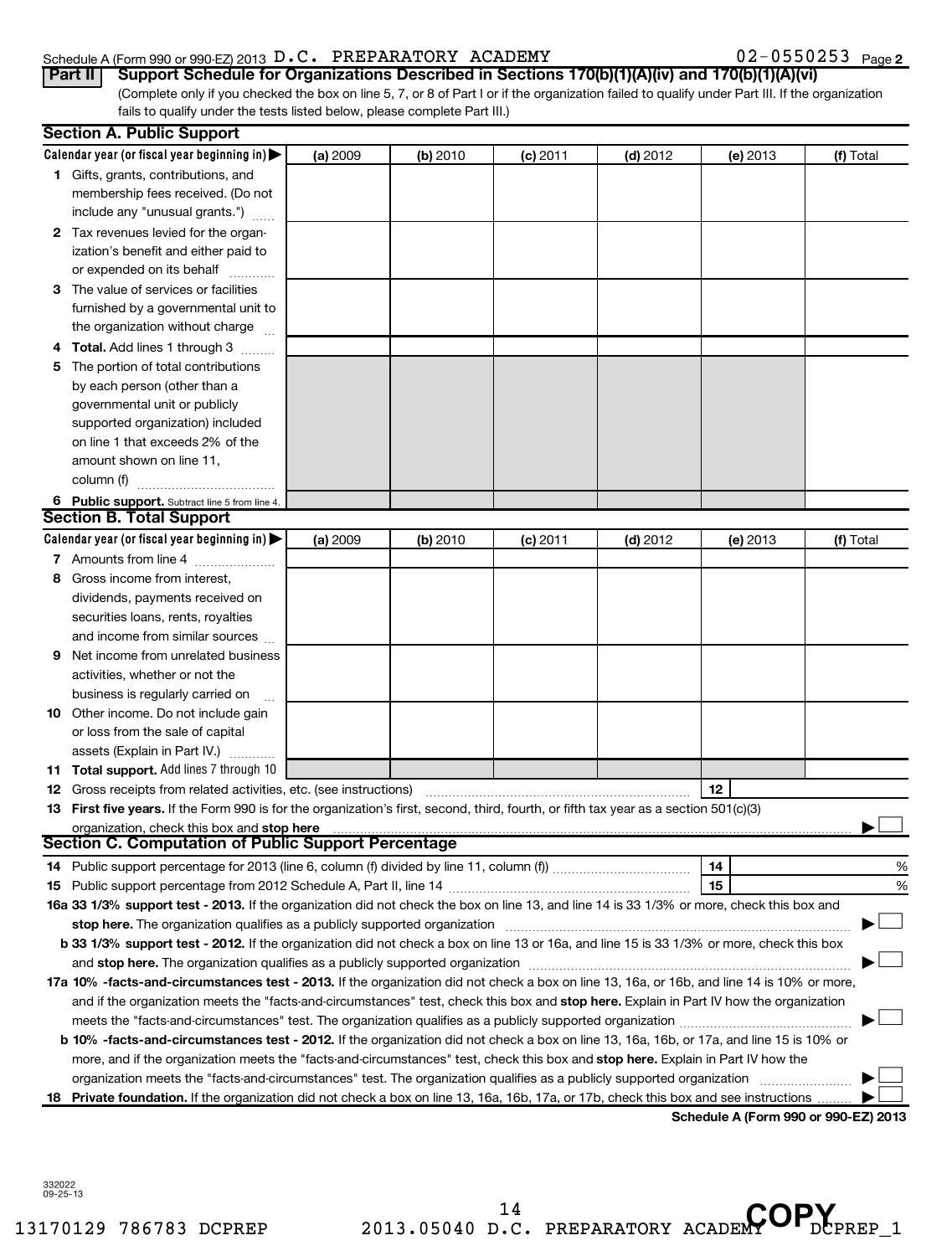#### Schedule A (Form 990 or 990-EZ) 2013  $D.C.$  PREPARATORY ACADEMY  $O2-0550253$  Page **Part III Support Schedule for Organizations Described in Section 509(a)(2)**

(Complete only if you checked the box on line 9 of Part I or if the organization failed to qualify under Part II. If the organization fails to qualify under the tests listed below, please complete Part II.)

| 2<br>3<br>4<br>5<br>6 | 1 Gifts, grants, contributions, and<br>membership fees received. (Do not<br>include any "unusual grants.")<br>Gross receipts from admissions,<br>merchandise sold or services per-<br>formed, or facilities furnished in<br>any activity that is related to the<br>organization's tax-exempt purpose<br>Gross receipts from activities that<br>are not an unrelated trade or bus-<br>iness under section 513<br>Tax revenues levied for the organ-<br>ization's benefit and either paid to<br>or expended on its behalf<br>The value of services or facilities<br>furnished by a governmental unit to<br>the organization without charge<br>Total. Add lines 1 through 5<br>7a Amounts included on lines 1, 2, and<br>3 received from disqualified persons |          |          | $(c)$ 2011 |            | (e) 2013                             |           |
|-----------------------|------------------------------------------------------------------------------------------------------------------------------------------------------------------------------------------------------------------------------------------------------------------------------------------------------------------------------------------------------------------------------------------------------------------------------------------------------------------------------------------------------------------------------------------------------------------------------------------------------------------------------------------------------------------------------------------------------------------------------------------------------------|----------|----------|------------|------------|--------------------------------------|-----------|
|                       |                                                                                                                                                                                                                                                                                                                                                                                                                                                                                                                                                                                                                                                                                                                                                            |          |          |            |            |                                      |           |
|                       |                                                                                                                                                                                                                                                                                                                                                                                                                                                                                                                                                                                                                                                                                                                                                            |          |          |            |            |                                      |           |
|                       |                                                                                                                                                                                                                                                                                                                                                                                                                                                                                                                                                                                                                                                                                                                                                            |          |          |            |            |                                      |           |
|                       |                                                                                                                                                                                                                                                                                                                                                                                                                                                                                                                                                                                                                                                                                                                                                            |          |          |            |            |                                      |           |
|                       |                                                                                                                                                                                                                                                                                                                                                                                                                                                                                                                                                                                                                                                                                                                                                            |          |          |            |            |                                      |           |
|                       |                                                                                                                                                                                                                                                                                                                                                                                                                                                                                                                                                                                                                                                                                                                                                            |          |          |            |            |                                      |           |
|                       |                                                                                                                                                                                                                                                                                                                                                                                                                                                                                                                                                                                                                                                                                                                                                            |          |          |            |            |                                      |           |
|                       |                                                                                                                                                                                                                                                                                                                                                                                                                                                                                                                                                                                                                                                                                                                                                            |          |          |            |            |                                      |           |
|                       |                                                                                                                                                                                                                                                                                                                                                                                                                                                                                                                                                                                                                                                                                                                                                            |          |          |            |            |                                      |           |
|                       |                                                                                                                                                                                                                                                                                                                                                                                                                                                                                                                                                                                                                                                                                                                                                            |          |          |            |            |                                      |           |
|                       |                                                                                                                                                                                                                                                                                                                                                                                                                                                                                                                                                                                                                                                                                                                                                            |          |          |            |            |                                      |           |
|                       |                                                                                                                                                                                                                                                                                                                                                                                                                                                                                                                                                                                                                                                                                                                                                            |          |          |            |            |                                      |           |
|                       |                                                                                                                                                                                                                                                                                                                                                                                                                                                                                                                                                                                                                                                                                                                                                            |          |          |            |            |                                      |           |
|                       |                                                                                                                                                                                                                                                                                                                                                                                                                                                                                                                                                                                                                                                                                                                                                            |          |          |            |            |                                      |           |
|                       |                                                                                                                                                                                                                                                                                                                                                                                                                                                                                                                                                                                                                                                                                                                                                            |          |          |            |            |                                      |           |
|                       |                                                                                                                                                                                                                                                                                                                                                                                                                                                                                                                                                                                                                                                                                                                                                            |          |          |            |            |                                      |           |
|                       |                                                                                                                                                                                                                                                                                                                                                                                                                                                                                                                                                                                                                                                                                                                                                            |          |          |            |            |                                      |           |
|                       |                                                                                                                                                                                                                                                                                                                                                                                                                                                                                                                                                                                                                                                                                                                                                            |          |          |            |            |                                      |           |
|                       |                                                                                                                                                                                                                                                                                                                                                                                                                                                                                                                                                                                                                                                                                                                                                            |          |          |            |            |                                      |           |
|                       |                                                                                                                                                                                                                                                                                                                                                                                                                                                                                                                                                                                                                                                                                                                                                            |          |          |            |            |                                      |           |
|                       | <b>b</b> Amounts included on lines 2 and 3 received                                                                                                                                                                                                                                                                                                                                                                                                                                                                                                                                                                                                                                                                                                        |          |          |            |            |                                      |           |
|                       | from other than disqualified persons that                                                                                                                                                                                                                                                                                                                                                                                                                                                                                                                                                                                                                                                                                                                  |          |          |            |            |                                      |           |
|                       | exceed the greater of \$5,000 or 1% of the<br>amount on line 13 for the year                                                                                                                                                                                                                                                                                                                                                                                                                                                                                                                                                                                                                                                                               |          |          |            |            |                                      |           |
|                       | c Add lines 7a and 7b                                                                                                                                                                                                                                                                                                                                                                                                                                                                                                                                                                                                                                                                                                                                      |          |          |            |            |                                      |           |
|                       | 8 Public support (Subtract line 7c from line 6.)                                                                                                                                                                                                                                                                                                                                                                                                                                                                                                                                                                                                                                                                                                           |          |          |            |            |                                      |           |
|                       | <b>Section B. Total Support</b>                                                                                                                                                                                                                                                                                                                                                                                                                                                                                                                                                                                                                                                                                                                            |          |          |            |            |                                      |           |
|                       | Calendar year (or fiscal year beginning in)                                                                                                                                                                                                                                                                                                                                                                                                                                                                                                                                                                                                                                                                                                                | (a) 2009 | (b) 2010 | $(c)$ 2011 | $(d)$ 2012 | (e) 2013                             | (f) Total |
|                       | <b>9</b> Amounts from line 6                                                                                                                                                                                                                                                                                                                                                                                                                                                                                                                                                                                                                                                                                                                               |          |          |            |            |                                      |           |
|                       | 10a Gross income from interest,                                                                                                                                                                                                                                                                                                                                                                                                                                                                                                                                                                                                                                                                                                                            |          |          |            |            |                                      |           |
|                       | dividends, payments received on                                                                                                                                                                                                                                                                                                                                                                                                                                                                                                                                                                                                                                                                                                                            |          |          |            |            |                                      |           |
|                       | securities loans, rents, royalties                                                                                                                                                                                                                                                                                                                                                                                                                                                                                                                                                                                                                                                                                                                         |          |          |            |            |                                      |           |
|                       | and income from similar sources                                                                                                                                                                                                                                                                                                                                                                                                                                                                                                                                                                                                                                                                                                                            |          |          |            |            |                                      |           |
|                       | <b>b</b> Unrelated business taxable income                                                                                                                                                                                                                                                                                                                                                                                                                                                                                                                                                                                                                                                                                                                 |          |          |            |            |                                      |           |
|                       | (less section 511 taxes) from businesses                                                                                                                                                                                                                                                                                                                                                                                                                                                                                                                                                                                                                                                                                                                   |          |          |            |            |                                      |           |
|                       | acquired after June 30, 1975                                                                                                                                                                                                                                                                                                                                                                                                                                                                                                                                                                                                                                                                                                                               |          |          |            |            |                                      |           |
|                       | c Add lines 10a and 10b                                                                                                                                                                                                                                                                                                                                                                                                                                                                                                                                                                                                                                                                                                                                    |          |          |            |            |                                      |           |
|                       | <b>11</b> Net income from unrelated business                                                                                                                                                                                                                                                                                                                                                                                                                                                                                                                                                                                                                                                                                                               |          |          |            |            |                                      |           |
|                       | activities not included in line 10b,<br>whether or not the business is                                                                                                                                                                                                                                                                                                                                                                                                                                                                                                                                                                                                                                                                                     |          |          |            |            |                                      |           |
|                       | regularly carried on                                                                                                                                                                                                                                                                                                                                                                                                                                                                                                                                                                                                                                                                                                                                       |          |          |            |            |                                      |           |
|                       | <b>12</b> Other income. Do not include gain                                                                                                                                                                                                                                                                                                                                                                                                                                                                                                                                                                                                                                                                                                                |          |          |            |            |                                      |           |
|                       | or loss from the sale of capital                                                                                                                                                                                                                                                                                                                                                                                                                                                                                                                                                                                                                                                                                                                           |          |          |            |            |                                      |           |
|                       | assets (Explain in Part IV.)<br><b>13</b> Total support. (Add lines 9, 10c, 11, and 12.)                                                                                                                                                                                                                                                                                                                                                                                                                                                                                                                                                                                                                                                                   |          |          |            |            |                                      |           |
|                       | 14 First five years. If the Form 990 is for the organization's first, second, third, fourth, or fifth tax year as a section 501(c)(3) organization,                                                                                                                                                                                                                                                                                                                                                                                                                                                                                                                                                                                                        |          |          |            |            |                                      |           |
|                       | check this box and stop here with the continuum control of the state of the state of the state of the state of the state of the state of the state of the state of the state of the state of the state of the state of the sta                                                                                                                                                                                                                                                                                                                                                                                                                                                                                                                             |          |          |            |            |                                      |           |
|                       | <b>Section C. Computation of Public Support Percentage</b>                                                                                                                                                                                                                                                                                                                                                                                                                                                                                                                                                                                                                                                                                                 |          |          |            |            |                                      |           |
|                       |                                                                                                                                                                                                                                                                                                                                                                                                                                                                                                                                                                                                                                                                                                                                                            |          |          |            |            | 15                                   |           |
|                       |                                                                                                                                                                                                                                                                                                                                                                                                                                                                                                                                                                                                                                                                                                                                                            |          |          |            |            | 16                                   |           |
|                       | Section D. Computation of Investment Income Percentage                                                                                                                                                                                                                                                                                                                                                                                                                                                                                                                                                                                                                                                                                                     |          |          |            |            |                                      |           |
|                       |                                                                                                                                                                                                                                                                                                                                                                                                                                                                                                                                                                                                                                                                                                                                                            |          |          |            |            |                                      |           |
|                       |                                                                                                                                                                                                                                                                                                                                                                                                                                                                                                                                                                                                                                                                                                                                                            |          |          |            |            | 17                                   |           |
| 18                    |                                                                                                                                                                                                                                                                                                                                                                                                                                                                                                                                                                                                                                                                                                                                                            |          |          |            |            | 18                                   |           |
|                       | 19a 33 1/3% support tests - 2013. If the organization did not check the box on line 14, and line 15 is more than 33 1/3%, and line 17 is not                                                                                                                                                                                                                                                                                                                                                                                                                                                                                                                                                                                                               |          |          |            |            |                                      |           |
|                       | more than 33 1/3%, check this box and stop here. The organization qualifies as a publicly supported organization                                                                                                                                                                                                                                                                                                                                                                                                                                                                                                                                                                                                                                           |          |          |            |            |                                      |           |
|                       | b 33 1/3% support tests - 2012. If the organization did not check a box on line 14 or line 19a, and line 16 is more than 33 1/3%, and                                                                                                                                                                                                                                                                                                                                                                                                                                                                                                                                                                                                                      |          |          |            |            |                                      |           |
|                       | line 18 is not more than 33 1/3%, check this box and stop here. The organization qualifies as a publicly supported organization                                                                                                                                                                                                                                                                                                                                                                                                                                                                                                                                                                                                                            |          |          |            |            |                                      |           |
|                       |                                                                                                                                                                                                                                                                                                                                                                                                                                                                                                                                                                                                                                                                                                                                                            |          |          |            |            |                                      |           |
|                       | 332023 09-25-13                                                                                                                                                                                                                                                                                                                                                                                                                                                                                                                                                                                                                                                                                                                                            |          |          |            |            | Schedule A (Form 990 or 990-EZ) 2013 |           |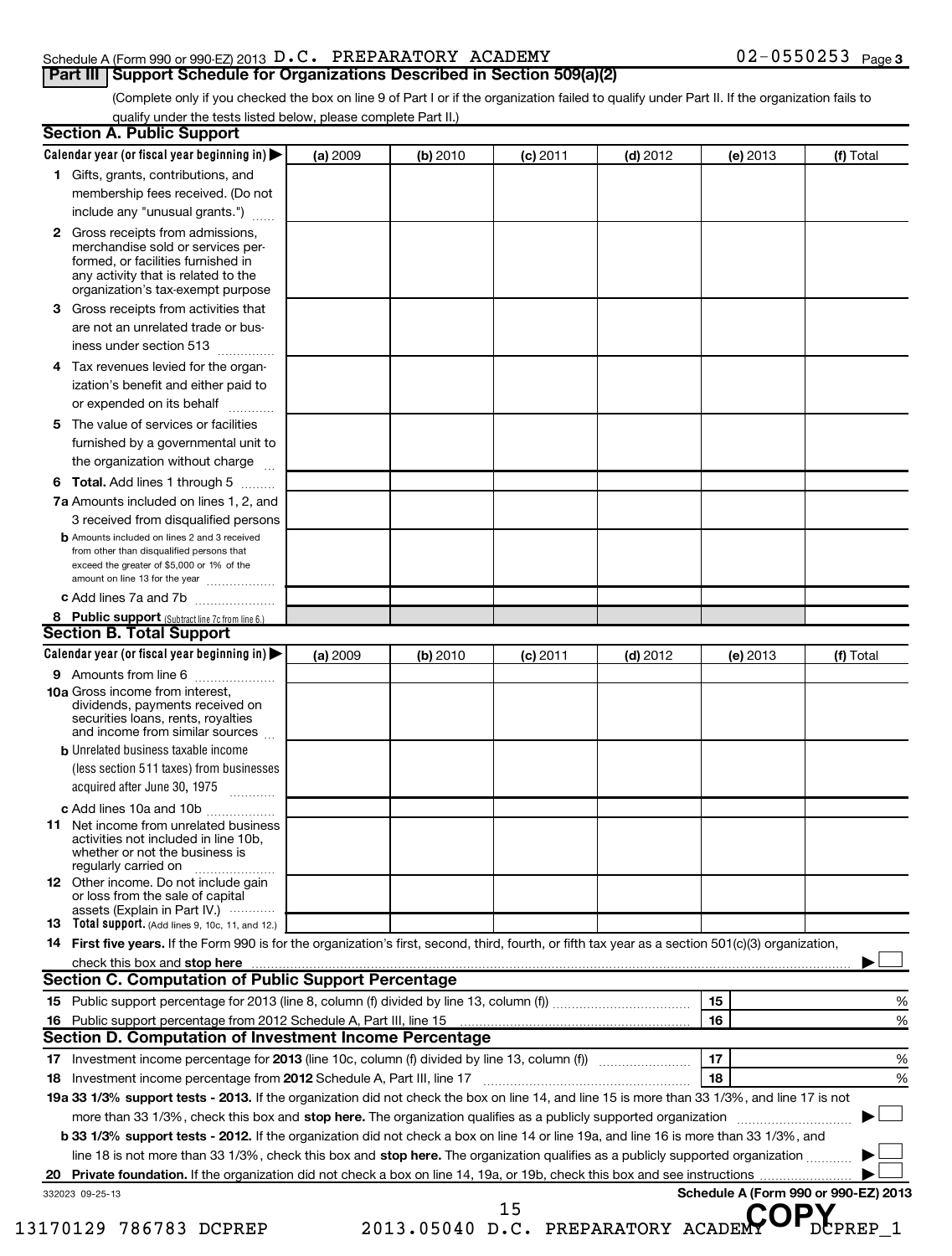Part IV | Supplemental Information. Provide the explanations required by Part II, line 10; Part II, line 17a or 17b; and Part III, line 12. Also complete this part for any additional information. (See instructions).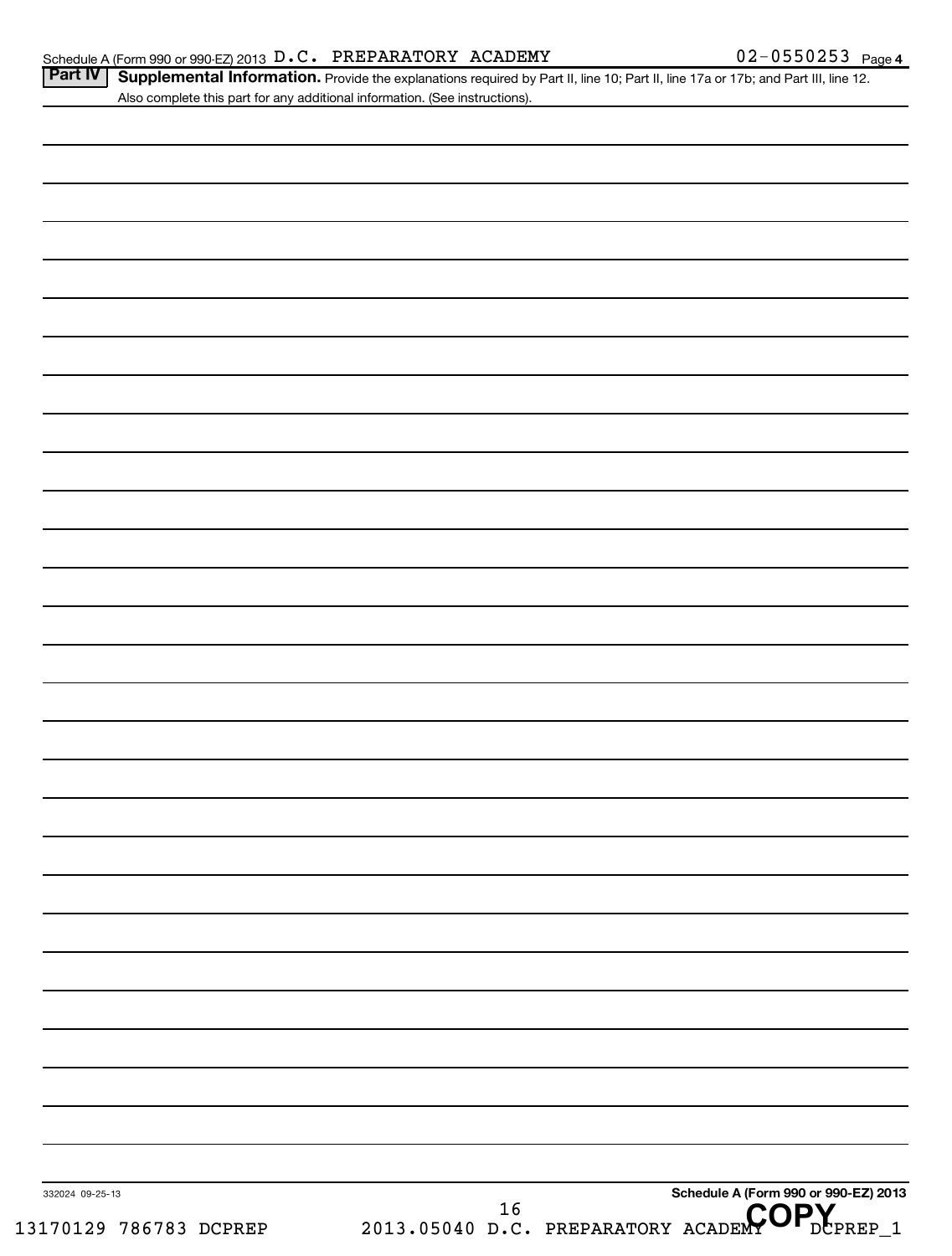# **Schedule of Contributors**

**or 990-PF) | Attach to Form 990, Form 990-EZ, or Form 990-PF. | Information about Schedule B (Form 990, 990-EZ, or 990-PF) and its instructions is at** www.irs.gov/form990  $\cdot$ 

OMB No. 1545-0047

**2013**

**Name of the organization Employer identification number**

 $02 - 0550253$ 

| <b>Schedule B</b><br>(Form 990, 990-EZ.<br>or 990-PF) |
|-------------------------------------------------------|
| Department of the Treasury                            |
| <b>Internal Revenue Service</b>                       |

|                                       | D.C. PREPARATORY ACADEMY |  |
|---------------------------------------|--------------------------|--|
| <b>Organization type (check one):</b> |                          |  |

| Filers of:         | Section:                                                                  |
|--------------------|---------------------------------------------------------------------------|
| Form 990 or 990-EZ | $\mathbf{X}$ 501(c)( 3) (enter number) organization                       |
|                    | 4947(a)(1) nonexempt charitable trust not treated as a private foundation |
|                    | 527 political organization                                                |
| Form 990-PF        | 501(c)(3) exempt private foundation                                       |
|                    | 4947(a)(1) nonexempt charitable trust treated as a private foundation     |
|                    | 501(c)(3) taxable private foundation                                      |

Check if your organization is covered by the General Rule or a Special Rule. **Note.**  Only a section 501(c)(7), (8), or (10) organization can check boxes for both the General Rule and a Special Rule. See instructions.

#### **General Rule**

 $\boxed{\text{X}}$  For an organization filing Form 990, 990-EZ, or 990-PF that received, during the year, \$5,000 or more (in money or property) from any one contributor. Complete Parts I and II.

#### **Special Rules**

509(a)(1) and 170(b)(1)(A)(vi) and received from any one contributor, during the year, a contribution of the greater of (1**)** \$5,000 or (**2**) 2% For a section 501(c)(3) organization filing Form 990 or 990-EZ that met the 33 1/3% support test of the regulations under sections of the amount on (i) Form 990, Part VIII, line 1h, or (ii) Form 990-EZ, line 1. Complete Parts I and II.  $\left\vert \cdot\right\vert$ 

total contributions of more than \$1,000 for use exclusively for religious, charitable, scientific, literary, or educational purposes, or For a section 501(c)(7), (8), or (10) organization filing Form 990 or 990-EZ that received from any one contributor, during the year, the prevention of cruelty to children or animals. Complete Parts I, II, and III.  $\left\vert \cdot\right\vert$ 

purpose. Do not complete any of the parts unless the General Rule applies to this organization because it received nonexclusively contributions for use exclusively for religious, charitable, etc., purposes, but these contributions did not total to more than \$1,000. If this box is checked, enter here the total contributions that were received during the year for an exclusively religious, charitable, etc., For a section 501(c)(7), (8), or (10) organization filing Form 990 or 990-EZ that received from any one contributor, during the year, religious, charitable, etc., contributions of \$5,000 or more during the year  $\ldots$   $\ldots$   $\ldots$   $\ldots$   $\ldots$   $\ldots$   $\ldots$   $\ldots$   $\ldots$ 

**Caution.** An organization that is not covered by the General Rule and/or the Special Rules does not file Schedule B (Form 990, 990-EZ, or 990-PF), but it **must** answer "No" on Part IV, line 2, of its Form 990; or check the box on line H of its Form 990-EZ or on its Form 990-PF, Part I, line 2, to certify that it does not meet the filing requirements of Schedule B (Form 990, 990-EZ, or 990-PF).

LHA For Paperwork Reduction Act Notice, see the Instructions for Form 990, 990-EZ, or 990-PF. Schedule B (Form 990, 990-EZ, or 990-PF) (2013)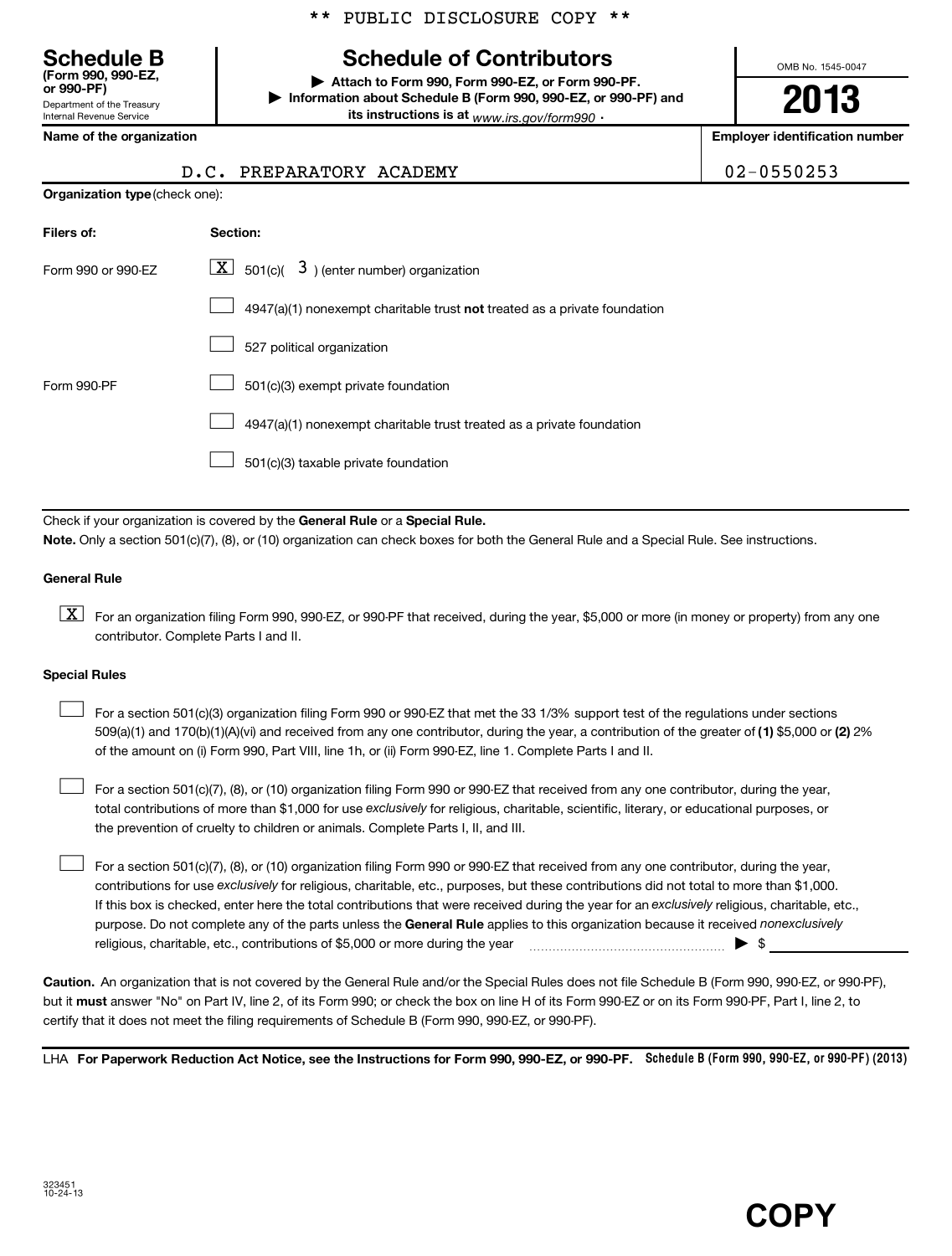#### D.C. PREPARATORY ACADEMY 02-0550253

323452 10-24-13 **Schedule B (Form 990, 990-EZ, or 990-PF) (2013) (a) No. (b) Name, address, and ZIP + 4 (c) Total contributions (d) Type of contribution Person Payroll Noncash (a) No. (b) Name, address, and ZIP + 4 (c) Total contributions (d) Type of contribution Person Payroll Noncash (a) No. (b) Name, address, and ZIP + 4 (c) Total contributions (d) Type of contribution Person Payroll Noncash (a) No. (b) Name, address, and ZIP + 4 (c) Total contributions (d) Type of contribution Person Payroll Noncash (a) No. (b) Name, address, and ZIP + 4 (c) Total contributions (d) Type of contribution Person Payroll Noncash (a) No. (b) Name, address, and ZIP + 4 (c) Total contributions (d) Type of contribution Person Payroll Noncash** Part I Contributors (see instructions). Use duplicate copies of Part I if additional space is needed. \$ (Complete Part II for noncash contributions.) \$ (Complete Part II for noncash contributions.) \$ (Complete Part II for noncash contributions.) \$ (Complete Part II for noncash contributions.) \$ (Complete Part II for noncash contributions.) \$ (Complete Part II for noncash contributions.)  $\overline{X}$  $\Box$  $\Box$  $\boxed{\text{X}}$  $\Box$  $\Box$  $\lfloor x \rfloor$  $\Box$  $\Box$  $\overline{X}$  $\Box$  $\Box$  $\lfloor x \rfloor$  $\Box$  $\Box$  $\vert$  X  $\vert$  $\Box$  $\Box$ 1 X 100,000.  $2$  Person  $\overline{\text{X}}$ 50,000. 3 X 30,000.  $\begin{array}{|c|c|c|c|c|}\hline \text{4} & \text{Person} & \text{X} \ \hline \end{array}$ 60,000. 5 X 251,000.  $\overline{6}$  Person  $\overline{X}$ 50,000. 13220129 786783 DCPREP 2013.05040 D.C. PREPARATORY ACADEMY OPREP\_1 18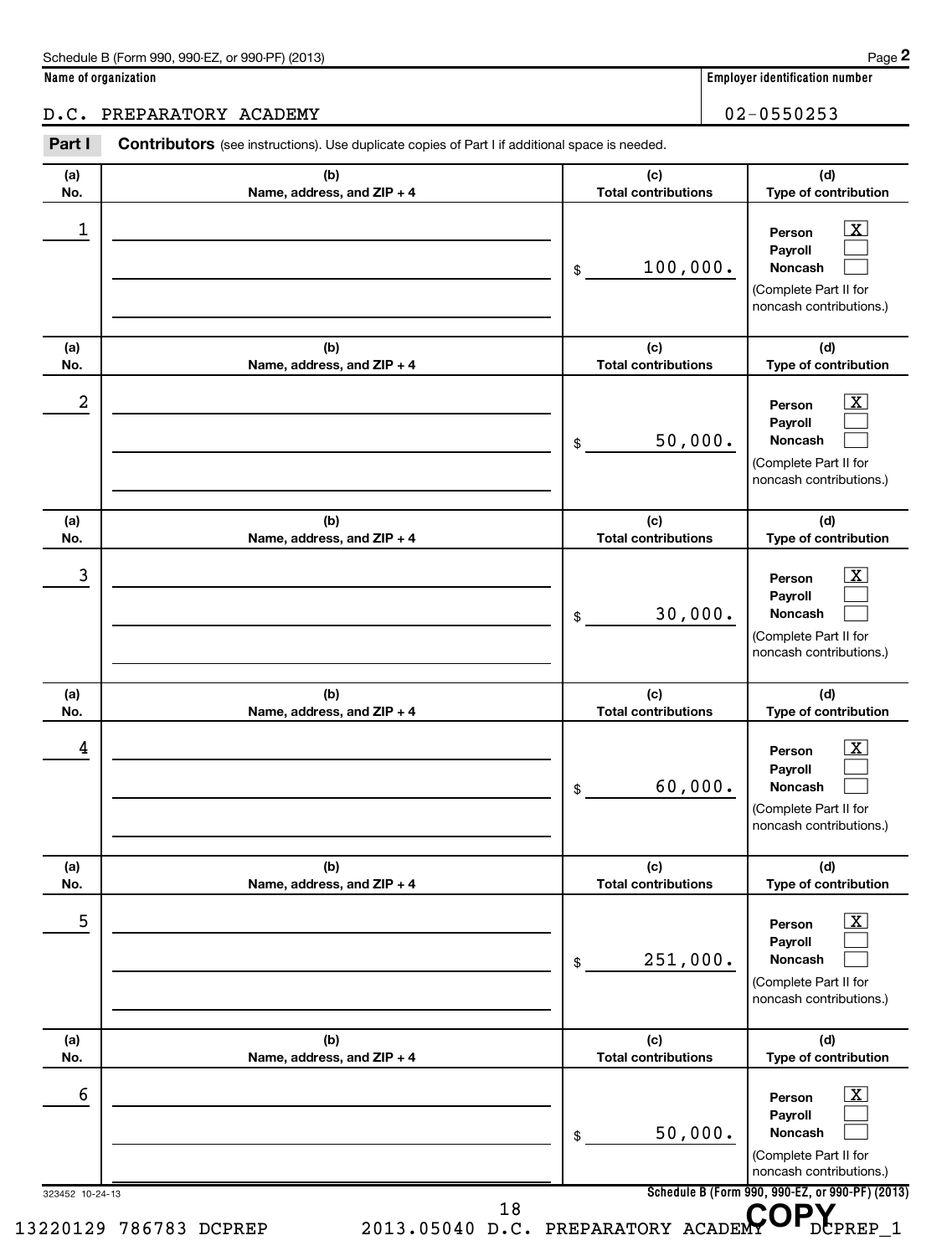#### D.C. PREPARATORY ACADEMY 02-0550253

323452 10-24-13 **Schedule B (Form 990, 990-EZ, or 990-PF) (2013) (a) No. (b) Name, address, and ZIP + 4 (c) Total contributions (d) Type of contribution Person Payroll Noncash (a) No. (b) Name, address, and ZIP + 4 (c) Total contributions (d) Type of contribution Person Payroll Noncash (a) No. (b) Name, address, and ZIP + 4 (c) Total contributions (d) Type of contribution Person Payroll Noncash (a) No. (b) Name, address, and ZIP + 4 (c) Total contributions (d) Type of contribution Person Payroll Noncash (a) No. (b) Name, address, and ZIP + 4 (c) Total contributions (d) Type of contribution Person Payroll Noncash (a) No. (b) Name, address, and ZIP + 4 (c) Total contributions (d) Type of contribution Person Payroll Noncash** Part I Contributors (see instructions). Use duplicate copies of Part I if additional space is needed. \$ (Complete Part II for noncash contributions.) \$ (Complete Part II for noncash contributions.) \$ (Complete Part II for noncash contributions.) \$ (Complete Part II for noncash contributions.) \$ (Complete Part II for noncash contributions.) \$ (Complete Part II for noncash contributions.)  $\overline{X}$  $\Box$  $\Box$  $\boxed{\textbf{X}}$  $\Box$  $\Box$  $\vert$  X  $\vert$  $\Box$  $\Box$  $\overline{X}$  $\Box$  $\Box$  $\lfloor x \rfloor$  $\Box$  $\Box$  $\vert$  X  $\vert$  $\Box$  $\Box$  $7$   $|$  Person  $\overline{\text{X}}$ 18,093,091.  $8$  Person  $\overline{\text{X}}$ 1,793,153. 9 X 70,000.  $10$  Person  $\overline{\text{X}}$ 40,000.  $\begin{array}{|c|c|c|c|c|c|}\hline \text{11} & \text{Person} & \text{X} \end{array}$ 5,000. 12 X 16,792. 13220129 786783 DCPREP 2013.05040 D.C. PREPARATORY ACADEMY OPREP\_1 19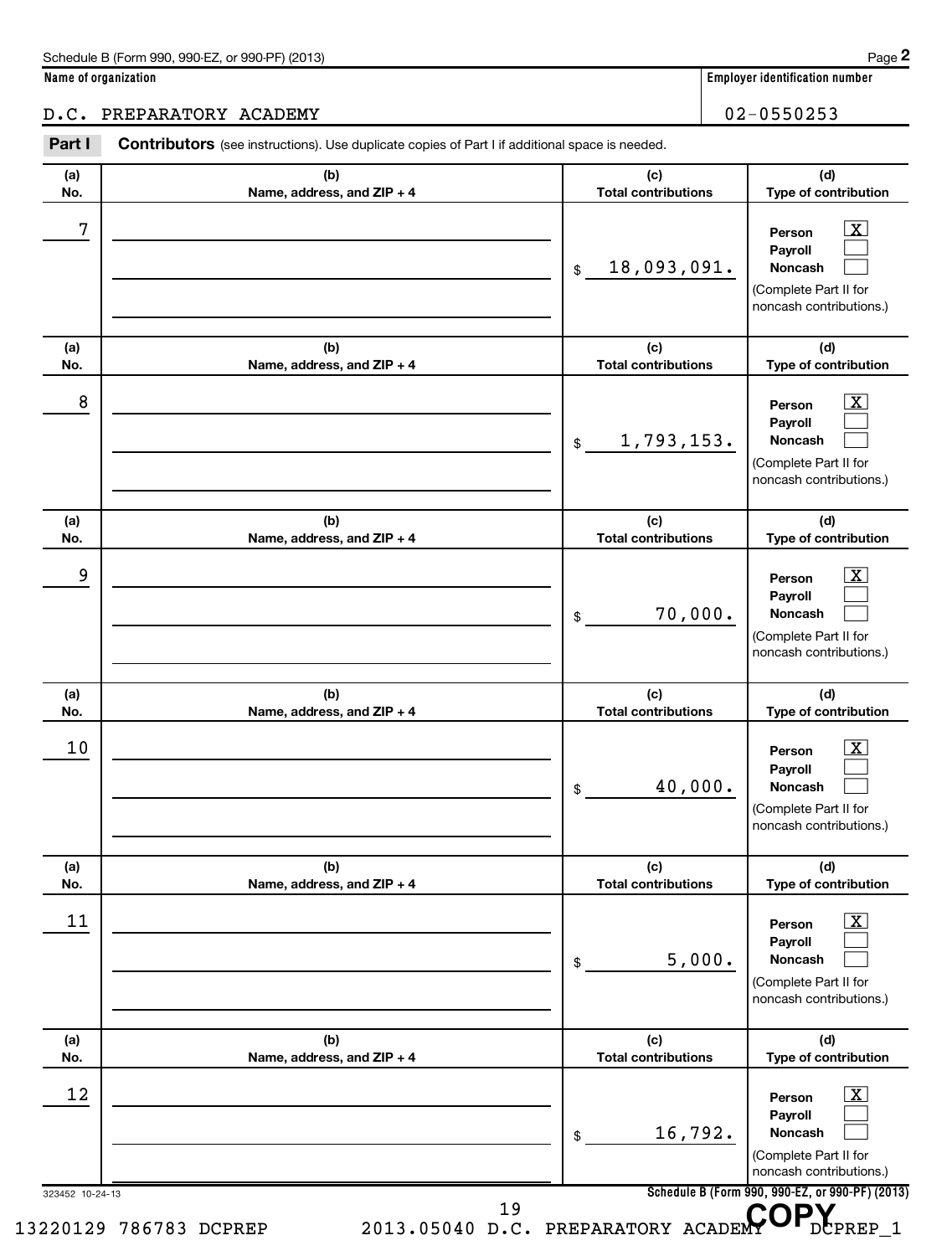#### D.C. PREPARATORY ACADEMY 02-0550253

323452 10-24-13 **Schedule B (Form 990, 990-EZ, or 990-PF) (2013) (a) No. (b) Name, address, and ZIP + 4 (c) Total contributions (d) Type of contribution Person Payroll Noncash (a) No. (b) Name, address, and ZIP + 4 (c) Total contributions (d) Type of contribution Person Payroll Noncash (a) No. (b) Name, address, and ZIP + 4 (c) Total contributions (d) Type of contribution Person Payroll Noncash (a) No. (b) Name, address, and ZIP + 4 (c) Total contributions (d) Type of contribution Person Payroll Noncash (a) No. (b) Name, address, and ZIP + 4 (c) Total contributions (d) Type of contribution Person Payroll Noncash (a) No. (b) Name, address, and ZIP + 4 (c) Total contributions (d) Type of contribution Person Payroll Noncash** Part I Contributors (see instructions). Use duplicate copies of Part I if additional space is needed. \$ (Complete Part II for noncash contributions.) \$ (Complete Part II for noncash contributions.) \$ (Complete Part II for noncash contributions.) \$ (Complete Part II for noncash contributions.) \$ (Complete Part II for noncash contributions.) \$ (Complete Part II for noncash contributions.)  $\overline{\mathbf{x}}$  $\Box$  $\Box$  $\boxed{\textbf{X}}$  $\Box$  $\Box$  $\vert$  X  $\vert$  $\Box$  $\Box$  $\overline{X}$  $\Box$  $\Box$  $\lfloor x \rfloor$  $\Box$  $\Box$  $\vert$  X  $\vert$  $\Box$  $\Box$ 13 X 15,000.  $14$  Person  $\overline{\text{X}}$ 30,000.  $15$  Person  $\overline{\text{X}}$ 5,324.  $16$  Person  $\overline{\text{X}}$ 5,840.  $17$  Person  $\overline{\text{X}}$ 5,000. 18 X 5,000. 13220129 786783 DCPREP 2013.05040 D.C. PREPARATORY ACADEMY OPREP\_1 20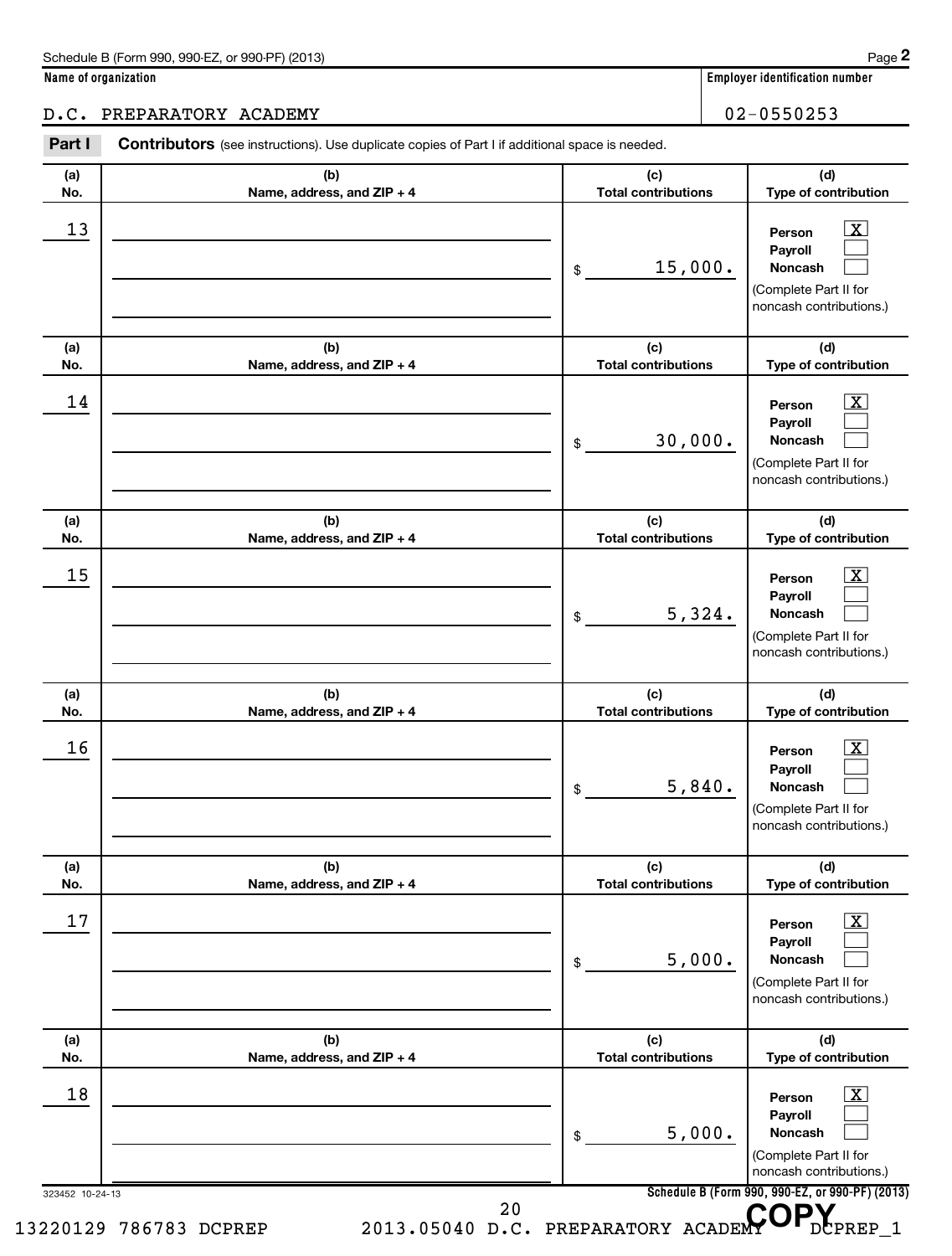#### D.C. PREPARATORY ACADEMY 02-0550253

323452 10-24-13 **Schedule B (Form 990, 990-EZ, or 990-PF) (2013) (a) No. (b) Name, address, and ZIP + 4 (c) Total contributions (d) Type of contribution Person Payroll Noncash (a) No. (b) Name, address, and ZIP + 4 (c) Total contributions (d) Type of contribution Person Payroll Noncash (a) No. (b) Name, address, and ZIP + 4 (c) Total contributions (d) Type of contribution Person Payroll Noncash (a) No. (b) Name, address, and ZIP + 4 (c) Total contributions (d) Type of contribution Person Payroll Noncash (a) No. (b) Name, address, and ZIP + 4 (c) Total contributions (d) Type of contribution Person Payroll Noncash (a) No. (b) Name, address, and ZIP + 4 (c) Total contributions (d) Type of contribution Person Payroll Noncash** Part I Contributors (see instructions). Use duplicate copies of Part I if additional space is needed. \$ (Complete Part II for noncash contributions.) \$ (Complete Part II for noncash contributions.) \$ (Complete Part II for noncash contributions.) \$ (Complete Part II for noncash contributions.) \$ (Complete Part II for noncash contributions.) \$ (Complete Part II for noncash contributions.)  $\overline{\mathbf{x}}$  $\Box$  $\Box$  $\boxed{\text{X}}$  $\Box$  $\Box$  $\vert$  X  $\vert$  $\Box$  $\Box$  $\overline{X}$  $\Box$  $\Box$  $\lfloor x \rfloor$  $\Box$  $\Box$  $\vert$  X  $\vert$  $\Box$  $\Box$  $19$  Person  $\overline{\text{X}}$ 10,000.  $20$  Person  $\overline{\text{X}}$ 30,000.  $21$  Person  $\overline{\text{X}}$ 5,000.  $22$  Person  $\overline{\text{X}}$ 150,000.  $23$  Person  $\overline{\text{X}}$ 59,400.  $24$  Person  $\overline{\text{X}}$ 20,000. 13220129 786783 DCPREP 2013.05040 D.C. PREPARATORY ACADEMY OPREP\_1 21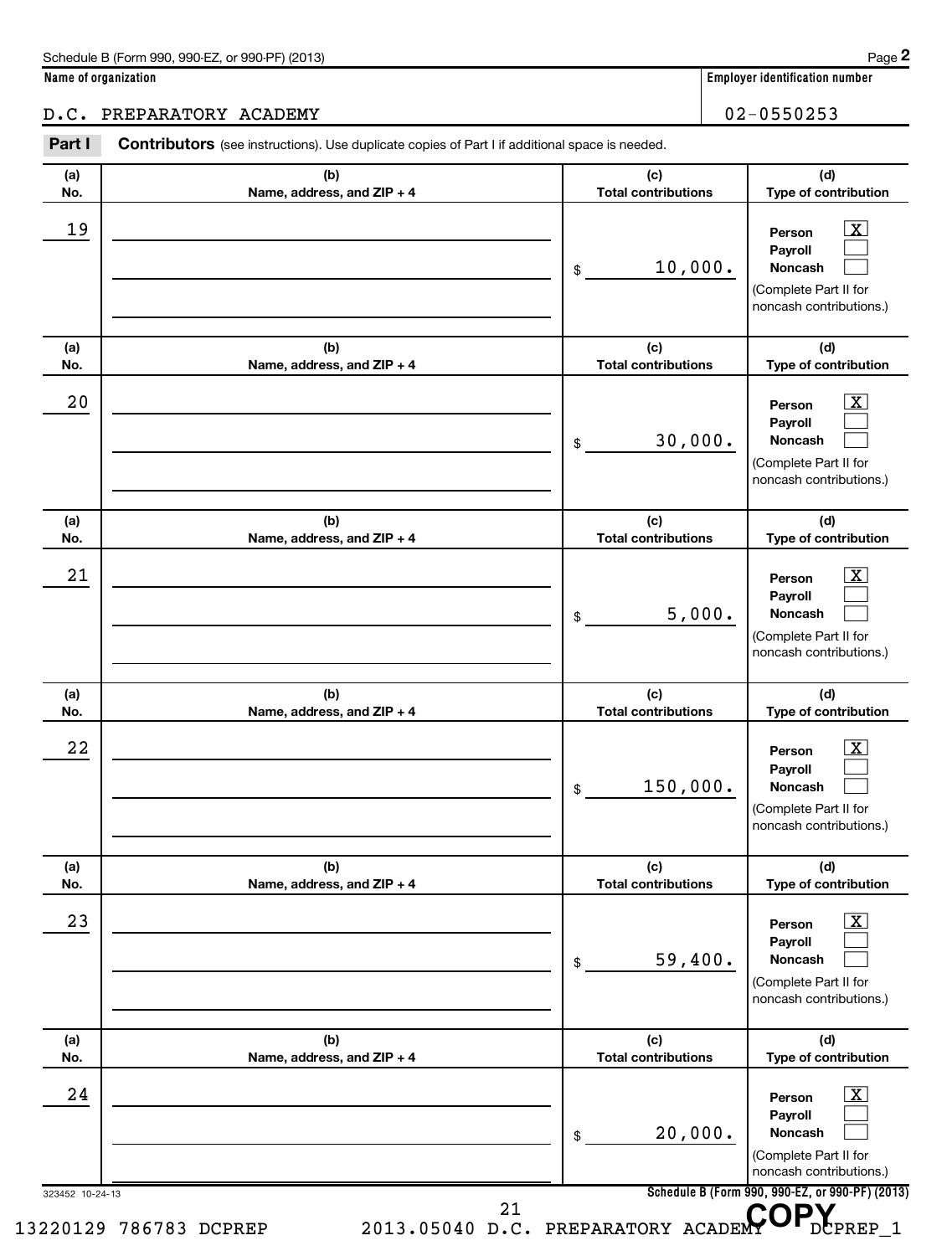#### D.C. PREPARATORY ACADEMY 02-0550253

323452 10-24-13 **Schedule B (Form 990, 990-EZ, or 990-PF) (2013) (a) No. (b) Name, address, and ZIP + 4 (c) Total contributions (d) Type of contribution Person Payroll Noncash (a) No. (b) Name, address, and ZIP + 4 (c) Total contributions (d) Type of contribution Person Payroll Noncash (a) No. (b) Name, address, and ZIP + 4 (c) Total contributions (d) Type of contribution Person Payroll Noncash (a) No. (b) Name, address, and ZIP + 4 (c) Total contributions (d) Type of contribution Person Payroll Noncash (a) No. (b) Name, address, and ZIP + 4 (c) Total contributions (d) Type of contribution Person Payroll Noncash (a) No. (b) Name, address, and ZIP + 4 (c) Total contributions (d) Type of contribution Person Payroll Noncash** Part I Contributors (see instructions). Use duplicate copies of Part I if additional space is needed. \$ (Complete Part II for noncash contributions.) \$ (Complete Part II for noncash contributions.) \$ (Complete Part II for noncash contributions.) \$ (Complete Part II for noncash contributions.) \$ (Complete Part II for noncash contributions.) \$ (Complete Part II for noncash contributions.)  $\overline{\mathbf{x}}$  $\Box$  $\Box$  $\boxed{\text{X}}$  $\Box$  $\Box$  $\vert$  X  $\vert$  $\Box$  $\Box$  $\overline{X}$  $\Box$  $\Box$  $\lfloor x \rfloor$  $\Box$  $\Box$  $\vert$  X  $\vert$  $\Box$  $\Box$  $25$  Person  $\overline{\text{X}}$ 23,000.  $26$  Person  $\overline{\text{X}}$ 11,798.  $27$  Person  $\overline{\text{X}}$ 5,000.  $28$  Person  $\overline{\text{X}}$ 21,000.  $29$  Person  $\overline{\text{X}}$ 5,000. 30 X 10,100. 13220129 786783 DCPREP 2013.05040 D.C. PREPARATORY ACADEMY OPREP\_1 22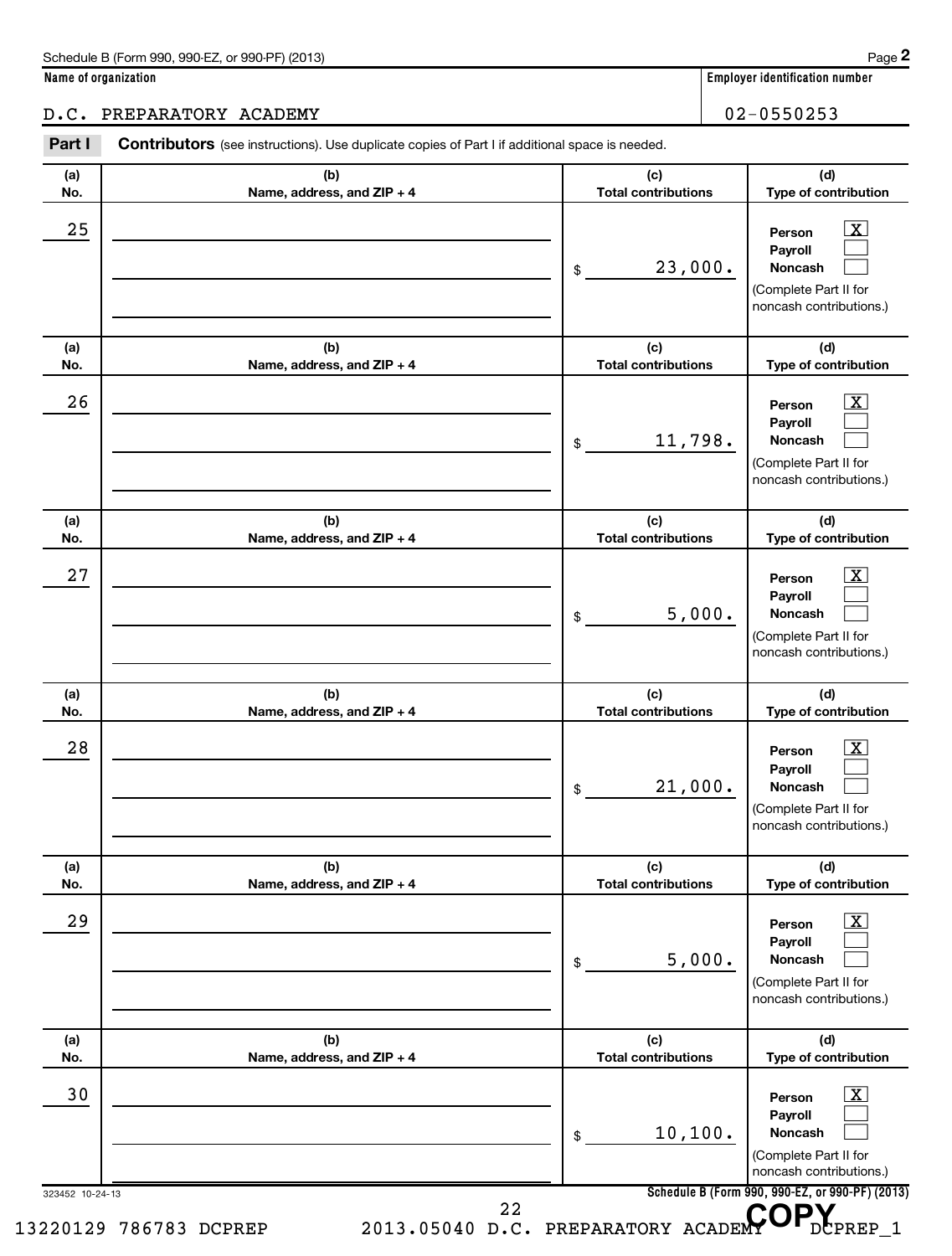#### D.C. PREPARATORY ACADEMY 02-0550253

323452 10-24-13 **Schedule B (Form 990, 990-EZ, or 990-PF) (2013) (a) No. (b) Name, address, and ZIP + 4 (c) Total contributions (d) Type of contribution Person Payroll Noncash (a) No. (b) Name, address, and ZIP + 4 (c) Total contributions (d) Type of contribution Person Payroll Noncash (a) No. (b) Name, address, and ZIP + 4 (c) Total contributions (d) Type of contribution Person Payroll Noncash (a) No. (b) Name, address, and ZIP + 4 (c) Total contributions (d) Type of contribution Person Payroll Noncash (a) No. (b) Name, address, and ZIP + 4 (c) Total contributions (d) Type of contribution Person Payroll Noncash (a) No. (b) Name, address, and ZIP + 4 (c) Total contributions (d) Type of contribution Person Payroll Noncash** Part I Contributors (see instructions). Use duplicate copies of Part I if additional space is needed. \$ (Complete Part II for noncash contributions.) \$ (Complete Part II for noncash contributions.) \$ (Complete Part II for noncash contributions.) \$ (Complete Part II for noncash contributions.) \$ (Complete Part II for noncash contributions.) \$ (Complete Part II for noncash contributions.)  $\overline{X}$  $\Box$  $\Box$  $\Box$  $\Box$ †  $\Box$  $\Box$  $\overline{X}$  $\Box$  $\Box$  $\Box$  $\Box$  $\Box$  $\Box$  $\Box$  $\Box$  $\Box$ 31 X 323,255. 32 24,670. 33 178,568. X 13220129 786783 DCPREP 2013.05040 D.C. PREPARATORY ACADEMY OPREP\_1 23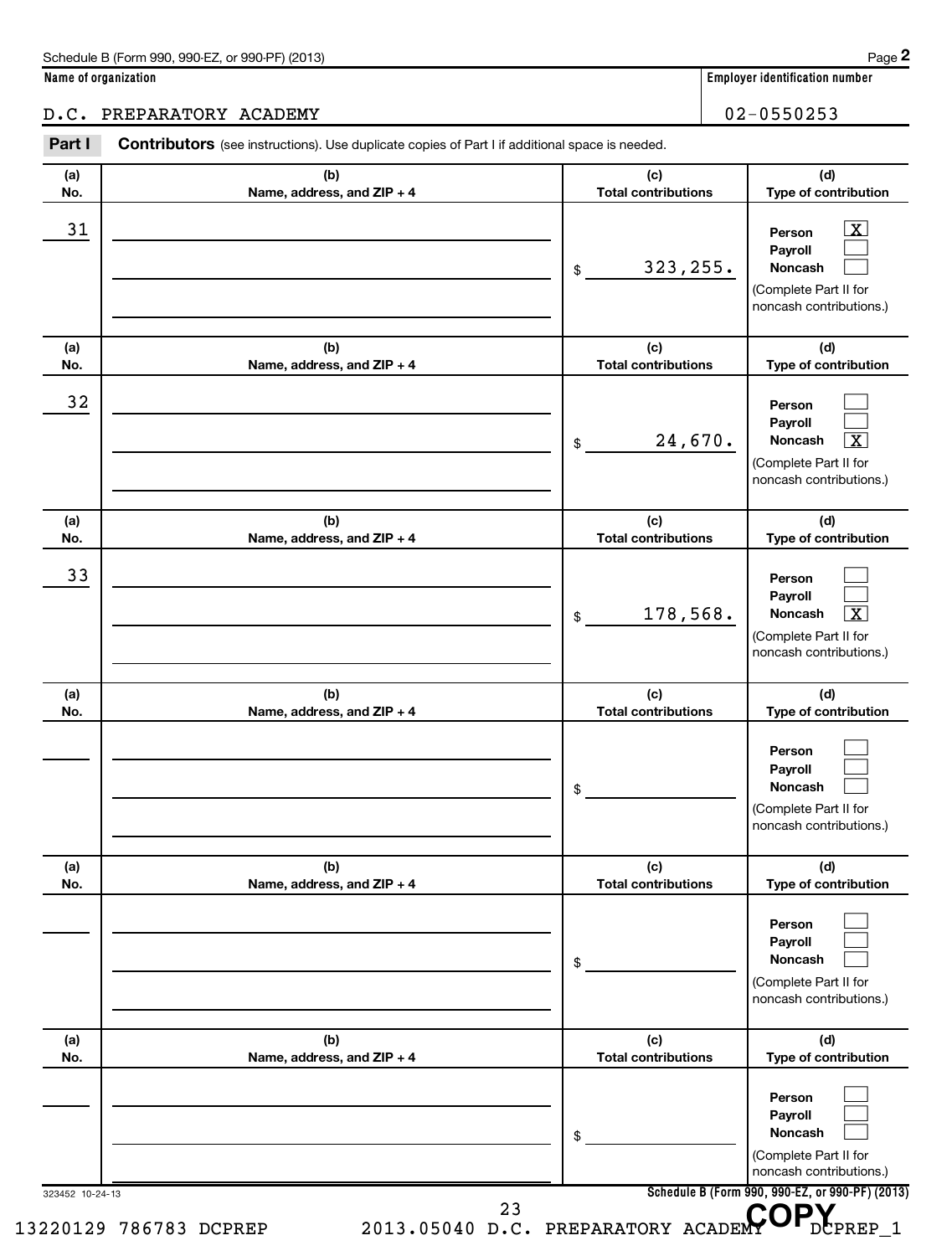#### D.C. PREPARATORY ACADEMY 02-0550253

Part II Noncash Property (see instructions). Use duplicate copies of Part II if additional space is needed.

| (a)<br>No.<br>from<br>Part I | (b)<br>Description of noncash property given    | (c)<br>FMV (or estimate)<br>(see instructions) | (d)<br>Date received                            |
|------------------------------|-------------------------------------------------|------------------------------------------------|-------------------------------------------------|
|                              | <b>PRODUCE</b>                                  |                                                |                                                 |
| 32                           |                                                 |                                                |                                                 |
|                              |                                                 | 24,670.<br>\$                                  | 07/01/13                                        |
| (a)                          |                                                 |                                                |                                                 |
| No.                          | (b)                                             | (c)<br>FMV (or estimate)                       | (d)                                             |
| from                         | Description of noncash property given           | (see instructions)                             | Date received                                   |
| Part I                       | <b>IMPUTED</b><br>INTEREST ON LOAN PAYABLE WITH |                                                |                                                 |
| 33                           | <b>INTEREST RARE THAT IS BELOW FMV</b>          |                                                |                                                 |
|                              |                                                 |                                                |                                                 |
|                              |                                                 | 178,568.<br>\$                                 | 12/19/13                                        |
|                              |                                                 |                                                |                                                 |
| (a)<br>No.                   | (b)                                             | (c)                                            | (d)                                             |
| from                         | Description of noncash property given           | FMV (or estimate)                              | Date received                                   |
| Part I                       |                                                 | (see instructions)                             |                                                 |
|                              |                                                 |                                                |                                                 |
|                              |                                                 |                                                |                                                 |
|                              |                                                 | \$                                             |                                                 |
|                              |                                                 |                                                |                                                 |
| (a)                          |                                                 | (c)                                            |                                                 |
| No.<br>from                  | (b)<br>Description of noncash property given    | FMV (or estimate)                              | (d)<br>Date received                            |
| Part I                       |                                                 | (see instructions)                             |                                                 |
|                              |                                                 |                                                |                                                 |
|                              |                                                 |                                                |                                                 |
|                              |                                                 | \$                                             |                                                 |
|                              |                                                 |                                                |                                                 |
| (a)                          |                                                 | (c)                                            |                                                 |
| No.<br>from                  | (b)                                             | FMV (or estimate)                              | (d)                                             |
| Part I                       | Description of noncash property given           | (see instructions)                             | Date received                                   |
|                              |                                                 |                                                |                                                 |
|                              |                                                 |                                                |                                                 |
|                              |                                                 | \$                                             |                                                 |
|                              |                                                 |                                                |                                                 |
| (a)                          |                                                 | (c)                                            |                                                 |
| No.<br>from                  | (b)<br>Description of noncash property given    | FMV (or estimate)                              | (d)<br>Date received                            |
| Part I                       |                                                 | (see instructions)                             |                                                 |
|                              |                                                 |                                                |                                                 |
|                              |                                                 |                                                |                                                 |
|                              |                                                 | \$                                             |                                                 |
| 323453 10-24-13              |                                                 |                                                | Schedule B (Form 990, 990-EZ, or 990-PF) (2013) |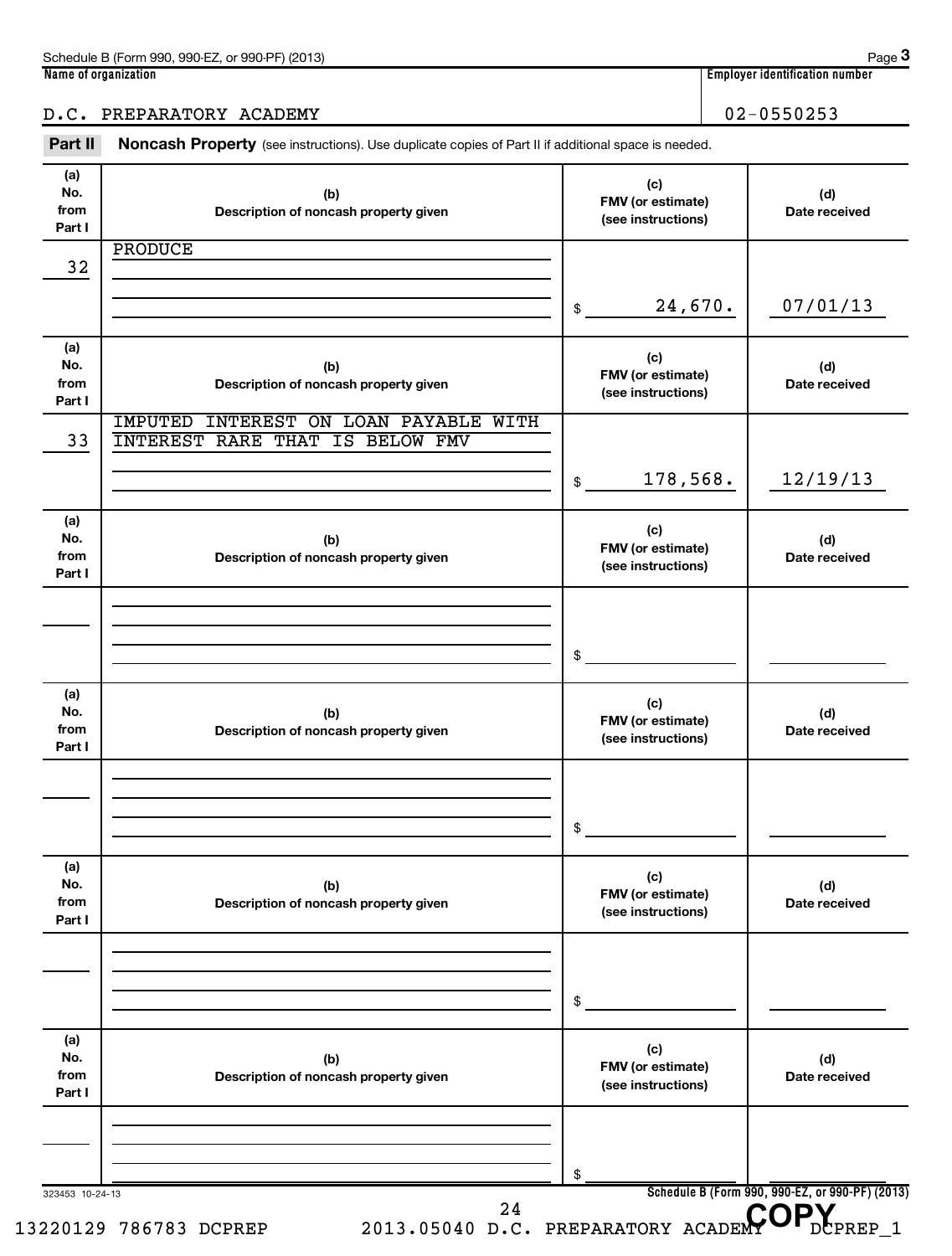| Part III                  | the total of exclusively religious, charitable, etc., contributions of \$1,000 or less for the year. (Enter this information once.) |                      | Exclusively religious, charitable, etc., individual contributions to section 501(c)(7), (8), or (10) organizations that total more than \$1,000 for the<br>year. Complete columns (a) through (e) and the following line entry. Fo |
|---------------------------|-------------------------------------------------------------------------------------------------------------------------------------|----------------------|------------------------------------------------------------------------------------------------------------------------------------------------------------------------------------------------------------------------------------|
| (a) No.                   | Use duplicate copies of Part III if additional space is needed.                                                                     |                      |                                                                                                                                                                                                                                    |
| from<br>Part I            | (b) Purpose of gift                                                                                                                 | (c) Use of gift      | (d) Description of how gift is held                                                                                                                                                                                                |
|                           |                                                                                                                                     | (e) Transfer of gift |                                                                                                                                                                                                                                    |
|                           | Transferee's name, address, and ZIP + 4                                                                                             |                      | Relationship of transferor to transferee                                                                                                                                                                                           |
| (a) No.<br>from<br>Part I | (b) Purpose of gift                                                                                                                 | (c) Use of gift      | (d) Description of how gift is held                                                                                                                                                                                                |
|                           |                                                                                                                                     |                      |                                                                                                                                                                                                                                    |
|                           | Transferee's name, address, and ZIP + 4                                                                                             | (e) Transfer of gift | Relationship of transferor to transferee                                                                                                                                                                                           |
|                           |                                                                                                                                     |                      |                                                                                                                                                                                                                                    |
| (a) No.<br>from<br>Part I | (b) Purpose of gift                                                                                                                 | (c) Use of gift      | (d) Description of how gift is held                                                                                                                                                                                                |
|                           |                                                                                                                                     | (e) Transfer of gift |                                                                                                                                                                                                                                    |
|                           | Transferee's name, address, and ZIP + 4                                                                                             |                      | Relationship of transferor to transferee                                                                                                                                                                                           |
| (a) No.                   |                                                                                                                                     |                      |                                                                                                                                                                                                                                    |
| from<br>Part I            | (b) Purpose of gift                                                                                                                 | (c) Use of gift      | (d) Description of how gift is held                                                                                                                                                                                                |
|                           |                                                                                                                                     | (e) Transfer of gift |                                                                                                                                                                                                                                    |
|                           | Transferee's name, address, and ZIP + 4                                                                                             |                      | Relationship of transferor to transferee                                                                                                                                                                                           |
|                           |                                                                                                                                     |                      |                                                                                                                                                                                                                                    |

13220129 786783 DCPREP 2013.05040 D.C. PREPARATORY ACADEMY DCPREP\_1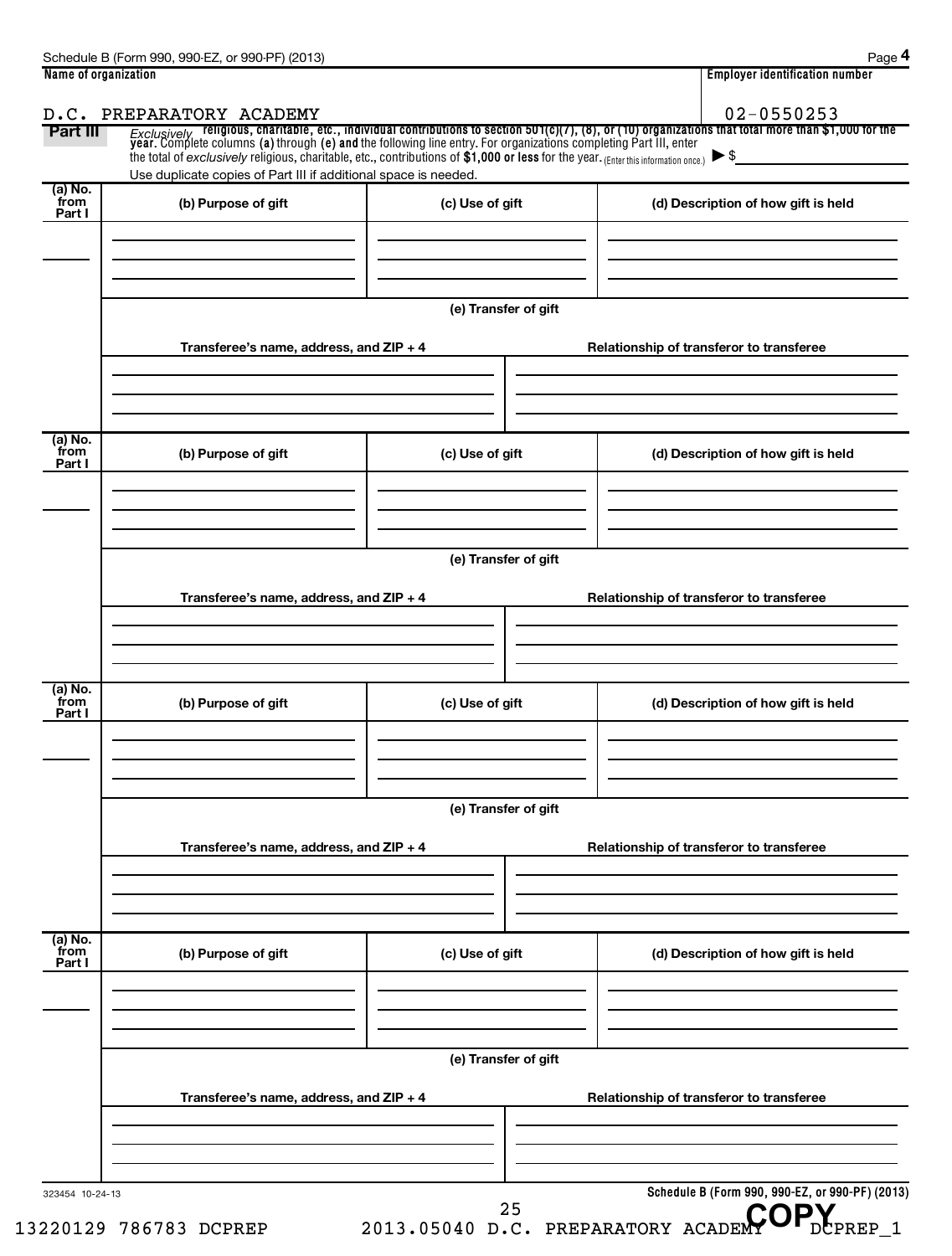# **Supplemental Financial Statements**

**(Form 990) | Complete if the organization answered "Yes," to Form 990, Part IV, line 6, 7, 8, 9, 10, 11a, 11b, 11c, 11d, 11e, 11f, 12a, or 12b.**<br>• Attach to Form 990. **| Attach to Form 990. | Information about Schedule D (Form 990) and its instructions is at**  *www.irs.gov/form990.*

| OMB No. 1545-0047     |
|-----------------------|
|                       |
| 201<br>I              |
|                       |
| <b>Open to Public</b> |
| Inspection            |

Department of the Treasury Internal Revenue Service

**Name of the organization Employer identification Name of the organization Employer identification number** 

|                | D.C. PREPARATORY ACADEMY                                                                                                                                  | $02 - 0550253$                                                                                                                                                                                                                                                                                                                             |
|----------------|-----------------------------------------------------------------------------------------------------------------------------------------------------------|--------------------------------------------------------------------------------------------------------------------------------------------------------------------------------------------------------------------------------------------------------------------------------------------------------------------------------------------|
| Part I         | Organizations Maintaining Donor Advised Funds or Other Similar Funds or Accounts. Complete if the                                                         |                                                                                                                                                                                                                                                                                                                                            |
|                | organization answered "Yes" to Form 990, Part IV, line 6.                                                                                                 |                                                                                                                                                                                                                                                                                                                                            |
|                | (a) Donor advised funds                                                                                                                                   | (b) Funds and other accounts                                                                                                                                                                                                                                                                                                               |
| 1.             |                                                                                                                                                           |                                                                                                                                                                                                                                                                                                                                            |
| 2              | Aggregate contributions to (during year) <i>manual contribution</i>                                                                                       |                                                                                                                                                                                                                                                                                                                                            |
| з              |                                                                                                                                                           |                                                                                                                                                                                                                                                                                                                                            |
| 4              |                                                                                                                                                           |                                                                                                                                                                                                                                                                                                                                            |
| 5              | Did the organization inform all donors and donor advisors in writing that the assets held in donor advised funds                                          |                                                                                                                                                                                                                                                                                                                                            |
|                |                                                                                                                                                           | Yes<br>No                                                                                                                                                                                                                                                                                                                                  |
| 6              | Did the organization inform all grantees, donors, and donor advisors in writing that grant funds can be used only                                         |                                                                                                                                                                                                                                                                                                                                            |
|                | for charitable purposes and not for the benefit of the donor or donor advisor, or for any other purpose conferring                                        |                                                                                                                                                                                                                                                                                                                                            |
|                |                                                                                                                                                           | Yes<br>No                                                                                                                                                                                                                                                                                                                                  |
| <b>Part II</b> | Conservation Easements. Complete if the organization answered "Yes" to Form 990, Part IV, line 7.                                                         |                                                                                                                                                                                                                                                                                                                                            |
| 1.             | Purpose(s) of conservation easements held by the organization (check all that apply).                                                                     |                                                                                                                                                                                                                                                                                                                                            |
|                | Preservation of land for public use (e.g., recreation or education)<br>Preservation of an historically important land area                                |                                                                                                                                                                                                                                                                                                                                            |
|                | Protection of natural habitat<br>Preservation of a certified historic structure                                                                           |                                                                                                                                                                                                                                                                                                                                            |
|                | Preservation of open space                                                                                                                                |                                                                                                                                                                                                                                                                                                                                            |
| 2              | Complete lines 2a through 2d if the organization held a qualified conservation contribution in the form of a conservation easement on the last            |                                                                                                                                                                                                                                                                                                                                            |
|                | day of the tax year.                                                                                                                                      |                                                                                                                                                                                                                                                                                                                                            |
|                |                                                                                                                                                           | Held at the End of the Tax Year                                                                                                                                                                                                                                                                                                            |
| а              |                                                                                                                                                           | 2a                                                                                                                                                                                                                                                                                                                                         |
|                | Total acreage restricted by conservation easements [11,111] [11,111] [11,111] [11,111] [11,111] [11,111] [11,                                             | 2 <sub>b</sub>                                                                                                                                                                                                                                                                                                                             |
|                |                                                                                                                                                           | 2c                                                                                                                                                                                                                                                                                                                                         |
| d              | Number of conservation easements included in (c) acquired after 8/17/06, and not on a historic structure                                                  |                                                                                                                                                                                                                                                                                                                                            |
|                |                                                                                                                                                           | 2d                                                                                                                                                                                                                                                                                                                                         |
| 3              | Number of conservation easements modified, transferred, released, extinguished, or terminated by the organization during the tax                          |                                                                                                                                                                                                                                                                                                                                            |
|                | $\vee$ ear $\blacktriangleright$                                                                                                                          |                                                                                                                                                                                                                                                                                                                                            |
| 4              | Number of states where property subject to conservation easement is located >                                                                             |                                                                                                                                                                                                                                                                                                                                            |
| 5              | Does the organization have a written policy regarding the periodic monitoring, inspection, handling of                                                    |                                                                                                                                                                                                                                                                                                                                            |
|                | violations, and enforcement of the conservation easements it holds?                                                                                       | Yes<br><b>No</b>                                                                                                                                                                                                                                                                                                                           |
| 6              | Staff and volunteer hours devoted to monitoring, inspecting, and enforcing conservation easements during the year                                         |                                                                                                                                                                                                                                                                                                                                            |
| 7              | Amount of expenses incurred in monitoring, inspecting, and enforcing conservation easements during the year $\triangleright$ \$                           |                                                                                                                                                                                                                                                                                                                                            |
| 8              | Does each conservation easement reported on line 2(d) above satisfy the requirements of section 170(h)(4)(B)(i)                                           |                                                                                                                                                                                                                                                                                                                                            |
|                |                                                                                                                                                           | <b>No</b><br><b>Yes</b>                                                                                                                                                                                                                                                                                                                    |
| 9              | In Part XIII, describe how the organization reports conservation easements in its revenue and expense statement, and balance sheet, and                   |                                                                                                                                                                                                                                                                                                                                            |
|                | include, if applicable, the text of the footnote to the organization's financial statements that describes the organization's accounting for              |                                                                                                                                                                                                                                                                                                                                            |
|                | conservation easements.<br>Organizations Maintaining Collections of Art, Historical Treasures, or Other Similar Assets.<br><b>Part III</b>                |                                                                                                                                                                                                                                                                                                                                            |
|                | Complete if the organization answered "Yes" to Form 990, Part IV, line 8.                                                                                 |                                                                                                                                                                                                                                                                                                                                            |
|                | 1a If the organization elected, as permitted under SFAS 116 (ASC 958), not to report in its revenue statement and balance sheet works of art,             |                                                                                                                                                                                                                                                                                                                                            |
|                | historical treasures, or other similar assets held for public exhibition, education, or research in furtherance of public service, provide, in Part XIII, |                                                                                                                                                                                                                                                                                                                                            |
|                | the text of the footnote to its financial statements that describes these items.                                                                          |                                                                                                                                                                                                                                                                                                                                            |
|                | If the organization elected, as permitted under SFAS 116 (ASC 958), to report in its revenue statement and balance sheet works of art, historical         |                                                                                                                                                                                                                                                                                                                                            |
|                | treasures, or other similar assets held for public exhibition, education, or research in furtherance of public service, provide the following amounts     |                                                                                                                                                                                                                                                                                                                                            |
|                | relating to these items:                                                                                                                                  |                                                                                                                                                                                                                                                                                                                                            |
|                |                                                                                                                                                           |                                                                                                                                                                                                                                                                                                                                            |
|                | (ii) Assets included in Form 990, Part X                                                                                                                  | $\frac{1}{2}$ $\frac{1}{2}$ $\frac{1}{2}$ $\frac{1}{2}$ $\frac{1}{2}$ $\frac{1}{2}$ $\frac{1}{2}$ $\frac{1}{2}$ $\frac{1}{2}$ $\frac{1}{2}$ $\frac{1}{2}$ $\frac{1}{2}$ $\frac{1}{2}$ $\frac{1}{2}$ $\frac{1}{2}$ $\frac{1}{2}$ $\frac{1}{2}$ $\frac{1}{2}$ $\frac{1}{2}$ $\frac{1}{2}$ $\frac{1}{2}$ $\frac{1}{2}$<br>$\triangleright$ \$ |
| 2              | If the organization received or held works of art, historical treasures, or other similar assets for financial gain, provide                              |                                                                                                                                                                                                                                                                                                                                            |
|                | the following amounts required to be reported under SFAS 116 (ASC 958) relating to these items:                                                           |                                                                                                                                                                                                                                                                                                                                            |
| а              |                                                                                                                                                           | - \$                                                                                                                                                                                                                                                                                                                                       |
| b              | Assets included in Form 990, Part X                                                                                                                       |                                                                                                                                                                                                                                                                                                                                            |
|                |                                                                                                                                                           |                                                                                                                                                                                                                                                                                                                                            |

332051 09-25-13 **For Paperwork Reduction Act Notice, see the Instructions for Form 990. Schedule D (Form 990) 2013** LHA

13170129 786783 DCPREP 2013.05040 D.C. PREPARATORY ACADEMY DCPREP\_1

<sup>26</sup> D.C. PREPARATORY ACADEMY OP.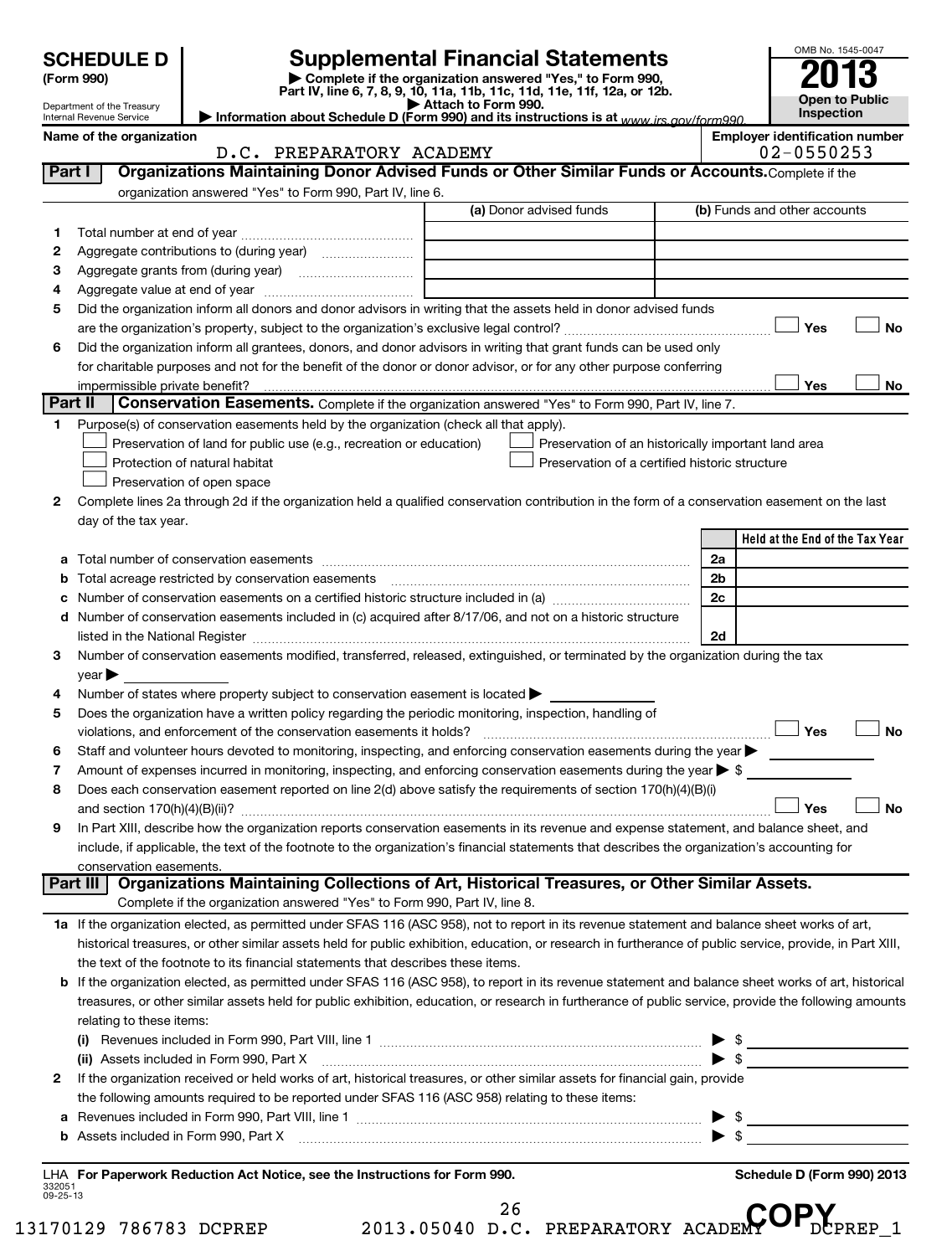|    | Schedule D (Form 990) 2013                                                                                                                                                                                                     | D.C. PREPARATORY ACADEMY |                |                             |                                                                             | $02 - 0550253$ Page 2      |     |           |
|----|--------------------------------------------------------------------------------------------------------------------------------------------------------------------------------------------------------------------------------|--------------------------|----------------|-----------------------------|-----------------------------------------------------------------------------|----------------------------|-----|-----------|
|    | Part III<br>Organizations Maintaining Collections of Art, Historical Treasures, or Other Similar Assets (continued)                                                                                                            |                          |                |                             |                                                                             |                            |     |           |
| 3  | Using the organization's acquisition, accession, and other records, check any of the following that are a significant use of its collection items                                                                              |                          |                |                             |                                                                             |                            |     |           |
|    | (check all that apply):                                                                                                                                                                                                        |                          |                |                             |                                                                             |                            |     |           |
| a  | Public exhibition                                                                                                                                                                                                              |                          |                | Loan or exchange programs   |                                                                             |                            |     |           |
| b  | Scholarly research                                                                                                                                                                                                             | e                        | Other          |                             |                                                                             |                            |     |           |
| c  | Preservation for future generations                                                                                                                                                                                            |                          |                |                             |                                                                             |                            |     |           |
| 4  | Provide a description of the organization's collections and explain how they further the organization's exempt purpose in Part XIII.                                                                                           |                          |                |                             |                                                                             |                            |     |           |
| 5  | During the year, did the organization solicit or receive donations of art, historical treasures, or other similar assets                                                                                                       |                          |                |                             |                                                                             |                            |     |           |
|    |                                                                                                                                                                                                                                |                          |                |                             |                                                                             | Yes                        |     | No        |
|    | Part IV<br>Escrow and Custodial Arrangements. Complete if the organization answered "Yes" to Form 990, Part IV, line 9, or                                                                                                     |                          |                |                             |                                                                             |                            |     |           |
|    | reported an amount on Form 990, Part X, line 21.                                                                                                                                                                               |                          |                |                             |                                                                             |                            |     |           |
|    | 1a Is the organization an agent, trustee, custodian or other intermediary for contributions or other assets not included                                                                                                       |                          |                |                             |                                                                             |                            |     |           |
|    |                                                                                                                                                                                                                                |                          |                |                             |                                                                             | Yes                        |     | <b>No</b> |
|    | b If "Yes," explain the arrangement in Part XIII and complete the following table:                                                                                                                                             |                          |                |                             |                                                                             |                            |     |           |
|    |                                                                                                                                                                                                                                |                          |                |                             |                                                                             | Amount                     |     |           |
|    | c Beginning balance measurements and the contract of the contract of the contract of the contract of the contract of the contract of the contract of the contract of the contract of the contract of the contract of the contr |                          |                |                             | 1c                                                                          |                            |     |           |
|    |                                                                                                                                                                                                                                |                          |                |                             | 1d                                                                          |                            |     |           |
|    | Distributions during the year manufactured and an account of the year manufactured and the year manufactured and the year manufactured and the year manufactured and the year manufactured and the year manufactured and the y |                          |                |                             | 1e                                                                          |                            |     |           |
|    |                                                                                                                                                                                                                                |                          |                |                             | 1f                                                                          |                            |     |           |
|    |                                                                                                                                                                                                                                |                          |                |                             |                                                                             | Yes                        |     | No        |
|    | b If "Yes," explain the arrangement in Part XIII. Check here if the explanation has been provided in Part XIII<br><b>Part V</b>                                                                                                |                          |                |                             |                                                                             |                            |     |           |
|    | <b>Endowment Funds.</b> Complete if the organization answered "Yes" to Form 990, Part IV, line 10.                                                                                                                             |                          |                |                             |                                                                             |                            |     |           |
|    |                                                                                                                                                                                                                                | (a) Current year         | (b) Prior year |                             | (c) Two years back $\vert$ (d) Three years back $\vert$ (e) Four years back |                            |     |           |
| 1a | Beginning of year balance                                                                                                                                                                                                      |                          |                |                             |                                                                             |                            |     |           |
| b  |                                                                                                                                                                                                                                |                          |                |                             |                                                                             |                            |     |           |
|    | Net investment earnings, gains, and losses                                                                                                                                                                                     |                          |                |                             |                                                                             |                            |     |           |
|    |                                                                                                                                                                                                                                |                          |                |                             |                                                                             |                            |     |           |
|    | e Other expenditures for facilities                                                                                                                                                                                            |                          |                |                             |                                                                             |                            |     |           |
|    | and programs                                                                                                                                                                                                                   |                          |                |                             |                                                                             |                            |     |           |
|    |                                                                                                                                                                                                                                |                          |                |                             |                                                                             |                            |     |           |
| g  | End of year balance                                                                                                                                                                                                            |                          |                |                             |                                                                             |                            |     |           |
| 2  | Provide the estimated percentage of the current year end balance (line 1g, column (a)) held as:                                                                                                                                |                          |                |                             |                                                                             |                            |     |           |
| а  | Board designated or quasi-endowment                                                                                                                                                                                            |                          |                |                             |                                                                             |                            |     |           |
|    | Permanent endowment                                                                                                                                                                                                            | %                        |                |                             |                                                                             |                            |     |           |
|    | Temporarily restricted endowment                                                                                                                                                                                               | %                        |                |                             |                                                                             |                            |     |           |
|    | The percentages in lines 2a, 2b, and 2c should equal 100%.                                                                                                                                                                     |                          |                |                             |                                                                             |                            |     |           |
|    | 3a Are there endowment funds not in the possession of the organization that are held and administered for the organization                                                                                                     |                          |                |                             |                                                                             |                            |     |           |
|    | by:                                                                                                                                                                                                                            |                          |                |                             |                                                                             |                            | Yes | No        |
|    | (i)                                                                                                                                                                                                                            |                          |                |                             |                                                                             | 3a(i)                      |     |           |
|    |                                                                                                                                                                                                                                |                          |                |                             |                                                                             | 3a(ii)                     |     |           |
|    |                                                                                                                                                                                                                                |                          |                |                             |                                                                             | 3b                         |     |           |
|    | Describe in Part XIII the intended uses of the organization's endowment funds.                                                                                                                                                 |                          |                |                             |                                                                             |                            |     |           |
|    | <b>Part VI</b><br>Land, Buildings, and Equipment.                                                                                                                                                                              |                          |                |                             |                                                                             |                            |     |           |
|    | Complete if the organization answered "Yes" to Form 990, Part IV, line 11a. See Form 990, Part X, line 10.                                                                                                                     |                          |                |                             |                                                                             |                            |     |           |
|    | Description of property                                                                                                                                                                                                        | (a) Cost or other        |                | (b) Cost or other           | (c) Accumulated                                                             | (d) Book value             |     |           |
|    |                                                                                                                                                                                                                                | basis (investment)       |                | basis (other)<br>1,685,820. | depreciation                                                                |                            |     |           |
|    |                                                                                                                                                                                                                                |                          |                |                             |                                                                             | 1,685,820.                 |     |           |
|    |                                                                                                                                                                                                                                |                          |                | 17,226,404.<br>19,990,997.  | 3,336,091.                                                                  | 13,890,313.                |     |           |
|    |                                                                                                                                                                                                                                |                          |                |                             | 73,736.                                                                     | 19,917,261.                |     |           |
|    |                                                                                                                                                                                                                                |                          |                | 1,795,398.                  | 1, 277, 016.                                                                |                            |     | 518, 382. |
|    |                                                                                                                                                                                                                                |                          |                |                             |                                                                             |                            |     |           |
|    | Total. Add lines 1a through 1e. (Column (d) must equal Form 990, Part X, column (B), line 10(c).)                                                                                                                              |                          |                |                             |                                                                             | 36,011,776.                |     |           |
|    |                                                                                                                                                                                                                                |                          |                |                             |                                                                             | Schedule D (Form 990) 2013 |     |           |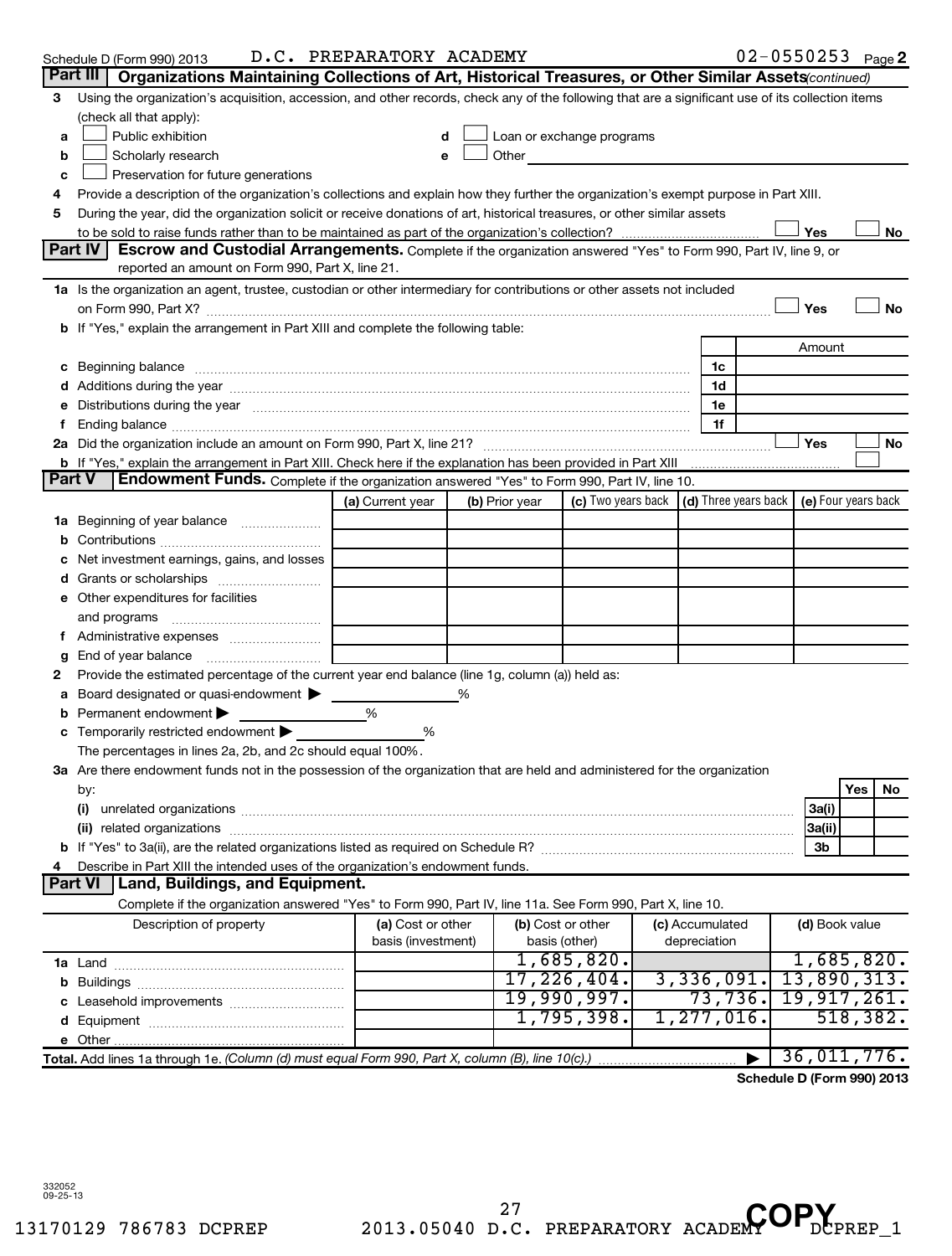| (a) Description of security or category (including name of security)                                              | (b) Book value  |                | Complete if the organization answered "Yes" to Form 990, Part IV, line 11b. See Form 990, Part X, line 12.<br>(c) Method of valuation: Cost or end-of-year market value |                |
|-------------------------------------------------------------------------------------------------------------------|-----------------|----------------|-------------------------------------------------------------------------------------------------------------------------------------------------------------------------|----------------|
|                                                                                                                   |                 |                |                                                                                                                                                                         |                |
|                                                                                                                   |                 |                |                                                                                                                                                                         |                |
| (3) Other                                                                                                         |                 |                |                                                                                                                                                                         |                |
| (A)                                                                                                               |                 |                |                                                                                                                                                                         |                |
| (B)                                                                                                               |                 |                |                                                                                                                                                                         |                |
| (C)                                                                                                               |                 |                |                                                                                                                                                                         |                |
| (D)                                                                                                               |                 |                |                                                                                                                                                                         |                |
| (E)                                                                                                               |                 |                |                                                                                                                                                                         |                |
| (F)                                                                                                               |                 |                |                                                                                                                                                                         |                |
| (G)                                                                                                               |                 |                |                                                                                                                                                                         |                |
| (H)                                                                                                               |                 |                |                                                                                                                                                                         |                |
| Total. (Col. (b) must equal Form 990, Part X, col. (B) line 12.)                                                  |                 |                |                                                                                                                                                                         |                |
| Part VIII Investments - Program Related.                                                                          |                 |                |                                                                                                                                                                         |                |
| Complete if the organization answered "Yes" to Form 990, Part IV, line 11c. See Form 990, Part X, line 13.        |                 |                |                                                                                                                                                                         |                |
| (a) Description of investment                                                                                     | (b) Book value  |                | (c) Method of valuation: Cost or end-of-year market value                                                                                                               |                |
| (1)                                                                                                               |                 |                |                                                                                                                                                                         |                |
| (2)                                                                                                               |                 |                |                                                                                                                                                                         |                |
| (3)                                                                                                               |                 |                |                                                                                                                                                                         |                |
|                                                                                                                   |                 |                |                                                                                                                                                                         |                |
| (4)                                                                                                               |                 |                |                                                                                                                                                                         |                |
| (5)                                                                                                               |                 |                |                                                                                                                                                                         |                |
| (6)                                                                                                               |                 |                |                                                                                                                                                                         |                |
| (7)                                                                                                               |                 |                |                                                                                                                                                                         |                |
|                                                                                                                   |                 |                |                                                                                                                                                                         |                |
| (8)                                                                                                               |                 |                |                                                                                                                                                                         |                |
| (9)                                                                                                               |                 |                |                                                                                                                                                                         |                |
| Total. (Col. (b) must equal Form 990, Part X, col. (B) line 13.) $\blacktriangleright$                            |                 |                |                                                                                                                                                                         |                |
| <b>Other Assets.</b><br>Part IX                                                                                   |                 |                |                                                                                                                                                                         |                |
| Complete if the organization answered "Yes" to Form 990, Part IV, line 11d. See Form 990, Part X, line 15.        |                 |                |                                                                                                                                                                         |                |
|                                                                                                                   | (a) Description |                |                                                                                                                                                                         | (b) Book value |
| (1) DEFERRED FINANCING COSTS, NET                                                                                 |                 |                |                                                                                                                                                                         | 922, 281.      |
| <b>DEPOSITS</b><br>(2)                                                                                            |                 |                |                                                                                                                                                                         | 221,083.       |
| DEBT SERVICE RESERVE FUND<br>(3)                                                                                  |                 |                |                                                                                                                                                                         | 1,400,000.     |
| (4)                                                                                                               |                 |                |                                                                                                                                                                         |                |
| (5)                                                                                                               |                 |                |                                                                                                                                                                         |                |
| (6)                                                                                                               |                 |                |                                                                                                                                                                         |                |
| (7)                                                                                                               |                 |                |                                                                                                                                                                         |                |
| (8)                                                                                                               |                 |                |                                                                                                                                                                         |                |
| (9)                                                                                                               |                 |                |                                                                                                                                                                         |                |
| Part X<br><b>Other Liabilities.</b>                                                                               |                 |                |                                                                                                                                                                         | 2,543,364.     |
| Complete if the organization answered "Yes" to Form 990, Part IV, line 11e or 11f. See Form 990, Part X, line 25. |                 |                |                                                                                                                                                                         |                |
| (a) Description of liability<br>1.                                                                                |                 | (b) Book value |                                                                                                                                                                         |                |
| Federal income taxes<br>(1)                                                                                       |                 |                |                                                                                                                                                                         |                |
| INTEREST RATE SWAP LIABILITY<br>(2)                                                                               |                 | 63,402.        |                                                                                                                                                                         |                |
| (3)                                                                                                               |                 |                |                                                                                                                                                                         |                |
| (4)                                                                                                               |                 |                |                                                                                                                                                                         |                |
| (5)                                                                                                               |                 |                |                                                                                                                                                                         |                |
| (6)                                                                                                               |                 |                |                                                                                                                                                                         |                |
| (7)                                                                                                               |                 |                |                                                                                                                                                                         |                |
| (8)                                                                                                               |                 |                |                                                                                                                                                                         |                |
| (9)                                                                                                               |                 | 63,402.        |                                                                                                                                                                         |                |

**Schedule D (Form 990) 2013**

332053 09-25-13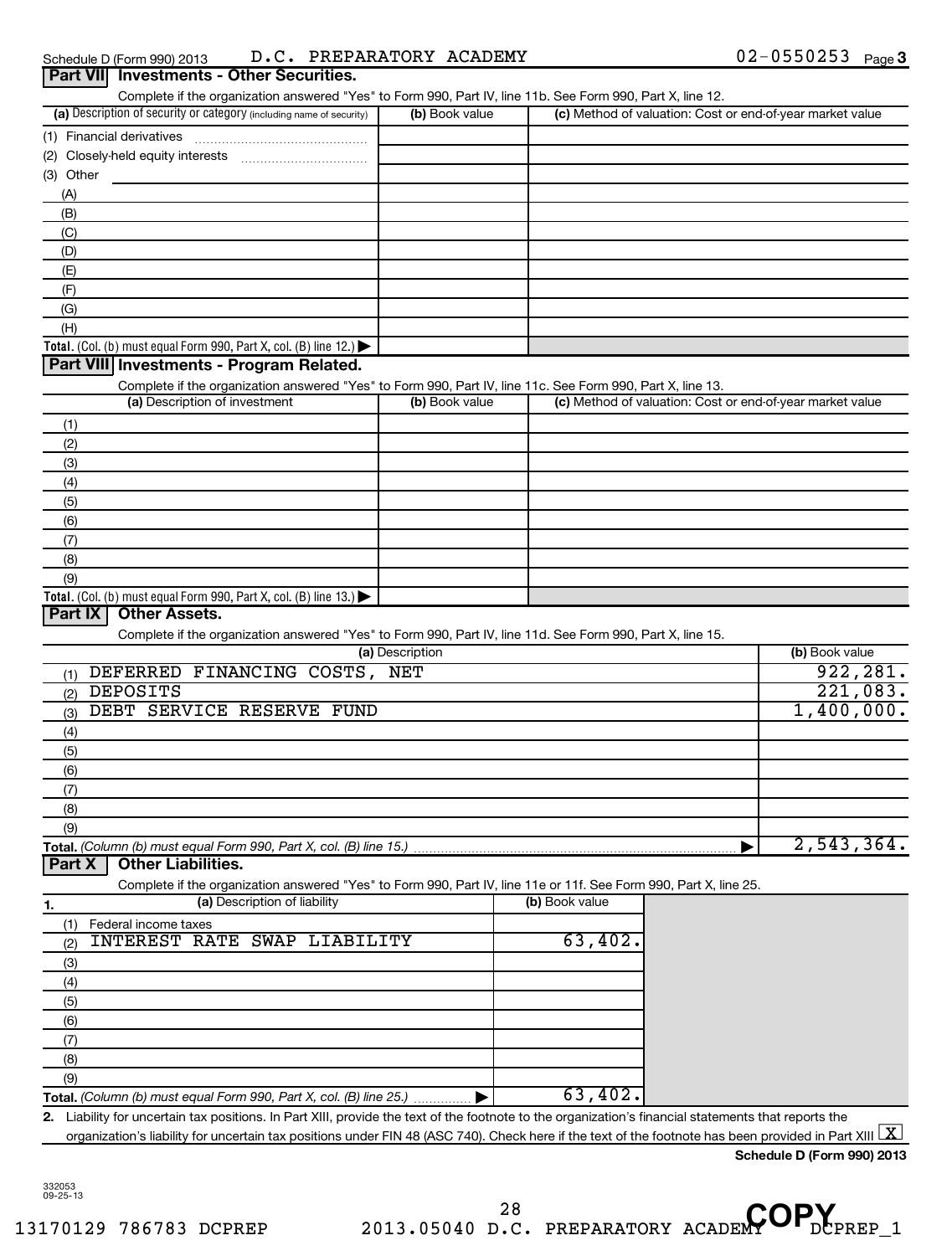| Schedule D | 2013<br>990<br>: Form) ر |  | PREPARATORY | <b>ACADEMY</b> |  | rade <b>"</b> |
|------------|--------------------------|--|-------------|----------------|--|---------------|
|------------|--------------------------|--|-------------|----------------|--|---------------|

**Schedule D (Form 990) 2013**

|    | Part XI   Reconciliation of Revenue per Audited Financial Statements With Revenue per Return.                  |                |             |                |               |
|----|----------------------------------------------------------------------------------------------------------------|----------------|-------------|----------------|---------------|
|    | Complete if the organization answered "Yes" to Form 990, Part IV, line 12a.                                    |                |             |                |               |
| 1  | Total revenue, gains, and other support per audited financial statements                                       |                |             | $\blacksquare$ | 22,632,926.   |
| 2  | Amounts included on line 1 but not on Form 990, Part VIII, line 12:                                            |                |             |                |               |
|    |                                                                                                                | 2a             | $-61, 248.$ |                |               |
| b  |                                                                                                                | 2 <sub>b</sub> | 38,368.     |                |               |
| с  |                                                                                                                | 2 <sub>c</sub> |             |                |               |
|    |                                                                                                                | 2d             |             |                |               |
| e  | Add lines 2a through 2d                                                                                        |                |             | 2e             | $-22,880.$    |
| 3  |                                                                                                                |                |             | 3              | 22,655,806.   |
| 4  | Amounts included on Form 990, Part VIII, line 12, but not on line 1:                                           |                |             |                |               |
| a  | Investment expenses not included on Form 990, Part VIII, line 7b [100] [100] [100] [100] [100] [100] [100] [10 | 4a             |             |                |               |
| b  | Other (Describe in Part XIII.)                                                                                 | 4 <sub>b</sub> |             |                |               |
|    | c Add lines 4a and 4b                                                                                          |                |             | 4с             | $0$ .         |
| 5  |                                                                                                                |                |             | 5              | 22,655,806.   |
|    |                                                                                                                |                |             |                |               |
|    | Part XII Reconciliation of Expenses per Audited Financial Statements With Expenses per Return.                 |                |             |                |               |
|    | Complete if the organization answered "Yes" to Form 990, Part IV, line 12a.                                    |                |             |                |               |
| 1  |                                                                                                                |                |             | $\blacksquare$ | 22, 283, 105. |
| 2  | Amounts included on line 1 but not on Form 990, Part IX, line 25:                                              |                |             |                |               |
|    |                                                                                                                | 2a             | 38,368.     |                |               |
| b  |                                                                                                                | 2 <sub>b</sub> |             |                |               |
|    | Other losses                                                                                                   | 2c             |             |                |               |
| d  |                                                                                                                | 2d             |             |                |               |
|    | e Add lines 2a through 2d                                                                                      |                |             | 2e             | 38,368.       |
| 3  |                                                                                                                |                |             | 3              | 22, 244, 737. |
| 4  | Amounts included on Form 990, Part IX, line 25, but not on line 1:                                             |                |             |                |               |
|    |                                                                                                                | 4a             |             |                |               |
| b  | Other (Describe in Part XIII.)                                                                                 | 4 <sub>h</sub> |             |                |               |
|    | c Add lines 4a and 4b                                                                                          |                |             | 4c             | 0.            |
| 5. | Part XIII Supplemental Information.                                                                            |                |             | 5              | 22, 244, 737. |

Provide the descriptions required for Part II, lines 3, 5, and 9; Part III, lines 1a and 4; Part IV, lines 1b and 2b; Part V, line 4; Part X, line 2; Part XI, lines 2d and 4b; and Part XII, lines 2d and 4b. Also complete this part to provide any additional information.

PART X, LINE 2:

| EXPLANATION: DC PREP PERFORMED AN EVALUATION OF UNCERTAIN TAX POSITIONS |  |  |  |  |  |  |  |  |  |
|-------------------------------------------------------------------------|--|--|--|--|--|--|--|--|--|
|-------------------------------------------------------------------------|--|--|--|--|--|--|--|--|--|

FOR THE YEAR ENDED JUNE 30, 2014, AND DETERMINED THAT THERE WERE NO

MATTERS THAT WOULD REQUIRE RECOGNITION IN THE FINANCIAL STATEMENTS OR THAT

MAY HAVE ANY EFFECT ON ITS TAX-EXEMPT STATUS.

332054 09-25-13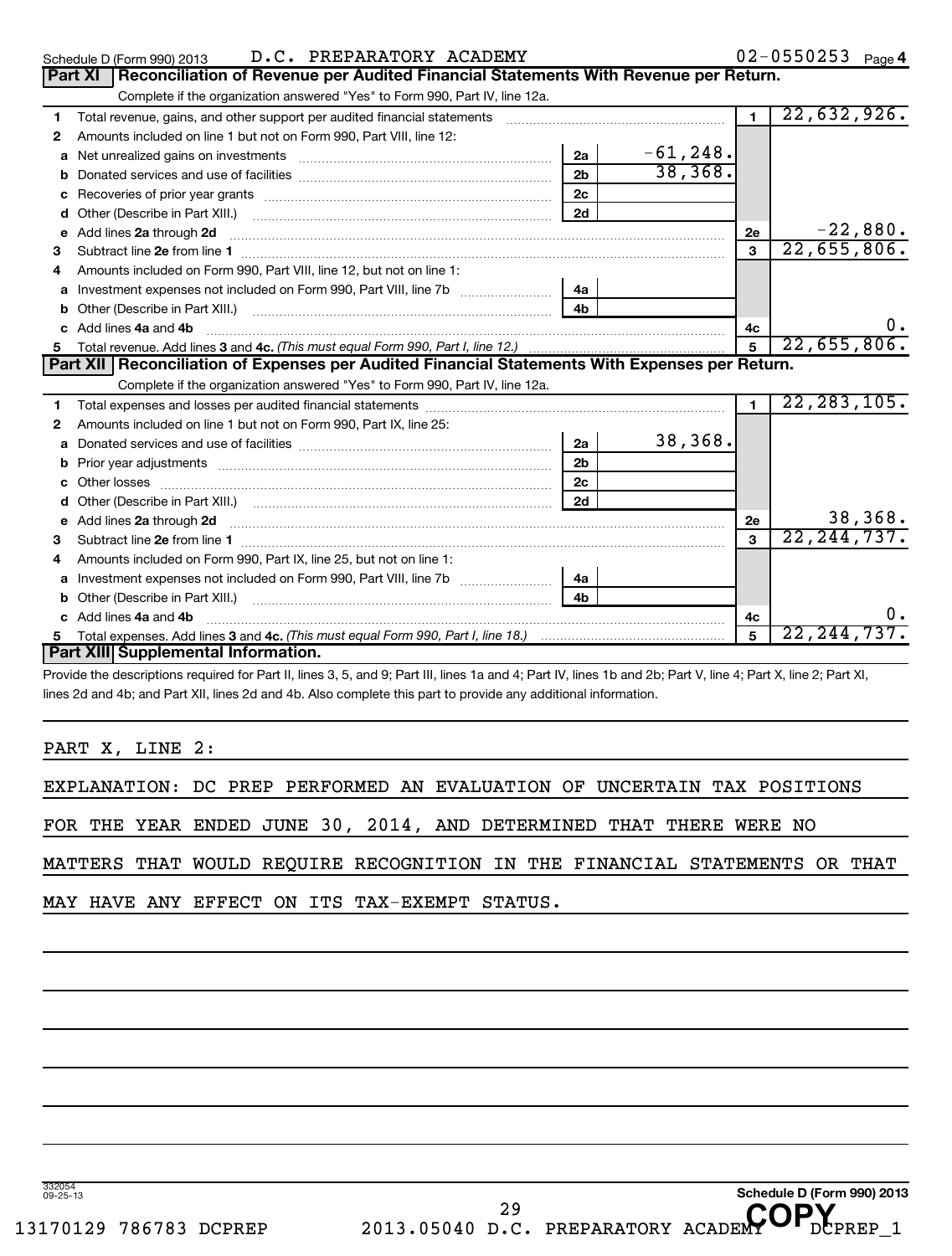## **Schools**

OMB No. 1545-0047

I

|              | (Form 990 or 990-EZ)                                   | Complete if the organization answered "Yes" to Form 990, Part IV, line 13,<br>or Form 990-EZ, Part VI, line 48.                  |                                       | 2013                                |                         |                                                    |
|--------------|--------------------------------------------------------|----------------------------------------------------------------------------------------------------------------------------------|---------------------------------------|-------------------------------------|-------------------------|----------------------------------------------------|
|              | Department of the Treasury<br>Internal Revenue Service | Attach to Form 990 or Form 990-EZ.                                                                                               |                                       | <b>Open to Public</b><br>Inspection |                         |                                                    |
|              | Name of the organization                               | Information about Schedule E (Form 990 or 990-EZ) and its instructions is at www irs gov/form990                                 | <b>Employer identification number</b> |                                     |                         |                                                    |
|              |                                                        | D.C. PREPARATORY ACADEMY                                                                                                         |                                       | $02 - 0550253$                      |                         |                                                    |
| Part I       |                                                        |                                                                                                                                  |                                       |                                     |                         |                                                    |
|              |                                                        |                                                                                                                                  |                                       |                                     | YES                     | NO.                                                |
| 1.           |                                                        | Does the organization have a racially nondiscriminatory policy toward students by statement in its charter, bylaws,              |                                       |                                     |                         |                                                    |
|              |                                                        |                                                                                                                                  |                                       | 1                                   | х                       |                                                    |
| $\mathbf{2}$ |                                                        | Does the organization include a statement of its racially nondiscriminatory policy toward students in all its brochures,         |                                       |                                     |                         |                                                    |
|              |                                                        | catalogues, and other written communications with the public dealing with student admissions, programs, and scholarships?        |                                       | $\mathbf{2}$                        | х                       |                                                    |
| 3            |                                                        | Has the organization publicized its racially nondiscriminatory policy through newspaper or broadcast media during the            |                                       |                                     |                         |                                                    |
|              |                                                        | period of solicitation for students, or during the registration period if it has no solicitation program, in a way that makes    |                                       |                                     |                         |                                                    |
|              |                                                        | the policy known to all parts of the general community it serves? If "Yes," please describe. If "No," please explain.            |                                       |                                     | х                       |                                                    |
|              |                                                        |                                                                                                                                  |                                       | 3                                   |                         |                                                    |
|              |                                                        | OPEN TO ALL ON A SPACE-AVAILABLE BASIS.                                                                                          |                                       |                                     |                         |                                                    |
|              |                                                        |                                                                                                                                  |                                       |                                     |                         |                                                    |
|              |                                                        |                                                                                                                                  |                                       |                                     |                         |                                                    |
|              |                                                        |                                                                                                                                  |                                       |                                     |                         |                                                    |
|              |                                                        | Does the organization maintain the following?                                                                                    |                                       |                                     |                         |                                                    |
|              |                                                        |                                                                                                                                  |                                       | 4a                                  | X                       |                                                    |
|              |                                                        | <b>b</b> Records documenting that scholarships and other financial assistance are awarded on a racially nondiscriminatory basis? |                                       | 4b                                  | $\overline{\text{x}}$   |                                                    |
|              |                                                        | c Copies of all catalogues, brochures, announcements, and other written communications to the public dealing with student        |                                       |                                     |                         |                                                    |
|              |                                                        |                                                                                                                                  |                                       | 4c                                  | X                       |                                                    |
|              |                                                        |                                                                                                                                  |                                       | 4d                                  | $\overline{\texttt{x}}$ |                                                    |
|              |                                                        | If you answered "No" to any of the above, please explain. If you need more space, use Part II.                                   |                                       |                                     |                         |                                                    |
|              |                                                        |                                                                                                                                  |                                       |                                     |                         |                                                    |
|              |                                                        |                                                                                                                                  |                                       |                                     |                         |                                                    |
|              |                                                        |                                                                                                                                  |                                       |                                     |                         |                                                    |
|              |                                                        |                                                                                                                                  |                                       |                                     |                         |                                                    |
| 5            |                                                        | Does the organization discriminate by race in any way with respect to:                                                           |                                       |                                     |                         |                                                    |
|              |                                                        |                                                                                                                                  |                                       | 5а                                  |                         | х                                                  |
|              |                                                        |                                                                                                                                  |                                       | 5b                                  |                         | $\overline{\textbf{x}}$                            |
|              |                                                        |                                                                                                                                  |                                       | 5с                                  |                         | $\overline{\mathtt{x}}$<br>$\overline{\mathtt{x}}$ |
|              |                                                        |                                                                                                                                  |                                       | 5d                                  |                         |                                                    |
|              | f Use of facilities?                                   |                                                                                                                                  |                                       | <b>5e</b>                           |                         | Y<br>$\overline{\texttt{x}}$                       |
|              |                                                        |                                                                                                                                  |                                       | 5f                                  |                         | х                                                  |
|              |                                                        |                                                                                                                                  |                                       | 5g<br>5h                            |                         | $\overline{\text{x}}$                              |
|              |                                                        | If you answered "Yes" to any of the above, please explain. If you need more space, use Part II.                                  |                                       |                                     |                         |                                                    |
|              |                                                        |                                                                                                                                  |                                       |                                     |                         |                                                    |
|              |                                                        |                                                                                                                                  |                                       |                                     |                         |                                                    |
|              |                                                        |                                                                                                                                  |                                       |                                     |                         |                                                    |
|              |                                                        |                                                                                                                                  |                                       |                                     |                         |                                                    |
|              |                                                        |                                                                                                                                  |                                       | 6a                                  | х                       |                                                    |
|              |                                                        |                                                                                                                                  |                                       | 6b                                  |                         | X                                                  |
|              |                                                        | If you answered "Yes" to either line 6a or line 6b, explain on Part II.                                                          |                                       |                                     |                         |                                                    |
| 7            |                                                        | Does the organization certify that it has complied with the applicable requirements of sections 4.01 through 4.05 of             |                                       |                                     |                         |                                                    |
|              |                                                        |                                                                                                                                  |                                       | $\overline{7}$                      | х                       |                                                    |

**For Paperwork Reduction Act Notice, see the Instructions for Form 990 or Form 990-EZ.** LHA

**Schedule E (Form 990 or 990-EZ) (2013)**

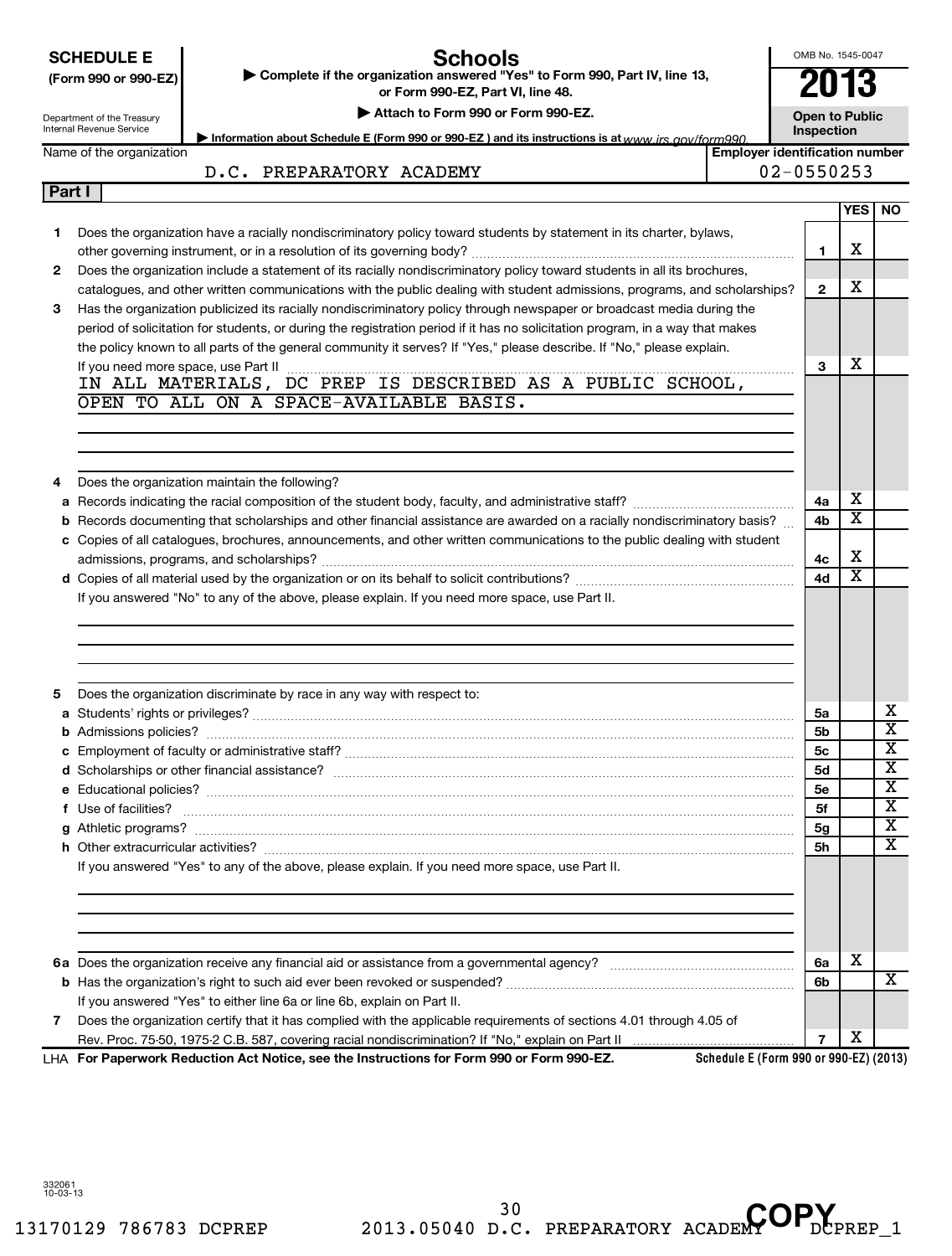| Part II | Schedule E (Form 990 or 990-EZ) (2013) $D.C.$ PREPARATORY ACADEMY<br><b>Supplemental Information.</b> Provide the explanations required by Part I, lines 3, 4d, 5h, 6b, and 7, as applicable. | $02 - 0550253$ Page 2                  |
|---------|-----------------------------------------------------------------------------------------------------------------------------------------------------------------------------------------------|----------------------------------------|
|         | Also complete this part to provide any other additional information.                                                                                                                          |                                        |
|         | LINE 6 - EXPLANATION OF GOVERNMENT FINANCIAL AID:                                                                                                                                             |                                        |
|         | EXPLANATION: DC PREP IS A PUBLIC CHARTER SCHOOL AND RECEIVED FEDERAL FUNDS                                                                                                                    |                                        |
|         | FROM U.S. DEPARTMENT OF HEALTH AND HUMAN SERVICES, U.S. DEPARTMENT OF                                                                                                                         |                                        |
|         | EDUCATION, AND THE U.S. DEPARTMENT OF AGRICULTURE.                                                                                                                                            |                                        |
|         |                                                                                                                                                                                               |                                        |
|         |                                                                                                                                                                                               |                                        |
|         |                                                                                                                                                                                               |                                        |
|         |                                                                                                                                                                                               |                                        |
|         |                                                                                                                                                                                               |                                        |
|         |                                                                                                                                                                                               |                                        |
|         |                                                                                                                                                                                               |                                        |
|         |                                                                                                                                                                                               |                                        |
|         |                                                                                                                                                                                               |                                        |
|         |                                                                                                                                                                                               |                                        |
|         |                                                                                                                                                                                               |                                        |
|         |                                                                                                                                                                                               |                                        |
|         |                                                                                                                                                                                               |                                        |
|         |                                                                                                                                                                                               |                                        |
|         |                                                                                                                                                                                               |                                        |
|         |                                                                                                                                                                                               |                                        |
|         |                                                                                                                                                                                               |                                        |
|         |                                                                                                                                                                                               |                                        |
|         |                                                                                                                                                                                               |                                        |
|         |                                                                                                                                                                                               |                                        |
|         |                                                                                                                                                                                               |                                        |
|         |                                                                                                                                                                                               |                                        |
|         |                                                                                                                                                                                               |                                        |
|         |                                                                                                                                                                                               |                                        |
|         |                                                                                                                                                                                               |                                        |
|         |                                                                                                                                                                                               | Schedule E (Form 990 or 990-EZ) (2013) |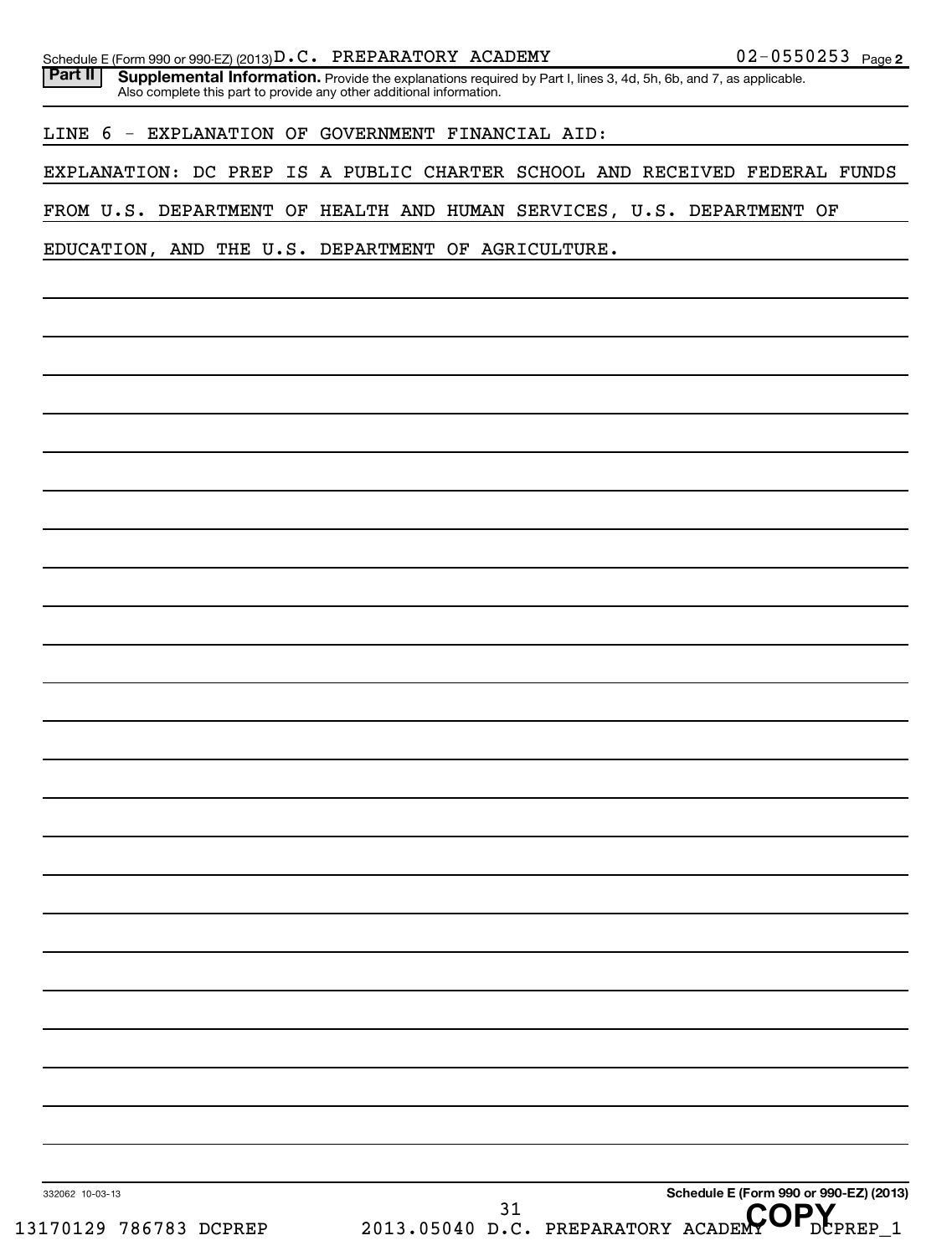| <b>SCHEDULE I</b><br>(Form 990)<br>Department of the Treasury<br><b>Internal Revenue Service</b><br>Name of the organization<br>Part I<br><b>General Information on Grants and Assistance</b><br>Does the organization maintain records to substantiate the amount of the grants or assistance, the grantees' eligibility for the grants or assistance, and the selection<br>$\mathbf 1$ | D.C. PREPARATORY ACADEMY | <b>Grants and Other Assistance to Organizations,</b><br>Governments, and Individuals in the United States<br>Complete if the organization answered "Yes" to Form 990, Part IV, line 21 or 22.<br>Information about Schedule I (Form 990) and its instructions is at www irs gov/form990 | Attach to Form 990.         |                                         |                                                                |                                           | OMB No. 1545-0047<br>2013<br><b>Open to Public</b><br>Inspection<br><b>Employer identification number</b><br>$02 - 0550253$                                                                                                                                                                                                             |
|------------------------------------------------------------------------------------------------------------------------------------------------------------------------------------------------------------------------------------------------------------------------------------------------------------------------------------------------------------------------------------------|--------------------------|-----------------------------------------------------------------------------------------------------------------------------------------------------------------------------------------------------------------------------------------------------------------------------------------|-----------------------------|-----------------------------------------|----------------------------------------------------------------|-------------------------------------------|-----------------------------------------------------------------------------------------------------------------------------------------------------------------------------------------------------------------------------------------------------------------------------------------------------------------------------------------|
|                                                                                                                                                                                                                                                                                                                                                                                          |                          |                                                                                                                                                                                                                                                                                         |                             |                                         |                                                                |                                           | $ \mathbf{X} $ Yes<br>l No                                                                                                                                                                                                                                                                                                              |
| Describe in Part IV the organization's procedures for monitoring the use of grant funds in the United States.<br>$\mathbf{2}$<br>Part II<br>Grants and Other Assistance to Governments and Organizations in the United States. Complete if the organization answered "Yes" to Form 990, Part IV, line 21, for any                                                                        |                          |                                                                                                                                                                                                                                                                                         |                             |                                         |                                                                |                                           |                                                                                                                                                                                                                                                                                                                                         |
| recipient that received more than \$5,000. Part II can be duplicated if additional space is needed.                                                                                                                                                                                                                                                                                      |                          |                                                                                                                                                                                                                                                                                         |                             |                                         |                                                                |                                           |                                                                                                                                                                                                                                                                                                                                         |
| 1 (a) Name and address of organization<br>or government                                                                                                                                                                                                                                                                                                                                  | $(b)$ EIN                | (c) IRC section<br>if applicable                                                                                                                                                                                                                                                        | (d) Amount of<br>cash grant | (e) Amount of<br>non-cash<br>assistance | (f) Method of<br>valuation (book,<br>FMV, appraisal,<br>other) | (g) Description of<br>non-cash assistance | (h) Purpose of grant<br>or assistance                                                                                                                                                                                                                                                                                                   |
|                                                                                                                                                                                                                                                                                                                                                                                          |                          |                                                                                                                                                                                                                                                                                         |                             |                                         |                                                                |                                           |                                                                                                                                                                                                                                                                                                                                         |
| 3<br>$\lambda$ . For December 1, Deduction Ast Matter and the Instrumental Ass Frame 000.                                                                                                                                                                                                                                                                                                |                          |                                                                                                                                                                                                                                                                                         |                             |                                         |                                                                |                                           | ▶<br>$\mathbf{1}$ $\mathbf{1}$ $\mathbf{1}$ $\mathbf{1}$ $\mathbf{1}$ $\mathbf{1}$ $\mathbf{1}$ $\mathbf{1}$ $\mathbf{1}$ $\mathbf{1}$ $\mathbf{1}$ $\mathbf{1}$ $\mathbf{1}$ $\mathbf{1}$ $\mathbf{1}$ $\mathbf{1}$ $\mathbf{1}$ $\mathbf{1}$ $\mathbf{1}$ $\mathbf{1}$ $\mathbf{1}$ $\mathbf{1}$ $\mathbf{1}$ $\mathbf{1}$ $\mathbf{$ |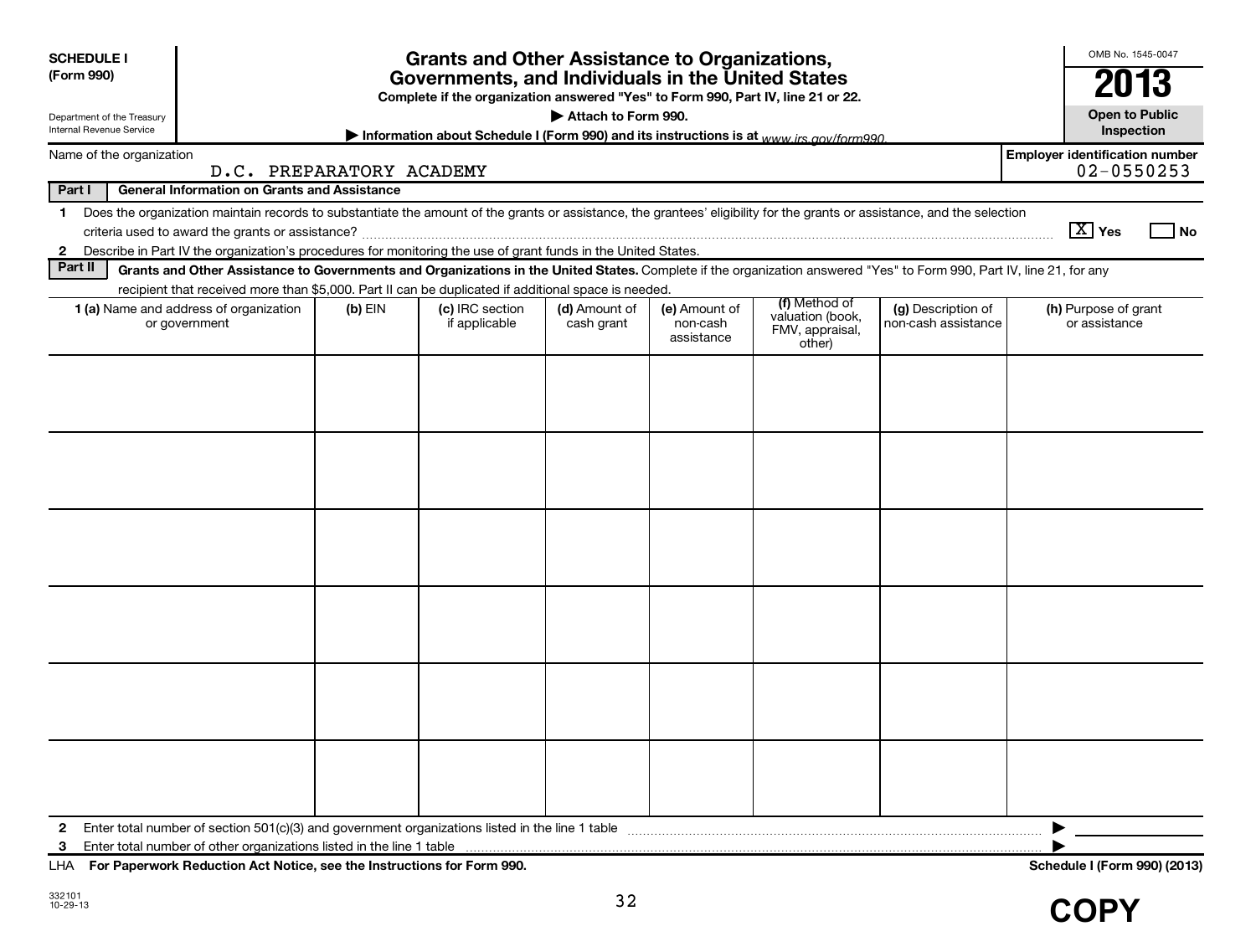Schedule I (Form 990) (2013) D.C. PREPARATORY ACADEMY **Depart of the CONTACT CONTACT CONTACT CONTACT CONTACT CONT** 

**2**

Part III | Grants and Other Assistance to Individuals in the United States. Complete if the organization answered "Yes" to Form 990, Part IV, line 22. Part III can be duplicated if additional space is needed.

| (a) Type of grant or assistance                                                                                                                      | (b) Number of<br>recipients | (c) Amount of<br>cash grant | (d) Amount of non-<br>cash assistance | (e) Method of valuation<br>(book, FMV, appraisal, other) | (f) Description of non-cash assistance |
|------------------------------------------------------------------------------------------------------------------------------------------------------|-----------------------------|-----------------------------|---------------------------------------|----------------------------------------------------------|----------------------------------------|
|                                                                                                                                                      |                             |                             |                                       |                                                          |                                        |
| HIGH SCHOOL SCHOLARSHIPS                                                                                                                             |                             | 42,457.                     | $\mathbf{0}$ .                        |                                                          |                                        |
|                                                                                                                                                      |                             |                             |                                       |                                                          |                                        |
|                                                                                                                                                      |                             |                             |                                       |                                                          |                                        |
|                                                                                                                                                      |                             |                             |                                       |                                                          |                                        |
|                                                                                                                                                      |                             |                             |                                       |                                                          |                                        |
|                                                                                                                                                      |                             |                             |                                       |                                                          |                                        |
|                                                                                                                                                      |                             |                             |                                       |                                                          |                                        |
|                                                                                                                                                      |                             |                             |                                       |                                                          |                                        |
|                                                                                                                                                      |                             |                             |                                       |                                                          |                                        |
| Supplemental Information. Provide the information required in Part I, line 2, Part III, column (b), and any other additional information.<br>Part IV |                             |                             |                                       |                                                          |                                        |

PART I, LINE 2:

EXPLANATION: A SCHOLARSHIP COMMITTEE (CURRENTLY MADE UP OF THE CEO,

DIRECTOR OF RESOURCE DEVELOPMENT, DIRECTOR OF ALUMNI SUPPORT, AND DIRECTOR

OF HIGH SCHOOL PLACEMENT) REVIEWS REQUESTS FROM THE FAMILIES OF STUDENTS

WHO REQUIRE FINANCIAL SUPPORT IN ORDER TO ATTEND AN OUTSTANDING HIGH

SCHOOL. IN ALL CASES, THE FUNDS ADDRESS THE SHORTFALL BETWEEN THE

SCHOLARSHIP OFFER THE STUDENT HAS RECEIVED FROM THE INSTITUTION AND THE

ACTUAL COST OF TUITION AND ASSOCIATED COSTS. THE FUNDS ARE SENT DIRECTLY TO

#### THE SCHOOL WITH A LETTER DETAILING THE PURPOSE OF THE MONEY.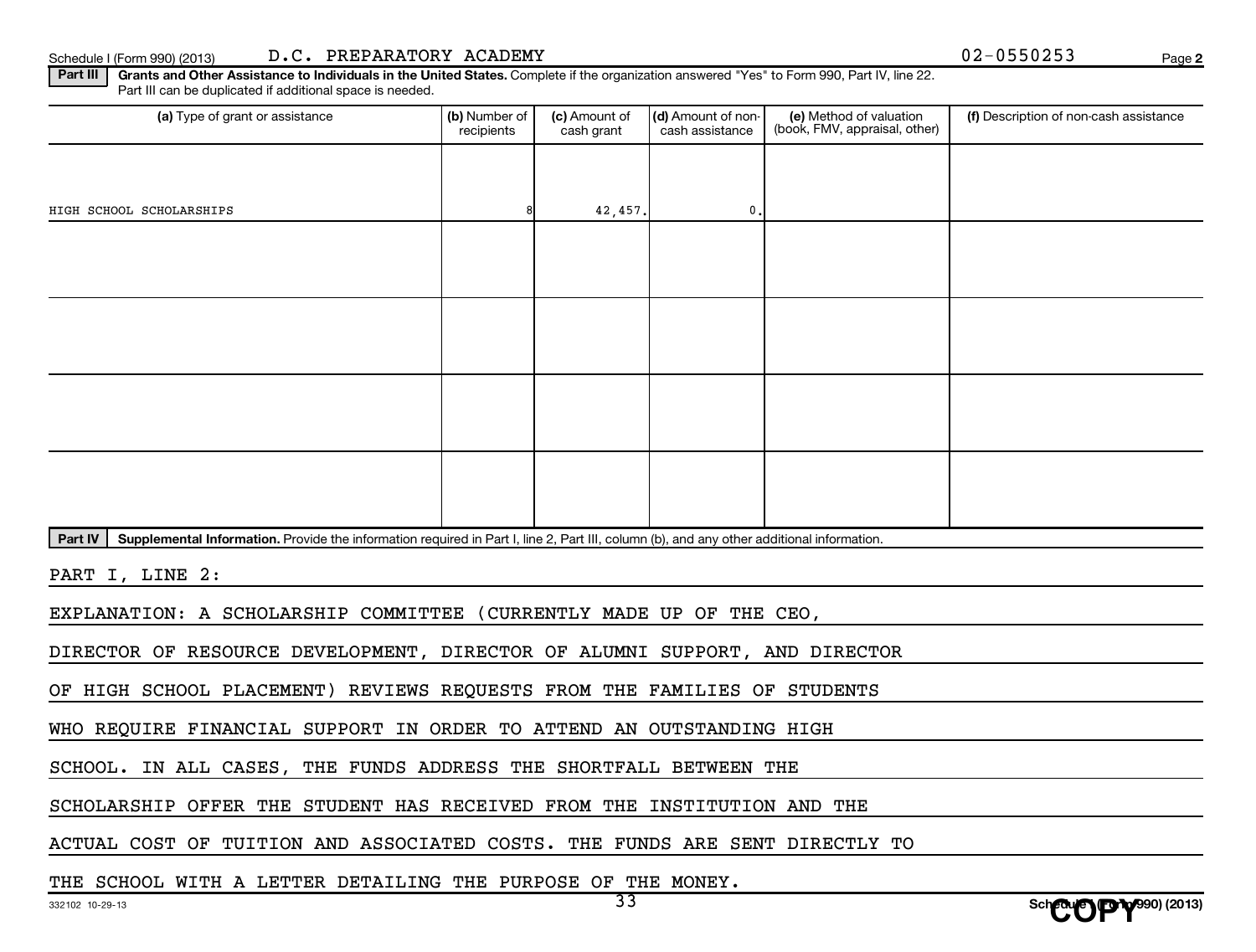|   | <b>Compensation Information</b><br><b>SCHEDULE J</b>                                                                                                                                                                                    | OMB No. 1545-0047                     |            |                         |
|---|-----------------------------------------------------------------------------------------------------------------------------------------------------------------------------------------------------------------------------------------|---------------------------------------|------------|-------------------------|
|   | (Form 990)<br>For certain Officers, Directors, Trustees, Key Employees, and Highest                                                                                                                                                     | 2013                                  |            |                         |
|   | <b>Compensated Employees</b><br>Complete if the organization answered "Yes" on Form 990, Part IV, line 23.                                                                                                                              |                                       |            |                         |
|   | Attach to Form 990. See separate instructions.<br>Department of the Treasury                                                                                                                                                            | <b>Open to Public</b>                 |            |                         |
|   | Internal Revenue Service<br>Information about Schedule J (Form 990) and its instructions is at www irs gov/form990                                                                                                                      |                                       | Inspection |                         |
|   | Name of the organization                                                                                                                                                                                                                | <b>Employer identification number</b> |            |                         |
|   | D.C. PREPARATORY ACADEMY                                                                                                                                                                                                                | $02 - 0550253$                        |            |                         |
|   | Part I<br><b>Questions Regarding Compensation</b>                                                                                                                                                                                       |                                       |            |                         |
|   |                                                                                                                                                                                                                                         |                                       | Yes        | No                      |
|   | 1a Check the appropriate box(es) if the organization provided any of the following to or for a person listed in Form 990,<br>Part VII, Section A, line 1a. Complete Part III to provide any relevant information regarding these items. |                                       |            |                         |
|   | First-class or charter travel<br>Housing allowance or residence for personal use                                                                                                                                                        |                                       |            |                         |
|   | Travel for companions<br>Payments for business use of personal residence                                                                                                                                                                |                                       |            |                         |
|   | Health or social club dues or initiation fees<br>Tax indemnification and gross-up payments                                                                                                                                              |                                       |            |                         |
|   | Discretionary spending account<br>Personal services (e.g., maid, chauffeur, chef)                                                                                                                                                       |                                       |            |                         |
|   |                                                                                                                                                                                                                                         |                                       |            |                         |
|   | b If any of the boxes on line 1a are checked, did the organization follow a written policy regarding payment or                                                                                                                         |                                       |            |                         |
|   |                                                                                                                                                                                                                                         | 1b                                    |            |                         |
| 2 | Did the organization require substantiation prior to reimbursing or allowing expenses incurred by all directors,                                                                                                                        |                                       |            |                         |
|   | trustees, and officers, including the CEO/Executive Director, regarding the items checked in line 1a?                                                                                                                                   | $\mathbf{2}$                          |            |                         |
|   |                                                                                                                                                                                                                                         |                                       |            |                         |
| з | Indicate which, if any, of the following the filing organization used to establish the compensation of the organization's                                                                                                               |                                       |            |                         |
|   | CEO/Executive Director. Check all that apply. Do not check any boxes for methods used by a related organization to                                                                                                                      |                                       |            |                         |
|   | establish compensation of the CEO/Executive Director, but explain in Part III.                                                                                                                                                          |                                       |            |                         |
|   | $\lfloor x \rfloor$<br>Compensation committee<br>Written employment contract                                                                                                                                                            |                                       |            |                         |
|   | $\boxed{\textbf{X}}$ Compensation survey or study<br>Independent compensation consultant                                                                                                                                                |                                       |            |                         |
|   | X I<br>Approval by the board or compensation committee<br>Form 990 of other organizations                                                                                                                                               |                                       |            |                         |
|   |                                                                                                                                                                                                                                         |                                       |            |                         |
| 4 | During the year, did any person listed in Form 990, Part VII, Section A, line 1a, with respect to the filing                                                                                                                            |                                       |            |                         |
|   | organization or a related organization:                                                                                                                                                                                                 |                                       |            |                         |
|   | a Receive a severance payment or change-of-control payment?                                                                                                                                                                             | 4a                                    | х          |                         |
| b |                                                                                                                                                                                                                                         | 4b                                    |            | X                       |
| с |                                                                                                                                                                                                                                         | 4c                                    |            | $\overline{\mathtt{x}}$ |
|   | If "Yes" to any of lines 4a-c, list the persons and provide the applicable amounts for each item in Part III.                                                                                                                           |                                       |            |                         |
|   |                                                                                                                                                                                                                                         |                                       |            |                         |
|   | Only section 501(c)(3) and 501(c)(4) organizations must complete lines 5-9.                                                                                                                                                             |                                       |            |                         |
|   | For persons listed in Form 990, Part VII, Section A, line 1a, did the organization pay or accrue any compensation                                                                                                                       |                                       |            |                         |
|   | contingent on the revenues of:                                                                                                                                                                                                          |                                       |            | x                       |
|   |                                                                                                                                                                                                                                         | 5a                                    |            | $\overline{\textbf{X}}$ |
|   |                                                                                                                                                                                                                                         | 5b                                    |            |                         |
|   | If "Yes" to line 5a or 5b, describe in Part III.                                                                                                                                                                                        |                                       |            |                         |
| 6 | For persons listed in Form 990, Part VII, Section A, line 1a, did the organization pay or accrue any compensation                                                                                                                       |                                       |            |                         |
|   | contingent on the net earnings of:                                                                                                                                                                                                      | 6а                                    |            | х                       |
|   |                                                                                                                                                                                                                                         | 6b                                    |            | $\overline{\textbf{X}}$ |
|   | If "Yes" to line 6a or 6b, describe in Part III.                                                                                                                                                                                        |                                       |            |                         |
|   | 7 For persons listed in Form 990, Part VII, Section A, line 1a, did the organization provide any non-fixed payments                                                                                                                     |                                       |            |                         |
|   |                                                                                                                                                                                                                                         | $\overline{7}$                        | Х          |                         |
| 8 | Were any amounts reported in Form 990, Part VII, paid or accrued pursuant to a contract that was subject to the                                                                                                                         |                                       |            |                         |
|   |                                                                                                                                                                                                                                         | 8                                     |            | х                       |
| 9 | If "Yes" to line 8, did the organization also follow the rebuttable presumption procedure described in                                                                                                                                  |                                       |            |                         |
|   | Regulations section 53.4958-6(c)?                                                                                                                                                                                                       | 9                                     |            |                         |
|   | LHA For Paperwork Reduction Act Notice, see the Instructions for Form 990.                                                                                                                                                              | Schedule J (Form 990) 2013            |            |                         |

332111 09-13-13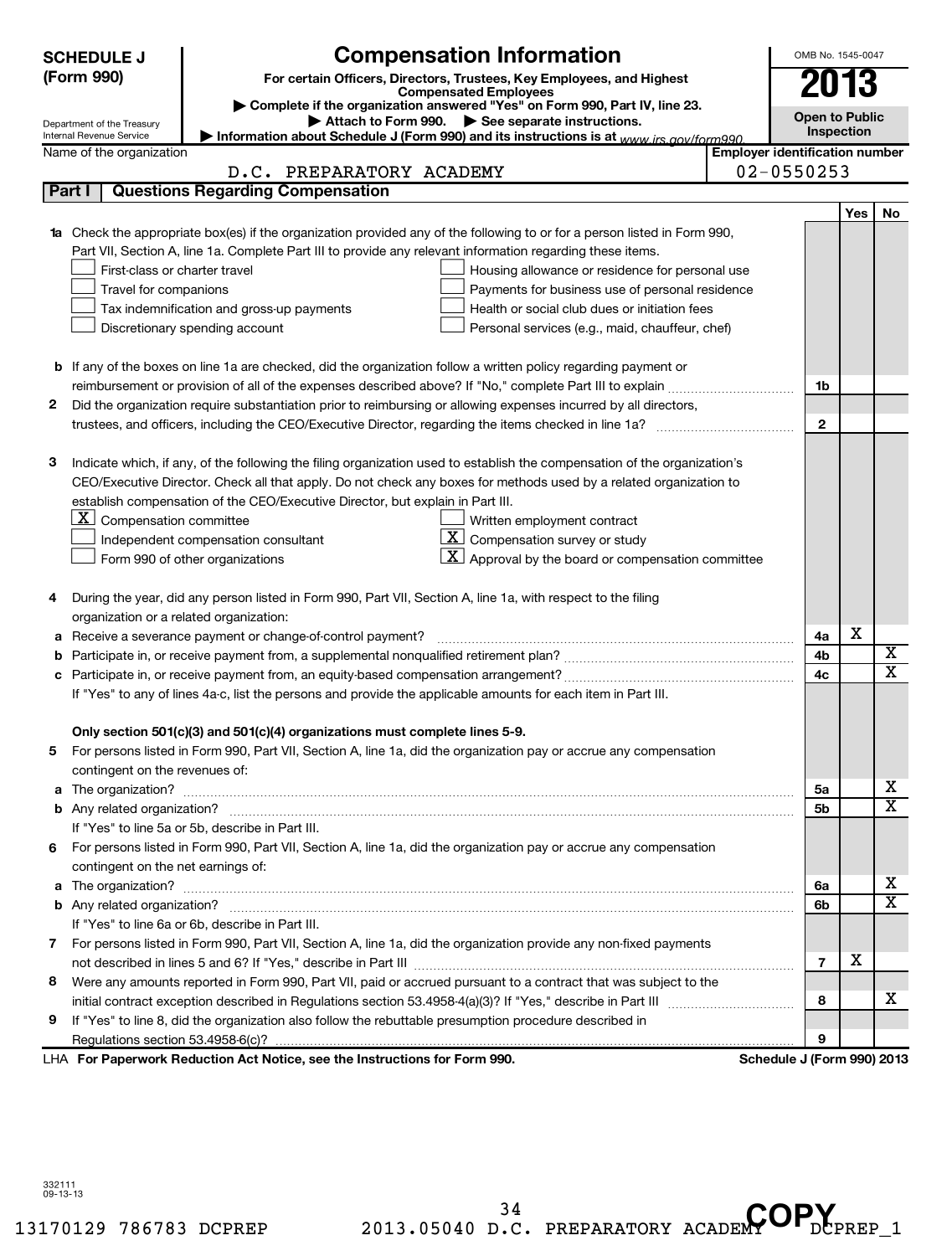### Schedule J (Form 990) 2013 Page D.C. PREPARATORY ACADEMY 02-0550253

#### Part II | Officers, Directors, Trustees, Key Employees, and Highest Compensated Employees. Use duplicate copies if additional space is needed.

For each individual whose compensation must be reported in Schedule J, report compensation from the organization on row (i) and from related organizations, described in the instructions, on row (ii). Do not list any individuals that are not listed on Form 990, Part VII.

Note. The sum of columns (B)(i)-(iii) for each listed individual must equal the total amount of Form 990, Part VII, Section A, line 1a, applicable column (D) and (E) amounts for that individual.

|                                      |      |                          | (B) Breakdown of W-2 and/or 1099-MISC compensation |                                           | (C) Retirement and             | (D) Nontaxable | (E) Total of columns | (F) Compensation                          |
|--------------------------------------|------|--------------------------|----------------------------------------------------|-------------------------------------------|--------------------------------|----------------|----------------------|-------------------------------------------|
| (A) Name and Title                   |      | (i) Base<br>compensation | (ii) Bonus &<br>incentive<br>compensation          | (iii) Other<br>reportable<br>compensation | other deferred<br>compensation | benefits       | $(B)(i)-(D)$         | reported as deferred<br>in prior Form 990 |
| EMILY K. LAWSON - FOUNDER/CEO<br>(1) | (i)  | 145,486.                 | $\overline{\mathfrak{o}}$ .                        | $\overline{\mathfrak{o}}$ .               | 7,206.                         | 166.           | 152,858.             | $\overline{0}$ .                          |
| CEO (10/2013 TO PRESENT)             | (ii) | $\overline{0}$ .         | $\overline{0}$                                     | $\overline{0}$ .                          | $\overline{\mathfrak{o}}$ .    | 0.             | $\mathbf 0$ .        | $\overline{0}$ .                          |
| ENRIQUE CRUZ<br>(2)                  | (i)  | 185, 214.                | $\overline{0}$                                     | 40,625.                                   | σ.                             | 662.           | 226,501              | $\overline{0}$ .                          |
| CEO (09/2012-10/2013)                | (ii) | 0.                       | $\overline{0}$ .                                   | $\overline{0}$ .                          | σ.                             | 0.             | $\overline{0}$       | $\overline{0}$ .                          |
| WENDY SCOTT<br>(3)                   | (i)  | 143,737.                 | 10,000.                                            | $\overline{\mathfrak{o}}$ .               | 7,973.                         | 4,715.         | 166, 425.            | $\overline{0}$ .                          |
| CHIEF OPERATING OFFICER              | (ii) | 0.                       | 0.                                                 | σ.                                        | σ.                             | $\mathbf 0$ .  | $\overline{0}$ .     | $\overline{0}$ .                          |
| KATIE SEVERN<br>(4)                  | (i)  | 154,003.                 | 20,000.                                            | σ.                                        | 9,187.                         | 5,159.         | 188,349.             | $\overline{0}$ .                          |
| CHIEF ACADEMIC OFFICER               | (ii) | $\overline{0}$ .         | $\overline{0}$ .                                   | $\overline{\mathfrak{o}}$ .               | $\overline{\mathfrak{o}}$ .    | 0.             | $\overline{0}$ .     | $\overline{0}$ .                          |
|                                      | (i)  |                          |                                                    |                                           |                                |                |                      |                                           |
|                                      | (ii) |                          |                                                    |                                           |                                |                |                      |                                           |
|                                      | (i)  |                          |                                                    |                                           |                                |                |                      |                                           |
|                                      | (ii) |                          |                                                    |                                           |                                |                |                      |                                           |
|                                      | (i)  |                          |                                                    |                                           |                                |                |                      |                                           |
|                                      | (ii) |                          |                                                    |                                           |                                |                |                      |                                           |
|                                      | (i)  |                          |                                                    |                                           |                                |                |                      |                                           |
|                                      | (ii) |                          |                                                    |                                           |                                |                |                      |                                           |
|                                      | (i)  |                          |                                                    |                                           |                                |                |                      |                                           |
|                                      | (ii) |                          |                                                    |                                           |                                |                |                      |                                           |
|                                      | (i)  |                          |                                                    |                                           |                                |                |                      |                                           |
|                                      | (ii) |                          |                                                    |                                           |                                |                |                      |                                           |
|                                      | (i)  |                          |                                                    |                                           |                                |                |                      |                                           |
|                                      | (ii) |                          |                                                    |                                           |                                |                |                      |                                           |
|                                      | (i)  |                          |                                                    |                                           |                                |                |                      |                                           |
|                                      | (ii) |                          |                                                    |                                           |                                |                |                      |                                           |
|                                      | (i)  |                          |                                                    |                                           |                                |                |                      |                                           |
|                                      | (ii) |                          |                                                    |                                           |                                |                |                      |                                           |
|                                      | (i)  |                          |                                                    |                                           |                                |                |                      |                                           |
|                                      | (ii) |                          |                                                    |                                           |                                |                |                      |                                           |
|                                      | (i)  |                          |                                                    |                                           |                                |                |                      |                                           |
|                                      | (ii) |                          |                                                    |                                           |                                |                |                      |                                           |
|                                      | (i)  |                          |                                                    |                                           |                                |                |                      |                                           |
|                                      | (ii) |                          |                                                    |                                           |                                |                |                      |                                           |

35

**2**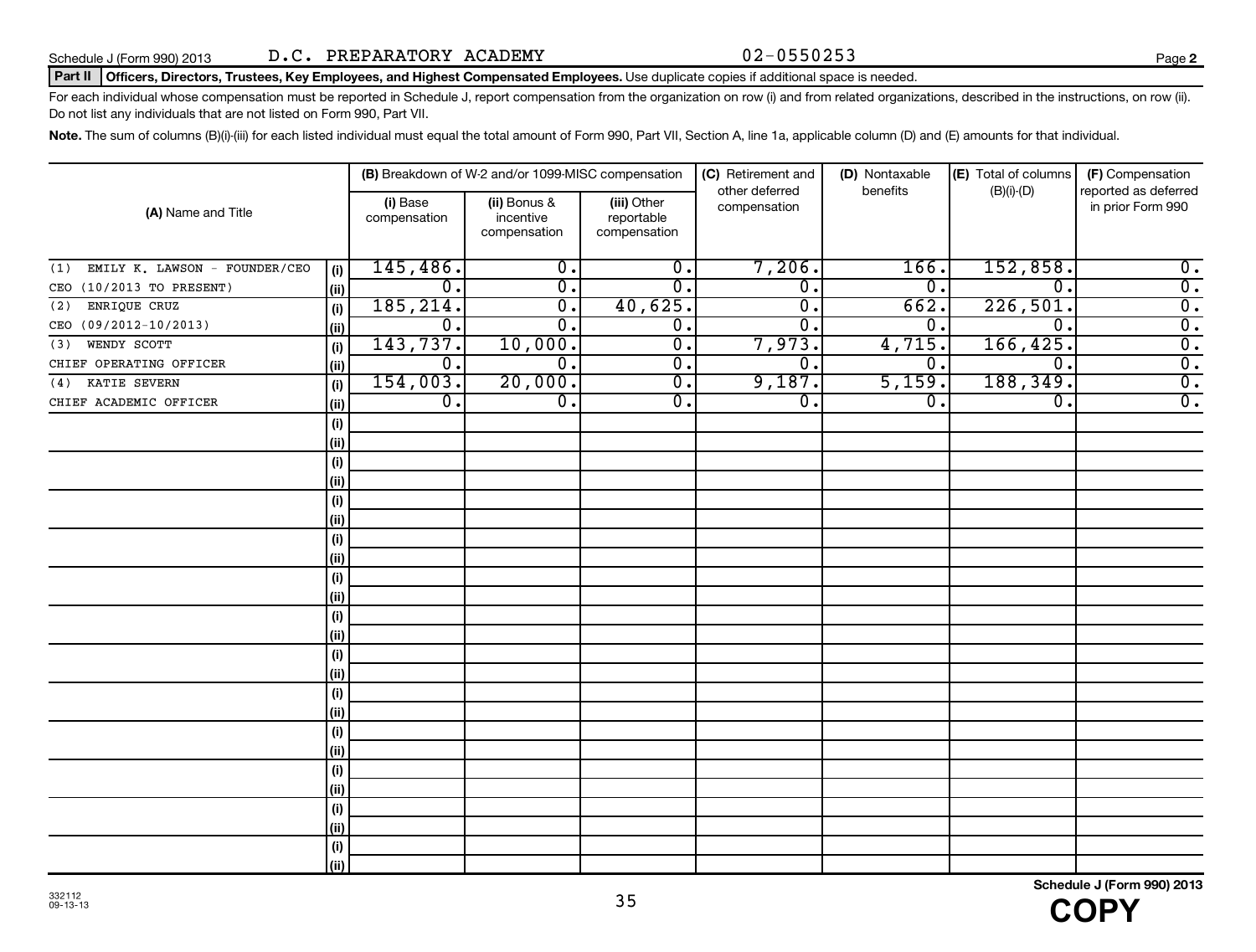#### **Part III Supplemental Information**

Provide the information, explanation, or descriptions required for Part I, lines 1a, 1b, 3, 4a, 4b, 4c, 5a, 5b, 6a, 6b, 7, and 8, and for Part II. Also complete this part for any additional information.

PART I, LINE 4A:

EXPLANATION: DURING THE YEAR ENDED JUNE 30, 2014, ENRIQUE CRUZ, CEO,

RECEIVED A SEVERANCE PAYMENT OF \$40,625.

PART I, LINE 7:

EXPLANATION: ALL BONUSES PAID TO DCPREP'S OFFICERS AND HIGHEST

COMPENSATED EMPLOYEES LISTED IN FORM 990, PART VII WERE BASED ON AN

APPRAISAL OF HIS/HER PERFORMANCE FOR THE YEAR ENDED JUNE 30, 2014.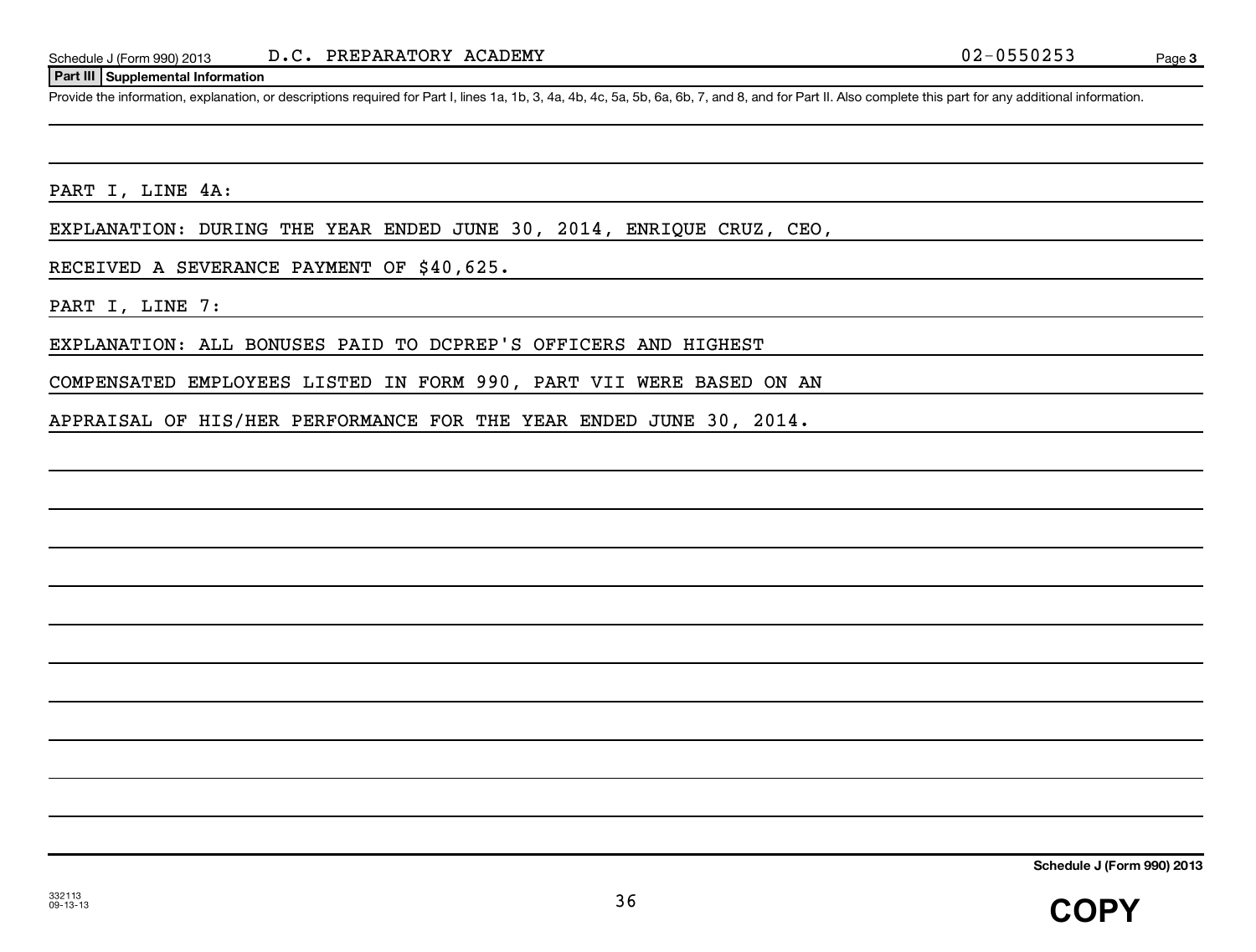**SCHEDULE K**

## Department of the Treasury

#### **Supplemental Information on Tax-Exempt Bonds**

**(Form 990) | Complete if the organization answered "Yes" on Form 990, Part IV, line 24a. Provide descriptions,**

OMB No. 1545-0047

**2013**

Internal Revenue Service **explanations, and any additional information in Part VI.**<br> **Communisty of the Information about Schedule K (Form 990) and its instructions is at www.im.com/form000. Inspection** ▶ Attach to Form 990. ▶ See separate instructions. ▶ Information about Schedule K (Form 990) and its instructions is at <sub>www.irs.gov/form990</sub> │ Inspection

Name of the organization

**Employer identification number**

D.C. PREPARATORY ACADEMY 02-0550253

#### Does the organization maintain adequate books and records to support the final allocation of proceeds? 332121 **Part I Bond Issues (a)** Issuer name **| (b)** Issuer EIN **| (c)** CUSIP # **| (d)** Date issued **| (e)** Issue price **| (f)** Description of purpose **(g)** Defeased **(h)** On behalf| **(i)** Pooled Yes | No | Yes | No | Yes | No A DISTRICT OF COLUMBIA **B** DISTRICT OF COLUMBIA **C D Part II Proceeds A B C D 1** Amount of bonds retired **2** Amount of bonds legally defeased **3** Total proceeds of issue **4** Gross proceeds in reserve funds **5** Capitalized interest from proceeds **6** Proceeds in refunding escrows **contained in the contained of Proceeds** in refunding escrows **7** Issuance costs from proceeds **8** Credit enhancement from proceeds **9 10 11 12 13 14 15 16 17** Yes | No | Yes | No | Yes | No | Yes | No **Part III Private Business Use A B C D 1** Was the organization a partner in a partnership, or a member of an LLC, **2** Are there any lease arrangements that may result in private business use of Yes | No | Yes | No | Yes | No | Yes | No (g) Defeased (h) On behalf of issuer financing Working capital expenditures from proceeds Capital expenditures from proceeds Other spent proceeds Other unspent proceeds Year of substantial completion Were the bonds issued as part of a current refunding issue? Were the bonds issued as part of an advance refunding issue? Has the final allocation of proceeds been made? . . . . . . . . . . . . which owned property financed by tax-exempt bonds? ................ bond-financed property? SEE PART VI FOR COLUMN (F) CONTINUATIONS DISTRICT OF COLUMBIA 53-6001131|254839J38| 06/15/05 5,500,000.NOTES USED TO PU | | X | | X | | X REPAY OUTSTANDING DISTRICT OF COLUMBIA 53-6001131254839W25| 06/26/07 9,580,000.FINANCE PURCHASE | | X | | X | | X REFINANCE AND 5,500,000. 9,580,000. 198,106. 278,787. 5,301,894. 9,301,213. 2005 2007  $\mathbf{x}$  x  $\mathbf{x}$  x  $X$  x  $X$  x  $\mathbf{x}$  x  $\mathbf{x}$  |  $\mathbf{x}$ Sch**edule Y | DDW** 990) 2013

32-14 **For Paperwork Reduction Act Notice, see the Instructions for Form 990.**  $\frac{3}{5}$ / **Schedule K (Form 990) 2013**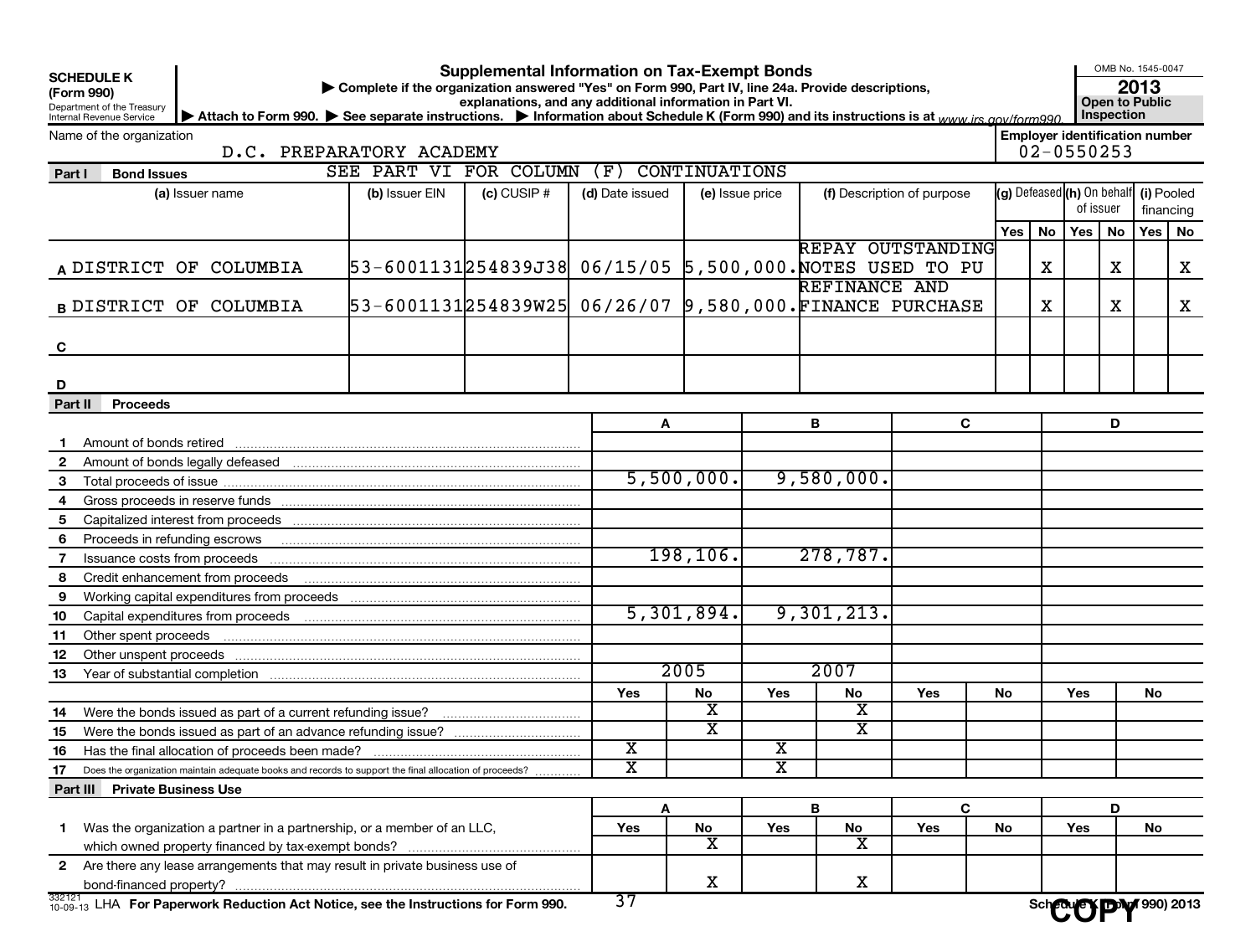#### Schedule K (Form 990) 2013 D • C • PREPARATORY ACADEMY Page

**2**

|                | Part III Private Business Use (Continued)                                                                 |                         |                         |                         |                         |            |           |     |           |
|----------------|-----------------------------------------------------------------------------------------------------------|-------------------------|-------------------------|-------------------------|-------------------------|------------|-----------|-----|-----------|
|                |                                                                                                           |                         | A                       |                         | В                       |            | C         |     | D         |
|                | 3a Are there any management or service contracts that may result in private                               | Yes                     | No                      | Yes                     | No                      | <b>Yes</b> | No        | Yes | No        |
|                |                                                                                                           |                         | x                       |                         | X                       |            |           |     |           |
|                | b If "Yes" to line 3a, does the organization routinely engage bond counsel or other outside               |                         |                         |                         |                         |            |           |     |           |
|                | counsel to review any management or service contracts relating to the financed property?                  |                         |                         |                         |                         |            |           |     |           |
|                | $\,$ Are there any research agreements that may result in private business use of bond-financed property? | $\overline{\mathbf{x}}$ |                         | $\overline{\text{x}}$   |                         |            |           |     |           |
|                | d If "Yes" to line 3c, does the organization routinely engage bond counsel or other outside               |                         |                         |                         |                         |            |           |     |           |
|                | counsel to review any research agreements relating to the financed property?                              | $\mathbf x$             |                         | х                       |                         |            |           |     |           |
| 4              | Enter the percentage of financed property used in a private business use by                               |                         |                         |                         |                         |            |           |     |           |
|                | entities other than a section $501(c)(3)$ organization or a state or local government                     |                         | .00<br>%                |                         | .00<br>%                |            | %         |     | %         |
|                | 5 Enter the percentage of financed property used in a private business use as a result of                 |                         |                         |                         |                         |            |           |     |           |
|                | unrelated trade or business activity carried on by your organization, another                             |                         |                         |                         |                         |            |           |     |           |
|                |                                                                                                           |                         | .00<br>%                |                         | .00<br>%                |            | %         |     | %         |
|                |                                                                                                           |                         | .00<br>$\%$             |                         | $\overline{.00}$<br>%   |            | %         |     | %         |
|                | 7 Does the bond issue meet the private security or payment test?                                          |                         | $\overline{\text{x}}$   |                         | $\overline{\textbf{x}}$ |            |           |     |           |
|                | 8a Has there been a sale or disposition of any of the bond-financed property to a non-                    |                         |                         |                         |                         |            |           |     |           |
|                | governmental person other than a $501(c)(3)$ organization since the bonds were issued?                    |                         | х                       |                         | x                       |            |           |     |           |
|                | <b>b</b> If "Yes" to line 8a, enter the percentage of bond-financed property sold or disposed             |                         |                         |                         |                         |            |           |     |           |
|                |                                                                                                           |                         | %                       |                         | %                       |            | %         |     |           |
|                | c If "Yes" to line 8a, was any remedial action taken pursuant to Regulations sections                     |                         |                         |                         |                         |            |           |     |           |
|                |                                                                                                           |                         |                         |                         |                         |            |           |     |           |
|                | 9 Has the organization established written procedures to ensure that all nonqualified                     |                         |                         |                         |                         |            |           |     |           |
|                | bonds of the issue are remediated in accordance with the requirements under                               |                         |                         |                         |                         |            |           |     |           |
|                | Regulations sections 1.141-12 and 1.145-2?                                                                | х                       |                         | X                       |                         |            |           |     |           |
|                | Part IV Arbitrage                                                                                         |                         |                         |                         |                         |            |           |     |           |
|                |                                                                                                           |                         | A                       |                         | B                       |            | C         |     | D         |
| 1.             | Has the issuer filed Form 8038-T, Arbitrage Rebate, Yield Reduction and                                   | Yes                     | <b>No</b>               | <b>Yes</b>              | <b>No</b>               | Yes        | <b>No</b> | Yes | <b>No</b> |
|                |                                                                                                           |                         | x                       |                         | x                       |            |           |     |           |
|                |                                                                                                           |                         |                         |                         |                         |            |           |     |           |
|                |                                                                                                           |                         | X                       |                         | х                       |            |           |     |           |
|                |                                                                                                           |                         | $\overline{\textbf{x}}$ |                         | $\overline{\textbf{x}}$ |            |           |     |           |
|                |                                                                                                           | X                       |                         | $\overline{\textbf{x}}$ |                         |            |           |     |           |
|                | If you checked "No rebate due" in line 2c, provide in Part VI the date the rebate                         |                         |                         |                         |                         |            |           |     |           |
|                |                                                                                                           |                         |                         |                         |                         |            |           |     |           |
|                |                                                                                                           | $\overline{\text{x}}$   |                         | $\overline{\textbf{x}}$ |                         |            |           |     |           |
|                | 4a Has the organization or the governmental issuer entered into a qualified                               |                         |                         |                         |                         |            |           |     |           |
|                |                                                                                                           |                         | X                       |                         | х                       |            |           |     |           |
|                |                                                                                                           |                         |                         |                         |                         |            |           |     |           |
|                |                                                                                                           |                         |                         |                         |                         |            |           |     |           |
|                |                                                                                                           |                         |                         |                         |                         |            |           |     |           |
|                | e Was the hedge terminated?                                                                               |                         |                         |                         |                         |            |           |     |           |
| $10 - 09 - 13$ |                                                                                                           |                         |                         |                         |                         |            |           |     |           |
|                |                                                                                                           |                         |                         |                         |                         |            |           |     |           |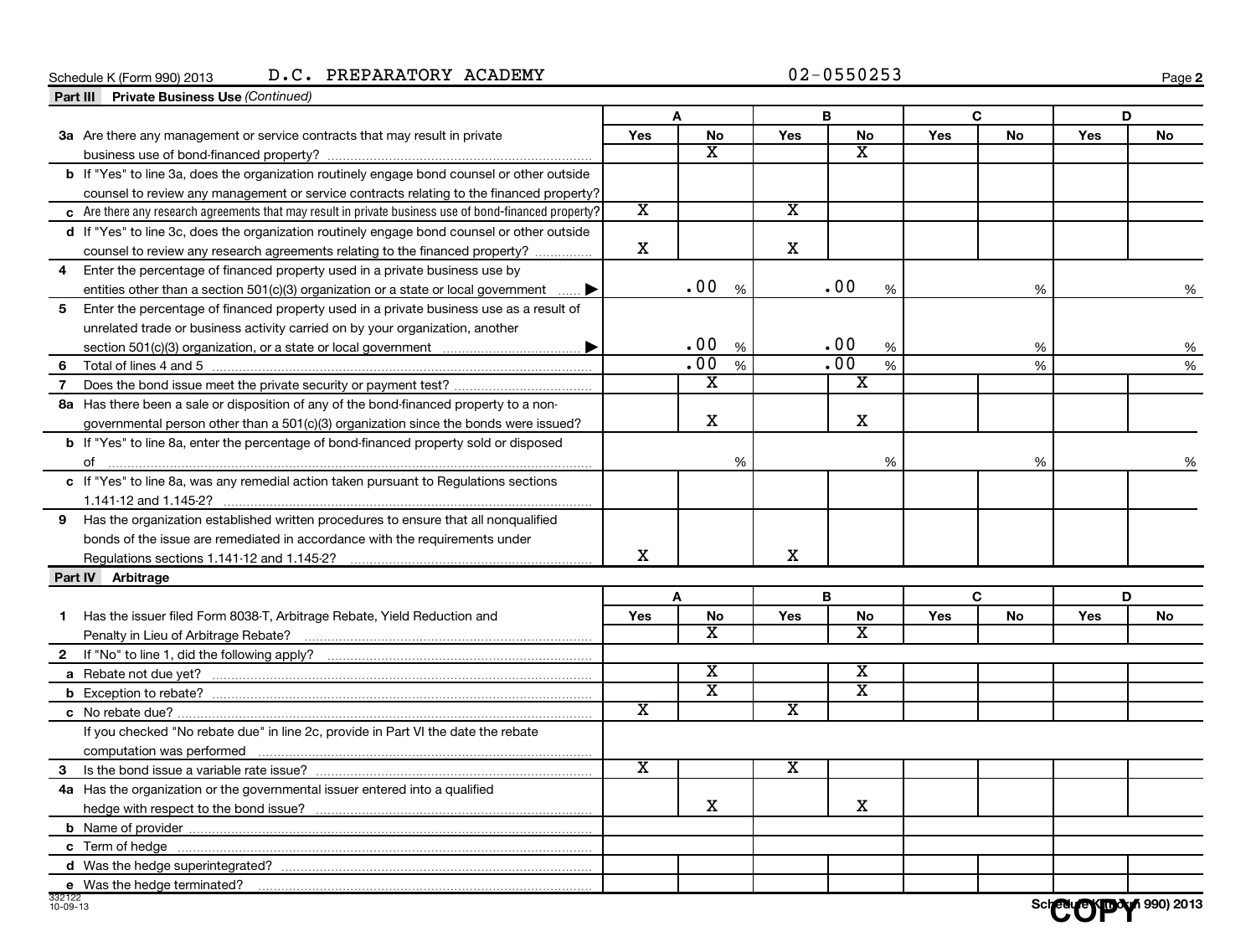#### Schedule K (Form 990) 2013 D • C • PREPARATORY ACADEMY Page

|  | 02-0550253 |  |  |  |  |  |  |  |  |
|--|------------|--|--|--|--|--|--|--|--|
|--|------------|--|--|--|--|--|--|--|--|

**Schedule K (Form 990) 2013** 

| Part IV Arbitrage (Continued)                                                                                                 |     |                         |     |    |     |    |     |    |
|-------------------------------------------------------------------------------------------------------------------------------|-----|-------------------------|-----|----|-----|----|-----|----|
|                                                                                                                               |     | A                       | B   |    |     | C  | D   |    |
|                                                                                                                               | Yes | No                      | Yes | No | Yes | No | Yes | No |
| 5a Were gross proceeds invested in a guaranteed investment contract (GIC)?                                                    |     | x                       |     | x  |     |    |     |    |
|                                                                                                                               |     |                         |     |    |     |    |     |    |
| c Term of GIC                                                                                                                 |     |                         |     |    |     |    |     |    |
| d Was the regulatory safe harbor for establishing the fair market value of the GIC satisfied?                                 |     |                         |     |    |     |    |     |    |
| 6 Were any gross proceeds invested beyond an available temporary period?                                                      |     | $\overline{\mathbf{x}}$ |     | x  |     |    |     |    |
| 7 Has the organization established written procedures to monitor the requirements of                                          |     |                         |     |    |     |    |     |    |
| section 148?                                                                                                                  |     | X                       |     | x  |     |    |     |    |
| Part V Procedures To Undertake Corrective Action                                                                              |     |                         |     |    |     |    |     |    |
|                                                                                                                               |     | A                       | B   |    |     | C  | D   |    |
|                                                                                                                               | Yes | No                      | Yes | No | Yes | No | Yes | No |
| Has the organization established written procedures to ensure that violations of                                              |     |                         |     |    |     |    |     |    |
| federal tax requirements are timely identified and corrected through the voluntary                                            |     |                         |     |    |     |    |     |    |
| closing agreement program if self-remediation is not available under applicable                                               |     |                         |     |    |     |    |     |    |
|                                                                                                                               |     | X                       |     | x  |     |    |     |    |
| Part VI Supplemental Information. Provide additional information for responses to questions on Schedule K (see instructions). |     |                         |     |    |     |    |     |    |
| SCHEDULE K, PART I, BOND ISSUES:                                                                                              |     |                         |     |    |     |    |     |    |
| (A) ISSUER NAME: DISTRICT OF COLUMBIA                                                                                         |     |                         |     |    |     |    |     |    |
| (F) DESCRIPTION OF PURPOSE:                                                                                                   |     |                         |     |    |     |    |     |    |
| REPAY OUTSTANDING NOTES USED TO PURCHASE/RENOVATE THE FIRST SCHOOL BUILDING                                                   |     |                         |     |    |     |    |     |    |
|                                                                                                                               |     |                         |     |    |     |    |     |    |
| (A) ISSUER NAME: DISTRICT OF COLUMBIA                                                                                         |     |                         |     |    |     |    |     |    |
| (F) DESCRIPTION OF PURPOSE:                                                                                                   |     |                         |     |    |     |    |     |    |
| REFINANCE AND FINANCE PURCHASE AND RENOVATION OF THE SECOND SCHOOL BUILDING                                                   |     |                         |     |    |     |    |     |    |
|                                                                                                                               |     |                         |     |    |     |    |     |    |
| SCHEDULE K, PART IV, ARBITRAGE, LINE 2C:                                                                                      |     |                         |     |    |     |    |     |    |
| (A) ISSUER NAME: DISTRICT OF COLUMBIA                                                                                         |     |                         |     |    |     |    |     |    |
| DATE THE REBATE COMPUTATION WAS PERFORMED: 07/29/2014                                                                         |     |                         |     |    |     |    |     |    |
|                                                                                                                               |     |                         |     |    |     |    |     |    |
|                                                                                                                               |     |                         |     |    |     |    |     |    |
| (A) ISSUER NAME: DISTRICT OF COLUMBIA                                                                                         |     |                         |     |    |     |    |     |    |
| DATE THE REBATE COMPUTATION WAS PERFORMED: 07/29/2014                                                                         |     |                         |     |    |     |    |     |    |
|                                                                                                                               |     |                         |     |    |     |    |     |    |
| SCHEDULE K, SUPPLEMENTAL INFORMATION: SCHEDULE K, PART II, LINE 7: FOR THE                                                    |     |                         |     |    |     |    |     |    |
| 2005 SERIES BOND, INCLUDED IN THE TOTAL ISSUANCE COST FROM PROCEEDS ARE THE                                                   |     |                         |     |    |     |    |     |    |
| FOLLOWING: LETTER OF CREDIT FEES (\$51,806), INTEREST RATE CAP (\$15,400),                                                    |     |                         |     |    |     |    |     |    |
| AND CREDIT ENHANCEMENT FEES (\$3,475).                                                                                        |     |                         |     |    |     |    |     |    |
|                                                                                                                               |     |                         |     |    |     |    |     |    |
| FOR THE 2007 SERIES BOND, INCLUDED IN THE TOTAL ISSUANCE COST FROM PROCEEDS                                                   |     |                         |     |    |     |    |     |    |
| ARE THE FOLLOWING: LETTER OF CREDIT FEES (\$80,707) AND CREDIT ENHANCEMENT                                                    |     |                         |     |    |     |    |     |    |
| FEES (\$5,519).                                                                                                               |     |                         |     |    |     |    |     |    |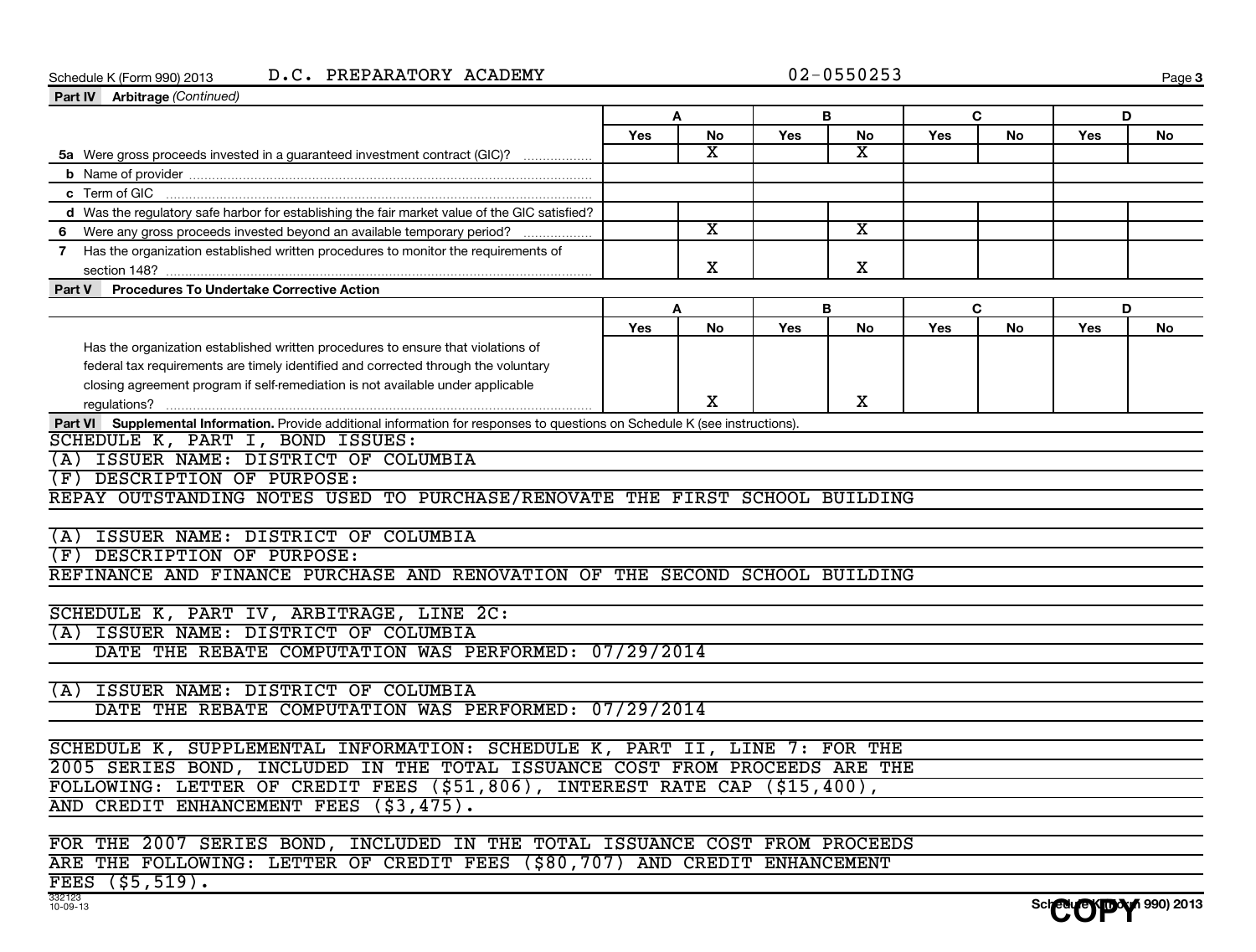#### **SCHEDULE M (Form 990)**

# **Noncash Contributions**

OMB No. 1545-0047

| Department of the Treasury |  |
|----------------------------|--|
| Internal Revenue Service   |  |

Name of the organization

◆ Complete if the organizations answered "Yes" on Form 990, Part IV, lines 29 or 30.<br>▶ Complete if the organizations answered "Yes" on Form 990, Part IV, lines 29 or 30.

**Attach to Form 990.** J

**Information about Schedule M (Form 990) and its instructions is at www irs gov/form990.** 

**Open to Public Inspection**

**Employer identification number**

|               | D.C. PREPARATORY ACADEMY                                                                                                                                                                                                                                                                                                                                                                                                                                                                                                                                                                    |                               |                                      |                                                                                                      |          | 02-0550253                                                   |     |     |           |
|---------------|---------------------------------------------------------------------------------------------------------------------------------------------------------------------------------------------------------------------------------------------------------------------------------------------------------------------------------------------------------------------------------------------------------------------------------------------------------------------------------------------------------------------------------------------------------------------------------------------|-------------------------------|--------------------------------------|------------------------------------------------------------------------------------------------------|----------|--------------------------------------------------------------|-----|-----|-----------|
| <b>Part I</b> | <b>Types of Property</b>                                                                                                                                                                                                                                                                                                                                                                                                                                                                                                                                                                    |                               |                                      |                                                                                                      |          |                                                              |     |     |           |
|               |                                                                                                                                                                                                                                                                                                                                                                                                                                                                                                                                                                                             | (a)<br>Check if<br>applicable | (b)<br>Number of<br>contributions or | (c)<br>Noncash contribution<br>amounts reported on<br>items contributed Form 990, Part VIII, line 1g |          | (d)<br>Method of determining<br>noncash contribution amounts |     |     |           |
| 1.            |                                                                                                                                                                                                                                                                                                                                                                                                                                                                                                                                                                                             |                               |                                      |                                                                                                      |          |                                                              |     |     |           |
| 2             |                                                                                                                                                                                                                                                                                                                                                                                                                                                                                                                                                                                             |                               |                                      |                                                                                                      |          |                                                              |     |     |           |
| з             |                                                                                                                                                                                                                                                                                                                                                                                                                                                                                                                                                                                             |                               |                                      |                                                                                                      |          |                                                              |     |     |           |
| 4             | Books and publications                                                                                                                                                                                                                                                                                                                                                                                                                                                                                                                                                                      | $\overline{\text{x}}$         |                                      |                                                                                                      | 10,923.  | <b>FMV</b>                                                   |     |     |           |
| 5             | Clothing and household goods                                                                                                                                                                                                                                                                                                                                                                                                                                                                                                                                                                |                               |                                      |                                                                                                      |          |                                                              |     |     |           |
| 6             |                                                                                                                                                                                                                                                                                                                                                                                                                                                                                                                                                                                             |                               |                                      |                                                                                                      |          |                                                              |     |     |           |
| 7             |                                                                                                                                                                                                                                                                                                                                                                                                                                                                                                                                                                                             |                               |                                      |                                                                                                      |          |                                                              |     |     |           |
| 8             |                                                                                                                                                                                                                                                                                                                                                                                                                                                                                                                                                                                             |                               |                                      |                                                                                                      |          |                                                              |     |     |           |
| 9             | Securities - Publicly traded                                                                                                                                                                                                                                                                                                                                                                                                                                                                                                                                                                |                               |                                      |                                                                                                      |          |                                                              |     |     |           |
| 10            | Securities - Closely held stock                                                                                                                                                                                                                                                                                                                                                                                                                                                                                                                                                             |                               |                                      |                                                                                                      |          |                                                              |     |     |           |
| 11            | Securities - Partnership, LLC, or                                                                                                                                                                                                                                                                                                                                                                                                                                                                                                                                                           |                               |                                      |                                                                                                      |          |                                                              |     |     |           |
|               | trust interests                                                                                                                                                                                                                                                                                                                                                                                                                                                                                                                                                                             |                               |                                      |                                                                                                      |          |                                                              |     |     |           |
| 12            |                                                                                                                                                                                                                                                                                                                                                                                                                                                                                                                                                                                             |                               |                                      |                                                                                                      |          |                                                              |     |     |           |
| 13            | Qualified conservation contribution -                                                                                                                                                                                                                                                                                                                                                                                                                                                                                                                                                       |                               |                                      |                                                                                                      |          |                                                              |     |     |           |
|               | Historic structures                                                                                                                                                                                                                                                                                                                                                                                                                                                                                                                                                                         |                               |                                      |                                                                                                      |          |                                                              |     |     |           |
| 14            | Qualified conservation contribution - Other                                                                                                                                                                                                                                                                                                                                                                                                                                                                                                                                                 |                               |                                      |                                                                                                      |          |                                                              |     |     |           |
| 15            |                                                                                                                                                                                                                                                                                                                                                                                                                                                                                                                                                                                             |                               |                                      |                                                                                                      |          |                                                              |     |     |           |
| 16            |                                                                                                                                                                                                                                                                                                                                                                                                                                                                                                                                                                                             |                               |                                      |                                                                                                      |          |                                                              |     |     |           |
| 17            |                                                                                                                                                                                                                                                                                                                                                                                                                                                                                                                                                                                             |                               |                                      |                                                                                                      |          |                                                              |     |     |           |
| 18            |                                                                                                                                                                                                                                                                                                                                                                                                                                                                                                                                                                                             |                               |                                      |                                                                                                      |          |                                                              |     |     |           |
| 19            |                                                                                                                                                                                                                                                                                                                                                                                                                                                                                                                                                                                             | $\overline{\text{x}}$         | 1                                    |                                                                                                      | 24,670.  | <b>FMV</b>                                                   |     |     |           |
| 20            | Drugs and medical supplies                                                                                                                                                                                                                                                                                                                                                                                                                                                                                                                                                                  |                               |                                      |                                                                                                      |          |                                                              |     |     |           |
| 21            |                                                                                                                                                                                                                                                                                                                                                                                                                                                                                                                                                                                             |                               |                                      |                                                                                                      |          |                                                              |     |     |           |
| 22            |                                                                                                                                                                                                                                                                                                                                                                                                                                                                                                                                                                                             |                               |                                      |                                                                                                      |          |                                                              |     |     |           |
| 23            |                                                                                                                                                                                                                                                                                                                                                                                                                                                                                                                                                                                             |                               |                                      |                                                                                                      |          |                                                              |     |     |           |
| 24            |                                                                                                                                                                                                                                                                                                                                                                                                                                                                                                                                                                                             |                               |                                      |                                                                                                      |          |                                                              |     |     |           |
| 25            | ( IMPUTED INT.<br>Other $\blacktriangleright$                                                                                                                                                                                                                                                                                                                                                                                                                                                                                                                                               | х                             | 1                                    |                                                                                                      | 178,568. | <b>FMV</b>                                                   |     |     |           |
| 26            | Other<br>$\left(\begin{array}{ccc} \begin{array}{ccc} \end{array} & \begin{array}{ccc} \end{array} & \begin{array}{ccc} \end{array} & \begin{array}{ccc} \end{array} & \begin{array}{ccc} \end{array} & \begin{array}{ccc} \end{array} & \begin{array}{ccc} \end{array} & \begin{array}{ccc} \end{array} & \begin{array}{ccc} \end{array} & \begin{array}{ccc} \end{array} & \begin{array}{ccc} \end{array} & \begin{array}{ccc} \end{array} & \begin{array}{ccc} \end{array} & \begin{array}{ccc} \end{array} & \begin{array}{ccc} \end{array} & \begin{array}{ccc} \end{array} & \begin{$ |                               |                                      |                                                                                                      |          |                                                              |     |     |           |
| 27            | Other<br>$\blacktriangleright$                                                                                                                                                                                                                                                                                                                                                                                                                                                                                                                                                              |                               |                                      |                                                                                                      |          |                                                              |     |     |           |
| 28            | Other                                                                                                                                                                                                                                                                                                                                                                                                                                                                                                                                                                                       |                               |                                      |                                                                                                      |          |                                                              |     |     |           |
| 29            | Number of Forms 8283 received by the organization during the tax year for contributions                                                                                                                                                                                                                                                                                                                                                                                                                                                                                                     |                               |                                      |                                                                                                      |          |                                                              |     |     |           |
|               | for which the organization completed Form 8283, Part IV, Donee Acknowledgement                                                                                                                                                                                                                                                                                                                                                                                                                                                                                                              |                               |                                      |                                                                                                      | 29       |                                                              |     |     |           |
|               |                                                                                                                                                                                                                                                                                                                                                                                                                                                                                                                                                                                             |                               |                                      |                                                                                                      |          |                                                              |     | Yes | <b>No</b> |
|               | 30a During the year, did the organization receive by contribution any property reported in Part I, lines 1 - 28, that it must hold for                                                                                                                                                                                                                                                                                                                                                                                                                                                      |                               |                                      |                                                                                                      |          |                                                              |     |     |           |
|               | at least three years from the date of the initial contribution, and which is not required to be used for exempt purposes for                                                                                                                                                                                                                                                                                                                                                                                                                                                                |                               |                                      |                                                                                                      |          |                                                              |     |     |           |
|               |                                                                                                                                                                                                                                                                                                                                                                                                                                                                                                                                                                                             |                               |                                      |                                                                                                      |          |                                                              | 30a |     | x         |
|               | <b>b</b> If "Yes," describe the arrangement in Part II.                                                                                                                                                                                                                                                                                                                                                                                                                                                                                                                                     |                               |                                      |                                                                                                      |          |                                                              |     |     |           |
| 31            | Does the organization have a gift acceptance policy that requires the review of any non-standard contributions?                                                                                                                                                                                                                                                                                                                                                                                                                                                                             |                               |                                      |                                                                                                      |          |                                                              | 31  |     | x         |
|               | 32a Does the organization hire or use third parties or related organizations to solicit, process, or sell noncash                                                                                                                                                                                                                                                                                                                                                                                                                                                                           |                               |                                      |                                                                                                      |          |                                                              |     |     |           |
|               | contributions?                                                                                                                                                                                                                                                                                                                                                                                                                                                                                                                                                                              |                               |                                      |                                                                                                      |          |                                                              | 32a |     | x         |
|               | <b>b</b> If "Yes," describe in Part II.                                                                                                                                                                                                                                                                                                                                                                                                                                                                                                                                                     |                               |                                      |                                                                                                      |          |                                                              |     |     |           |
| 33            | If the organization did not report an amount in column (c) for a type of property for which column (a) is checked,                                                                                                                                                                                                                                                                                                                                                                                                                                                                          |                               |                                      |                                                                                                      |          |                                                              |     |     |           |
|               | describe in Part II.                                                                                                                                                                                                                                                                                                                                                                                                                                                                                                                                                                        |                               |                                      |                                                                                                      |          |                                                              |     |     |           |
| LHA           | For Paperwork Reduction Act Notice, see the Instructions for Form 990.                                                                                                                                                                                                                                                                                                                                                                                                                                                                                                                      |                               |                                      |                                                                                                      |          | Schedule M (Form 990) (2013)                                 |     |     |           |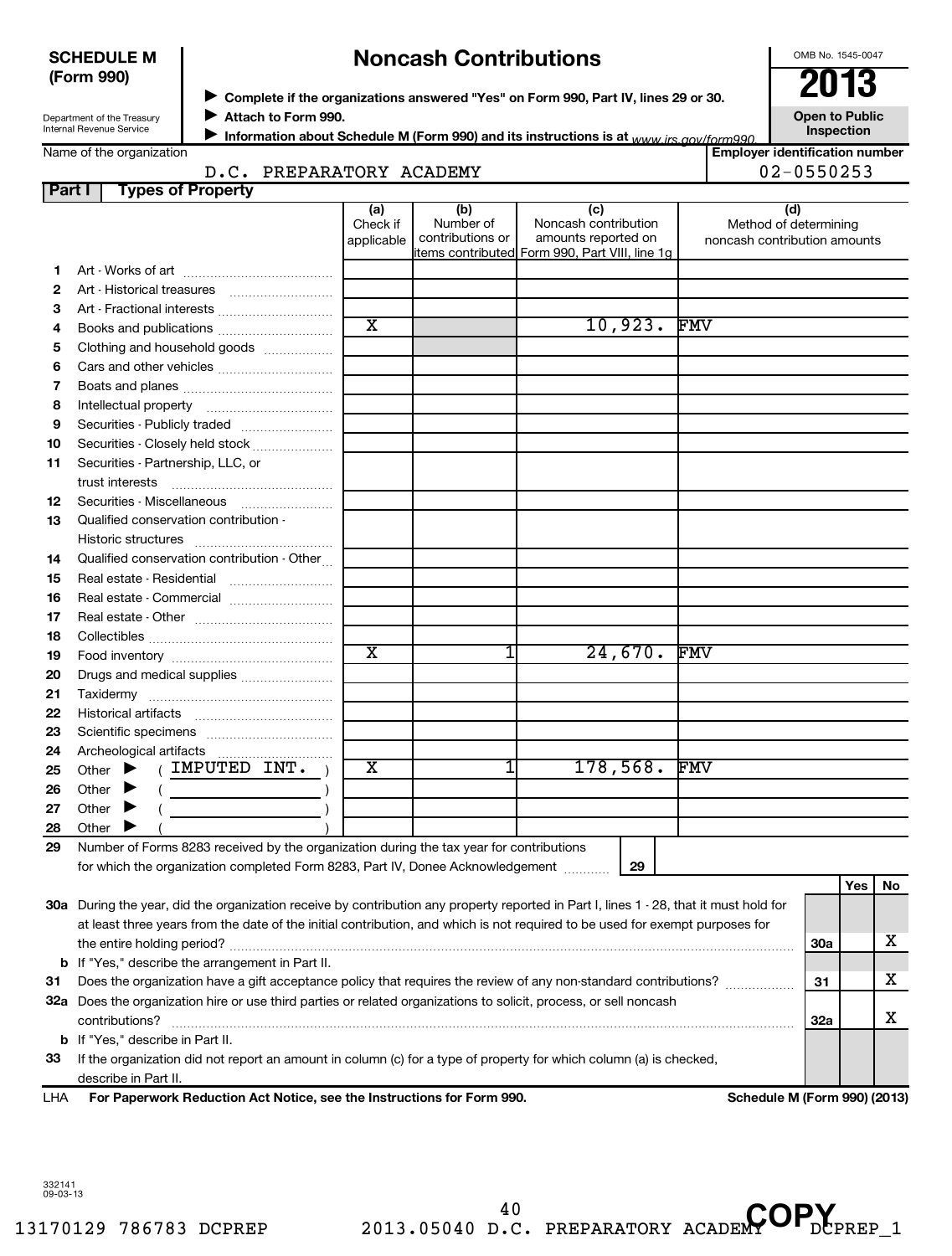| Part II   Supplemental Information. Provide the information required by Part I, lines 30b, 32b, and 33, and whether the organization   |
|----------------------------------------------------------------------------------------------------------------------------------------|
| is reporting in Part I, column (b), the number of contributions, the number of items received, or a combination of both. Also complete |
| this part for any additional information.                                                                                              |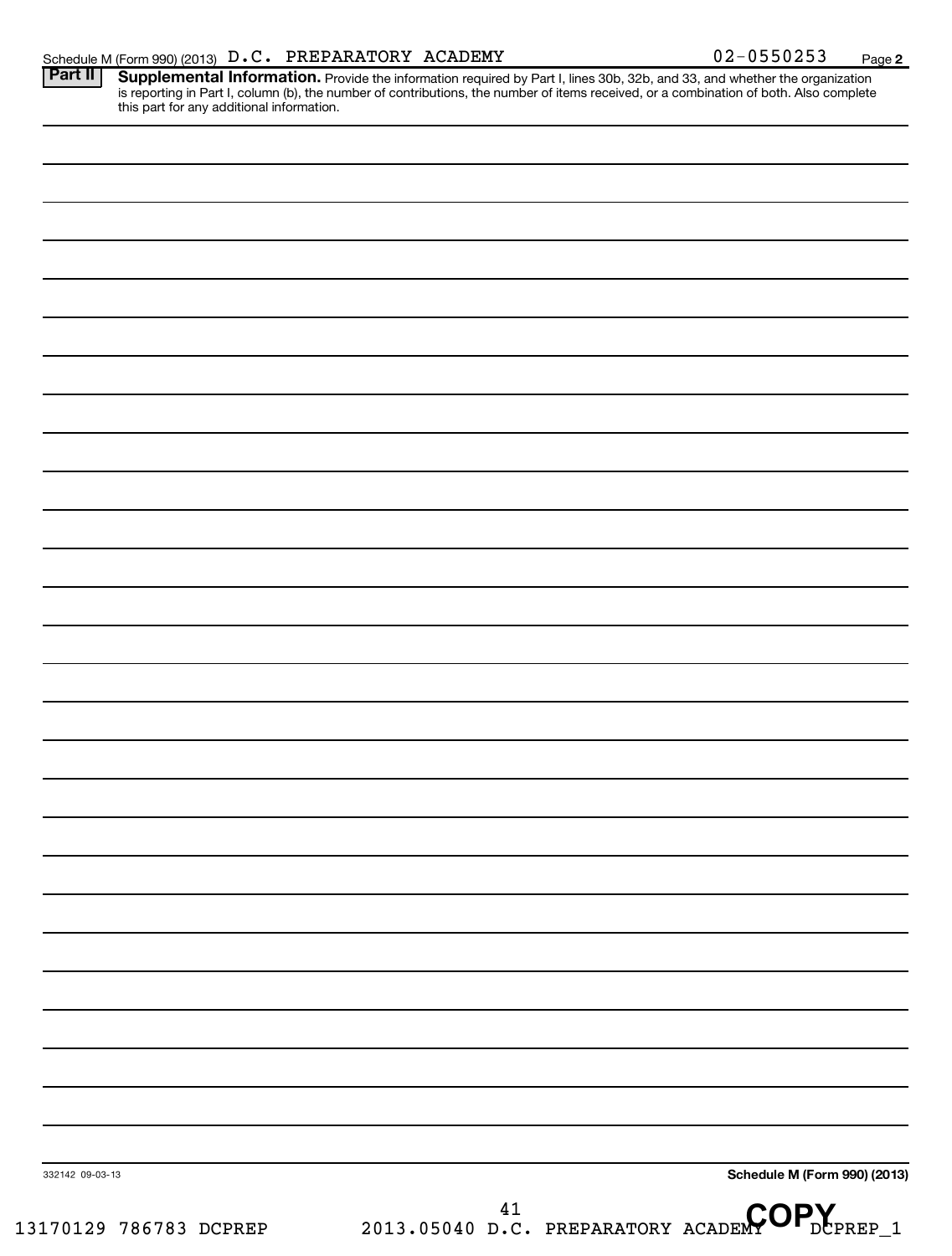| <b>SCHEDULE O</b><br>(Form 990 or 990-EZ)<br>Department of the Treasury  | Supplemental Information to Form 990 or 990-EZ<br>Complete to provide information for responses to specific questions on<br>Form 990 or 990-EZ or to provide any additional information.<br>Attach to Form 990 or 990-EZ. |  | OMB No. 1545-0047<br>$\ddot{13}$<br><b>Open to Public</b> |  |  |
|--------------------------------------------------------------------------|---------------------------------------------------------------------------------------------------------------------------------------------------------------------------------------------------------------------------|--|-----------------------------------------------------------|--|--|
| <b>Internal Revenue Service</b>                                          | Information about Schedule O (Form 990 or 990-EZ) and its instructions is at www irs gov/form990                                                                                                                          |  | Inspection                                                |  |  |
| Name of the organization                                                 |                                                                                                                                                                                                                           |  | <b>Employer identification number</b>                     |  |  |
|                                                                          | D.C. PREPARATORY ACADEMY                                                                                                                                                                                                  |  | $02 - 0550253$                                            |  |  |
| FORM 990, PART III, LINE 4A, PROGRAM SERVICE ACCOMPLISHMENTS:            |                                                                                                                                                                                                                           |  |                                                           |  |  |
| CONTINUES TO BE THE #1 PUBLIC CHARTER SCHOOL IN THE CITY, AND OUR        |                                                                                                                                                                                                                           |  |                                                           |  |  |
| EDGEWOOD ELEMENTARY, A 2013 NATIONAL BLUE RIBBON SCHOOL, IS THE #1       |                                                                                                                                                                                                                           |  |                                                           |  |  |
| PUBLIC CHARTER ELEMENTARY SCHOOL IN THE CITY. THE OFFICE OF<br>THE STATE |                                                                                                                                                                                                                           |  |                                                           |  |  |
| SUPERINTENDENT OF EDUCATION DESIGNATED THREE DC PREP CAMPUSES - THE      |                                                                                                                                                                                                                           |  |                                                           |  |  |
| EDGEWOOD MIDDLE CAMPUS, BENNING MIDDLE CAMPUS, AND BENNING ELEMENTARY    |                                                                                                                                                                                                                           |  |                                                           |  |  |
| CAMPUS - AS "REWARD" SCHOOLS, THE HIGHEST LEVEL OF DISTINCTION; AND,     |                                                                                                                                                                                                                           |  |                                                           |  |  |
| THE DC PUBLIC CHARTER SCHOOL BOARD'S LIST OF THE TEN HIGHEST-PERFORMING  |                                                                                                                                                                                                                           |  |                                                           |  |  |
| CHARTER SCHOOLS IN THE CITY INCLUDES EDGEWOOD MIDDLE CAMPUS, BENNING     |                                                                                                                                                                                                                           |  |                                                           |  |  |
| MIDDLE CAMPUS, AND EDGEWOOD ELEMENTARY CAMPUS, AND THE LIST OF THE TOP   |                                                                                                                                                                                                                           |  |                                                           |  |  |
| TEN SCHOOLS WITH THE GREATEST ONE-YEAR GAINS INCLUDES BENNING            |                                                                                                                                                                                                                           |  |                                                           |  |  |
| ELEMENTARY CAMPUS.                                                       |                                                                                                                                                                                                                           |  |                                                           |  |  |
|                                                                          |                                                                                                                                                                                                                           |  |                                                           |  |  |

ANOTHER POWERFUL METRIC OF OUR STUDENTS' ACADEMIC AND PERSONAL ACHIEVEMENT IS THEIR HIGH SCHOOL AND COLLEGE ACCEPTANCE RATE. TO DATE, EVERY DC PREP GRADUATE (N=275) HAS BEEN OFFERED ADMISSION TO A COLLEGE-PREP HIGH SCHOOL AND OVER 60% HAVE BEEN OFFERED ADMISSION TO A SELECTIVE INDEPENDENT, PAROCHIAL, OR PUBLIC MAGNET SCHOOL. THE REMAINING STUDENTS ENROLL IN CHARTER SCHOOLS KNOWN FOR THEIR RIGOR AND COLLEGE FOCUS.

332211 09-04-13 LHA For Paperwork Reduction Act Notice, see the Instructions for Form 990 or 990-EZ. Schedule O (Form 990 or 990-EZ) (2013) ADDITIONALLY, 95% OF THE STUDENTS IN DC PREP'S FIRST FOUR 8TH GRADE GRADUATING CLASSES (CLASSES OF 2007, 2008, 2009, AND 2010) HAVE EARNED THEIR HIGH SCHOOL DIPLOMAS (ALMOST DOUBLE THE GRADUATION RATE OF STUDENTS IN DCPS), AND 80% HAVE MATRICULATED TO COLLEGE, ENROLLING IN SCHOOLS SUCH AS GEORGE MASON, GEORGETOWN, GETTYSBURG, HAMPTON, <sup>42</sup> D.C. PREPARATORY ACADEMY OP.

13170129 786783 DCPREP 2013.05040 D.C. PREPARATORY ACADEMY DCPREP\_1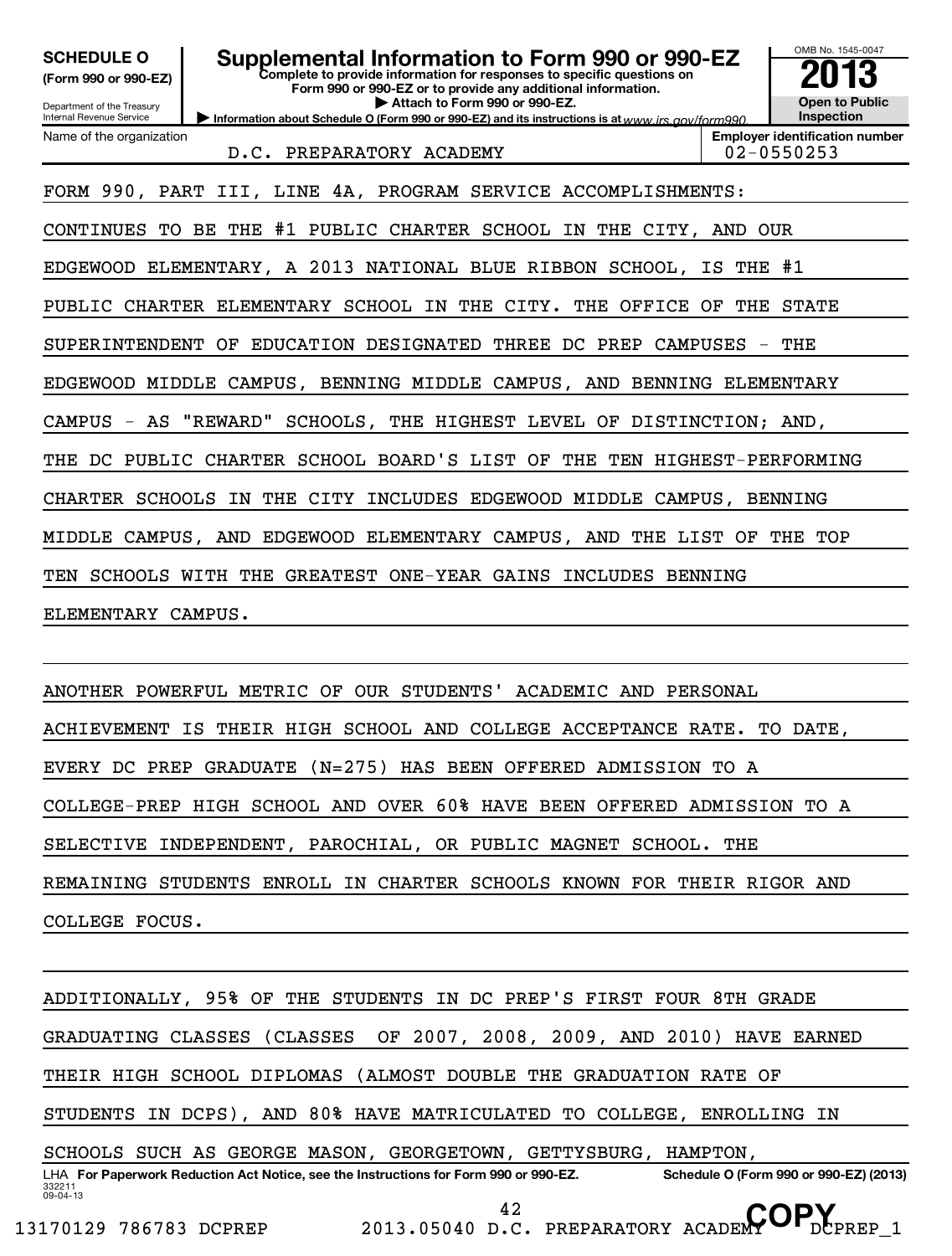| Schedule O (Form 990 or 990-EZ) (2013)                                      | Page 2                                              |  |
|-----------------------------------------------------------------------------|-----------------------------------------------------|--|
| Name of the organization<br>D.C. PREPARATORY ACADEMY                        | <b>Employer identification number</b><br>02-0550253 |  |
| VANDERBILT, UNIVERSITY OF MARYLAND, AND HOWARD.<br>WE INTEND TO             | CONTINUE                                            |  |
| INCREASE THE PERCENTAGE OF STUDENTS IN EACH GRADUATING CLASS WHO ARE<br>TO. |                                                     |  |
| THE HIGHEST CALIBER HIGH SCHOOLS, ENSURING THAT ALL<br>FOR<br><b>BOUND</b>  | STUDENTS                                            |  |
| TRACK FOR BRIGHT ACADEMIC FUTURES IN RIGOROUS HIGH<br>ARE<br>ON             | SCHOOLS AND                                         |  |
| COLLEGES.                                                                   |                                                     |  |
|                                                                             |                                                     |  |
| FORM 990, PART VI, SECTION B, LINE 11:                                      |                                                     |  |
| FEDERAL FORM 990<br>COMPLETE<br>THE<br>EXPLANATION:<br>INFORMATION<br>TO.   | IS<br>PROVIDED<br>TО                                |  |

THE PREPARER BY DC PREP'S CONTRACTED ACCOUNTING SERVICE, ITS COO AND CEO. ONCE THE INITIAL DRAFT FORM 990 IS COMPLETED, IT IS CIRCULATED TO THE BOARD OF DIRECTORS FOR REVIEW PRIOR TO SUBMISSION TO THE INTERNAL REVENUE SERVICE.

FORM 990, PART VI, SECTION B, LINE 12C: EXPLANATION: MEMBERS OF THE BOARD OF THE DIRECTORS AND KEY EMPLOYEES COMPLETE A CONFLICT OF INTEREST FORM ON AN ANNUAL BASIS THAT IS REVIEWED BY THE CEO FOR ANY POTENTIAL CONFLICTS. ANY BOARD MEMBER WHO BELIEVES HIM OR HERSELF TO HAVE A CONFLICT OF INTEREST IN A DECISION ON A SPECIFIC MATTER IS REQUIRED TO RECUSE HIM OR HERSELF FROM THE DISCUSSION AND VOTE ON SAID MATTER. DC PREP ALSO REMINDS EMPLOYEES OF THE POLICY IN THE EMPLOYEE MANUAL, WHICH EMPLOYEES ACKNOWLEDGE RECEIVING EACH YEAR.

FORM 990, PART VI, SECTION B, LINE 15: EXPLANATION: THE CEO WORKS WITH MEMBERS OF THE GOVERNANCE COMMITTEE OF THE BOARD OF DIRECTORS, USING COMPARATIVE COMPENSATION DATA OF ORGANIZATIONS OF SIMILAR SIZE IN THE CHARTER MANAGEMENT INDUSTRY, TO DETERMINE ANNUAL COMPENSATION OF OFFICERS AND KEY EMPLOYEES.

332212 09-04-13